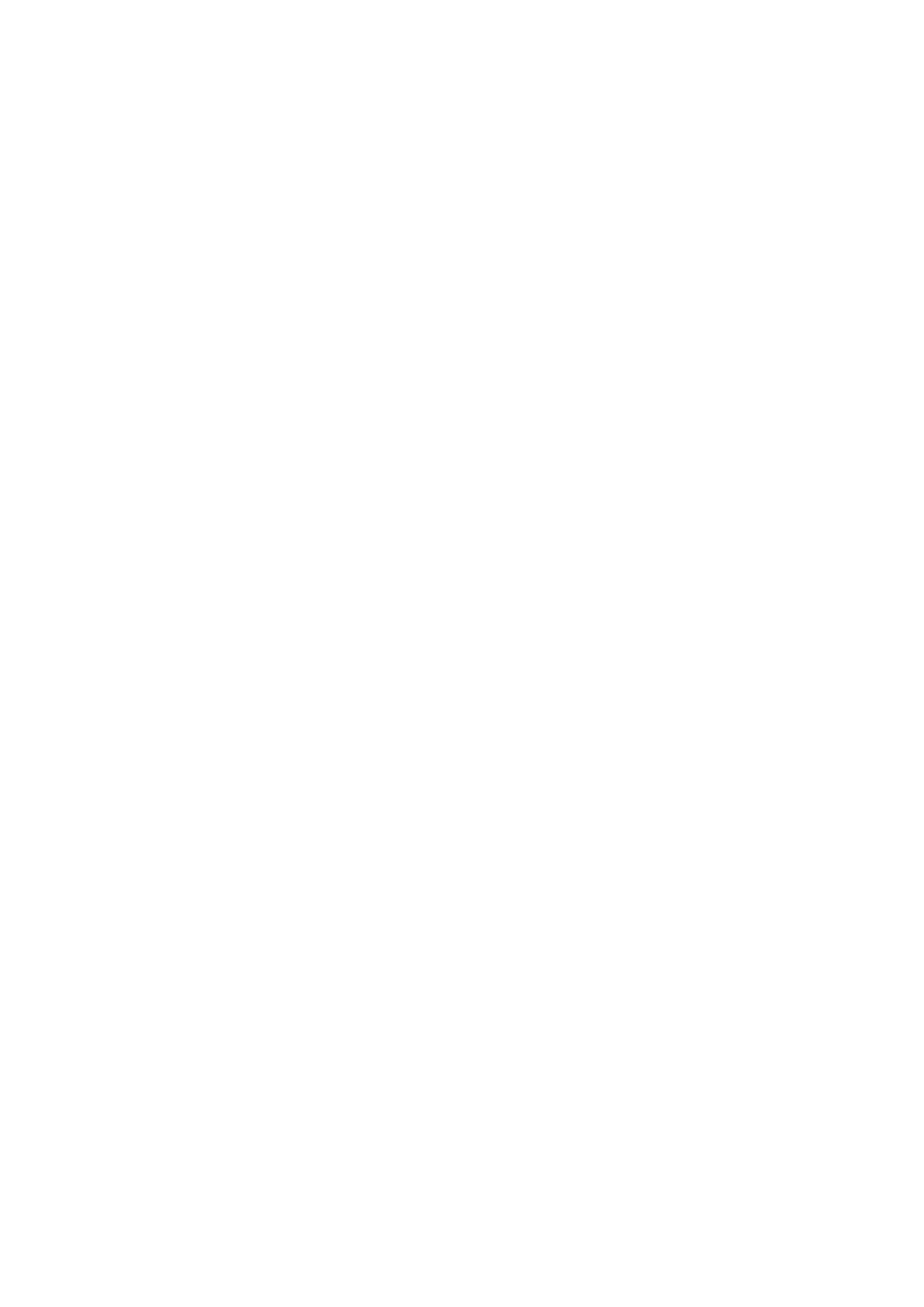Amsterdam, November 2012 Commissioned by the Dutch Association of Dietitians (*Nederlandse Vereniging van Diëtisten*)

# Cost-benefit analysis of dietary treatment

Version 22 November 2012

Marloes Lammers Lucy Kok



seo economisch onderzoek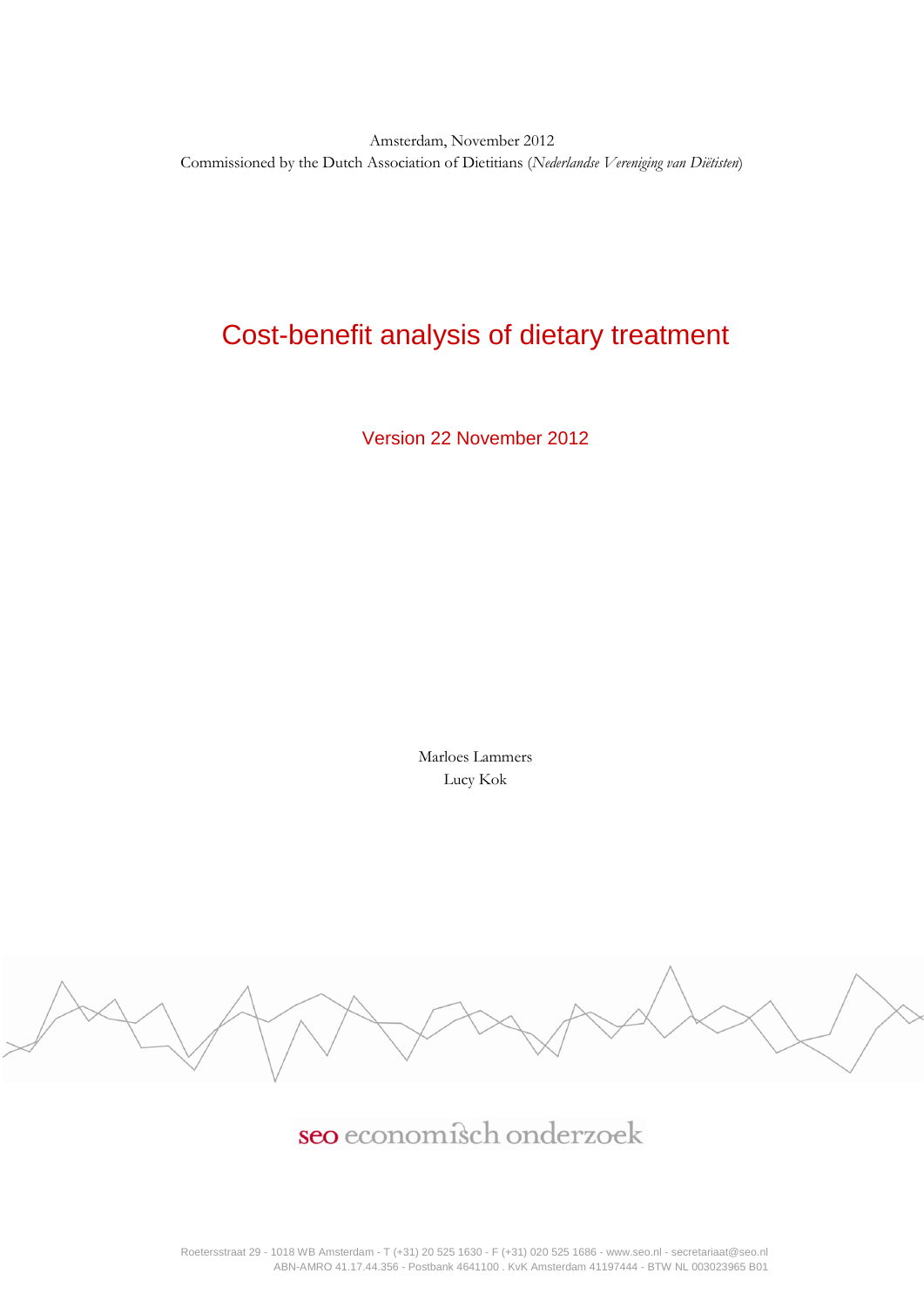"The science of knowing"

SEO Economic Research carries out independent applied economic research on behalf of the public and private sectors. Our research makes a major contribution to the decision-making processes of our clients. SEO Economic Research is affiliated to the University of Amsterdam. This gives us access to the latest scientific methods. Operating on a not-for-profit basis, SEO continually invests in the intellectual capital of its staff by arranging for them to pursue graduate studies, publish scientific articles and participate in academic networks and conferences

## SEO Report No. 2012-76A

#### ISBN 978-90-6733-668-0

Copyright © 2013 SEO Amsterdam. All rights reserved. Data contained in this report may be used in articles and other publications, provided that there is a clear and accurate acknowledgement of the source.

\*In a previous version (October 2012) we assumed that 55% of the patients of the dietitian is overweight and has a comborbidity such as diabetes, hypertension and/or hyperlipidaemia/hypercholesterolaemia. In this version we assume that 45% of the patients of the dietitian belong to this group. This percentage agrees with numbers from the 2010 LIPZ-data.

SEO ECONOMIC RESEARCH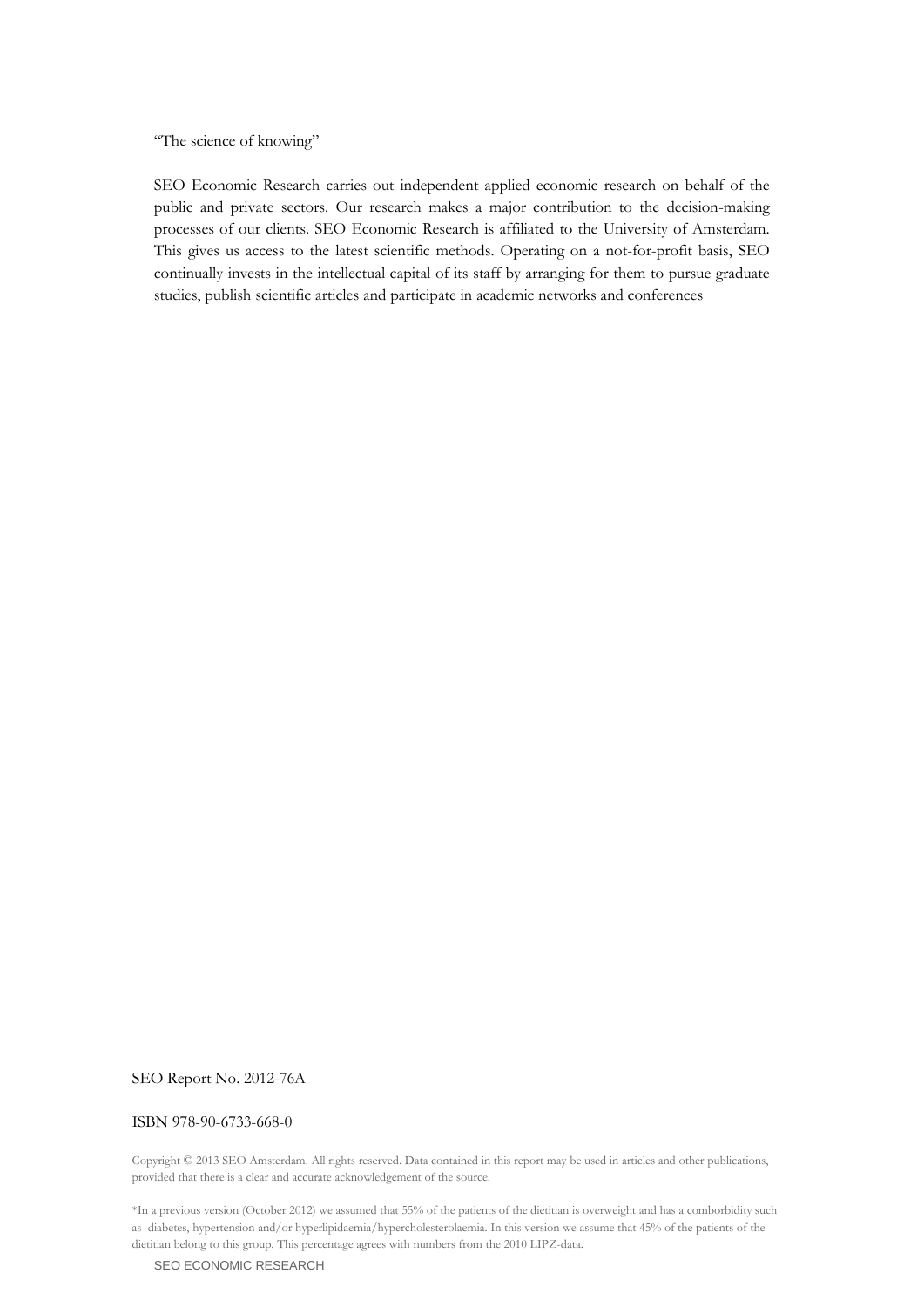# **Summary**

*Treatment by the dietitian has various social benefits. The health of the patient (and his family) improves, such that costs of health care can be avoided and the production of the patient increases. The treatment of patients with obesity and obesity-related diseases creates social benefits of € 0.4 to € 1.9 billion over a period of five years. For every € 1 spend on dietary counseling of these patients, society gets a net € 14 to € 63 in return: € 56 in terms of improved health, € 3 net savings in total health care costs and € 4 in terms of productivity gains.*

# Motivation for this report

Although the positive effects of dietary advice are well described in the scientific literature, the total (monetary) benefits of a specialized dietary treatment have not yet been calculated. Benefits can take the form of a higher quality of life of patients, fewer hospitalizations, lower costs of medications and a higher productivity. The Dutch Association of Dietitians therefore asked SEO Economic Research to calculate the social costs and benefits of treatment by the dietitian. Benefits are calculated for the group of patients who are not only overweight but also suffer from diabetes, a high blood pressure (hypertension), and/or high cholesterol levels (hypercholesterolemia/hyperlipidemia).

# Care provided by the dietitian

### **Care for patients with (multiple) medical conditions**

The medical diagnoses of the patients treated by the dietitian vary widely: from underweight to overweight and from cancer to COPD. The needs of the patients of the dietitian are often complex: the majority of patients who were treated by a dietitian in 2010 have more than one medical or dietetic diagnosis.

### **The dietary treatment: focus on the individual and focused on self-management**

An important feature of the dietary treatment is that the dietitian considers the personal situation of the individual. The dietitian sets achievable goals, such that patients are better motivated to adapt their eating behaviour in the long run (Dalle et al 2005; Provencher et al 2007; Teixeira et al 2004). Another feature of the treatment is that the dietitian strives for a situation in which the patient can make informed (food related) decisions themselves. The treatment comprises more than just giving advice about how to choose and eat healthy products.

### **Treatment by the dietitian cannot be substituted by advice from other careproviders**

Advice from a general practitioner does not provide a good alternative for treatment by the dietitian: GPs say they lack the time and knowledge to provide patients with the appropriate dietary advice. In addition, several studies show that treatment by the dietitian is more effective (in terms of weight loss and a decrease in the cholesterol level) than care provided by the GP. Advice from a so-called 'weight consultant' or participation in a support group such as weight watchers only provides an alternative for people who are moderately overweight, but are not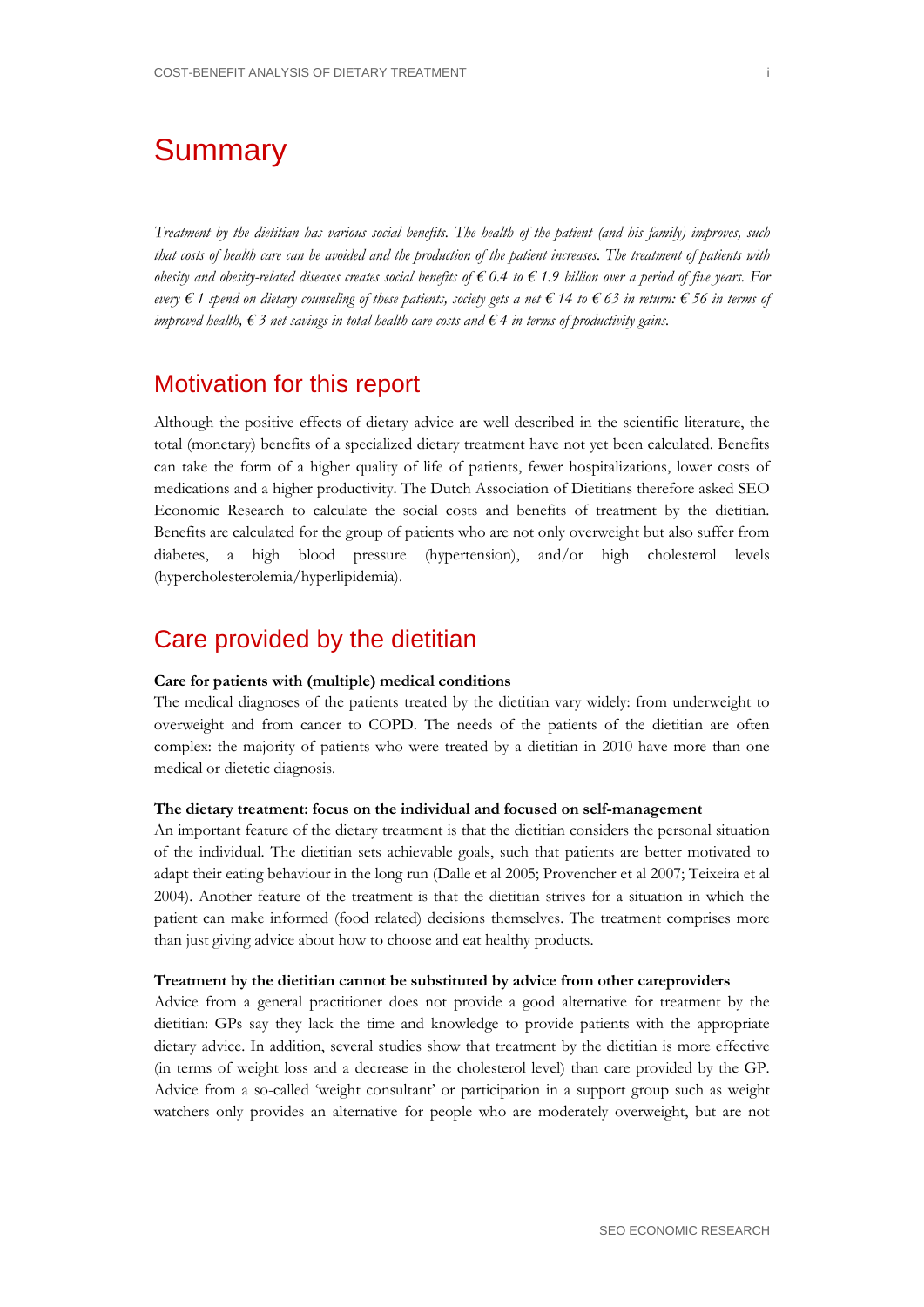diagnosed with other risk factors or comorbidities such as hypertension, hypercholesterolemia or diabetes.

# Effects of treatment by the dietitian

### **Increase in physical health**

As a result of treatment by the dietitian, the physical health of the patient improves. On average, patients lose 4-6 kilos, 12 months after start of treatment. At the end of treatment, patients have a lower blood pressure, lower cholesterol levels and a lower blood glucose level.

#### **Increase in mental health**

A dietary treatment by a dietitian leads to an increase in the mental health of the patient. The increase in mental health can have various causes: the dietitian contributes to an increase in the mental health of the patient directly by paying attention to the patient. In addition, following weight loss and better physical health, social and emotional problems of the patient decline.

## **Prevention of medical conditions**

A dietary treatment ensures that fewer people develop diabetes. A relatively small weight loss of five percent of the body weight is associated with a reduction in blood pressure and a reduction of cholesterol levels. Because a diet can prevent medical conditions (or dealy the start of a medical condition), the mortality of patients is considerably lower ten years after being treated by the dietitian.

# Benefits of treatment by a dietitian

#### **Higher quality of life**

As a dietary treatment causes the health of the patient to improve, the patient experiences a higher quality of life. In some cases the family of the patient also benefits: for example, because the whole family eats healthier or because a patient with gestational diabetes gets advice on proper nutrition for the infant.

#### **Savings in health care costs**

The increase in quality of life of the patient and his family is not the only benefit of a dietary treatment: health costs for hospital care and medication are avoided. Because the savings in health care costs are higher than the cost of the dietary treatment, there is a net saving on the total costs of care. More specifically: every  $\epsilon$  1 spent on a dietary treatment saves  $\epsilon$  4 in terms of other health care costs (hospitalization, medication). Treatment by the dietitian more than pays for itself.

### **More productive workers**

The employer of the patient benefits from a healthier worker: the productivity of the patient increases and the number of sick days decreases. These are also benefits from treatment by a dietitian.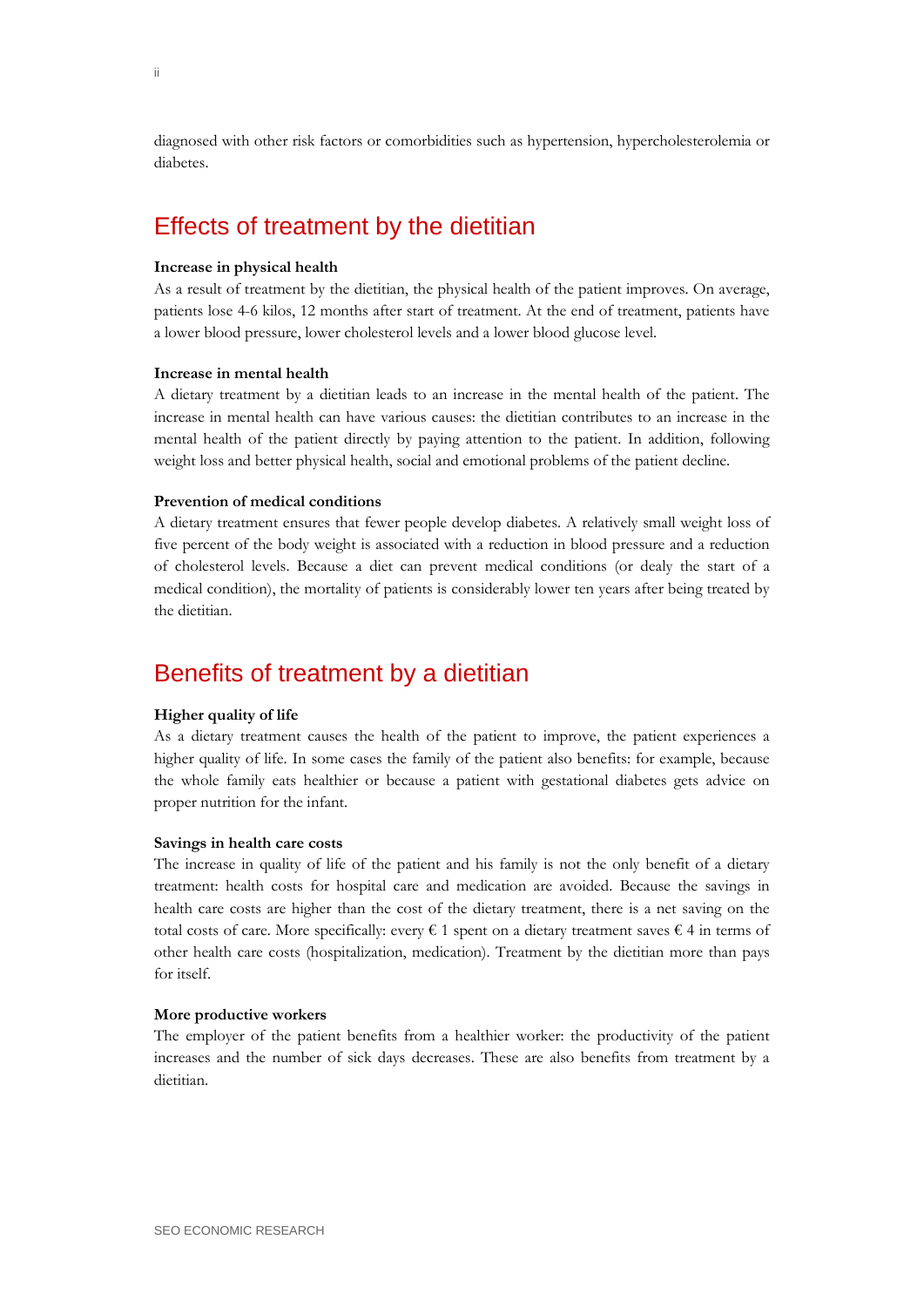## **Total net benefits € 0.4 - € 1.9 billion**

Due to the low cost of dietary advice (€ 58 per hour) and high benefits, every € 1 spend on dietary counseling presents society with net benefits of € 14 to € 63 over a period of five years. In other cost-benefit studies conducted by SEO Economic Research  $\epsilon$  1 spend on a (medical) intervention approximately returns a net € 3 to € 5. Dietary advice is very cost effective, especially compared to other medical treatments.

The total benefits of the treatment of patients with obesity and comorbidities such as diabetes, hypertension, hyperlipidaemia/hypercholesterolaemia are € 0.4 to € 1.9 billion. This means that the treatment of patients with obesity and comorbidities by the dietitian yields  $\epsilon$  0.4 to  $\epsilon$  1.9 billion over a period of five years.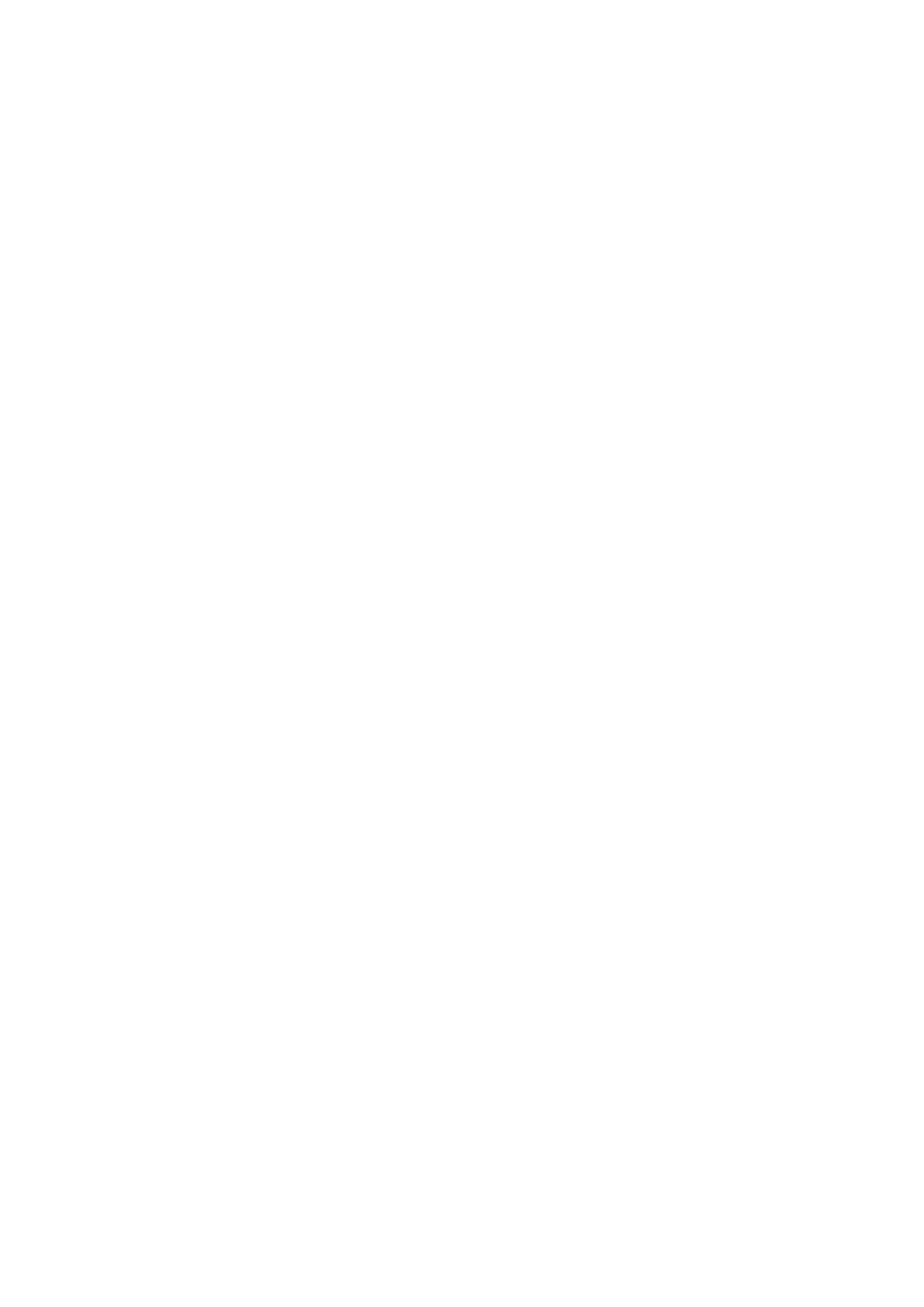# **Contents**

| $\mathbf{1}$   |     |                                                                       |  |
|----------------|-----|-----------------------------------------------------------------------|--|
|                | 1.1 |                                                                       |  |
|                | 1.2 |                                                                       |  |
| 2              |     |                                                                       |  |
|                | 2.1 |                                                                       |  |
|                | 2.2 |                                                                       |  |
|                | 2.3 |                                                                       |  |
|                | 2.4 |                                                                       |  |
| 3              |     |                                                                       |  |
|                | 3.1 |                                                                       |  |
|                | 3.2 | Effectiveness of dietitians compared with other healthcare workers 13 |  |
| $\overline{4}$ |     |                                                                       |  |
|                | 4.1 |                                                                       |  |
|                | 4.2 |                                                                       |  |
|                | 4.3 |                                                                       |  |
|                | 4.4 |                                                                       |  |
| 5              |     |                                                                       |  |
|                |     |                                                                       |  |
|                |     |                                                                       |  |
|                |     |                                                                       |  |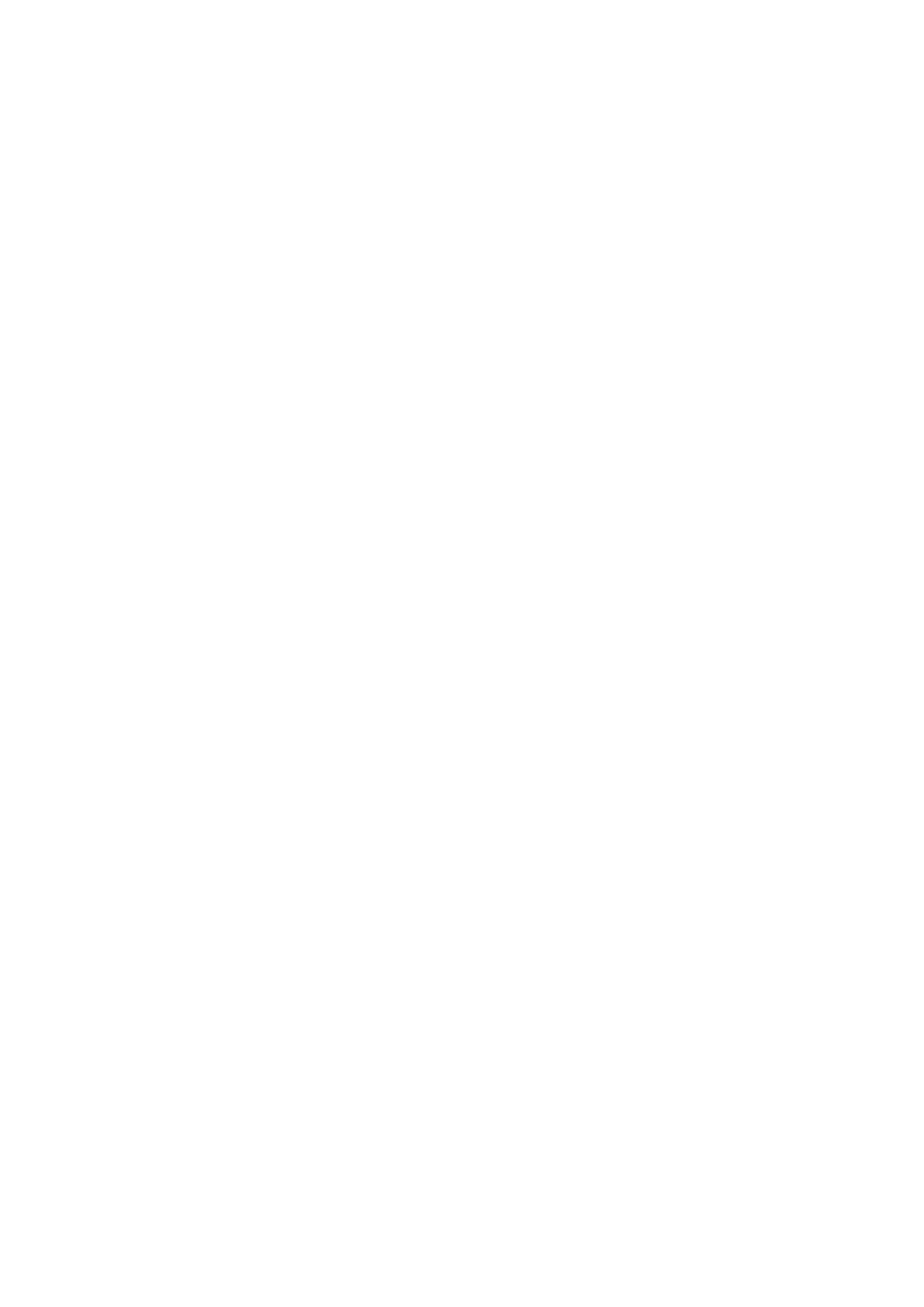# <span id="page-10-0"></span>1 Introduction

*Dietitian-led management is a relatively inexpensive way of promoting good health. This report provides an overview of the costs and benefits of dietary advice for overweight patients who suffer from one or several related comorbidities: diabetes, hypertension and hyperlipidemia/hypercholesterolemia.*

# <span id="page-10-1"></span>1.1 Motivation for this study

Every year, some 360,000 patients in the Netherlands receive treatment from a dietitian.[1](#page-10-2) The medical conditions suffered by these patients are very diverse, ranging from overweight to malnutrition and from COPD to cancer. The dietitian is the most appropriate professional to formulate individual management plans centred on nutrition and behaviour on the basis of personal consultations and knowledge of patients' medical problems.

Dietitians are relatively inexpensive care providers: one hour of dietary advice costs  $\epsilon$ 58 [\(www.zorgcijfersdata.cvz.nl\)](http://www.zorgcijfersdata.cvz.nl/), while a standard 10-minute consultation with a GP costs €28 (Hakkaart-van Roijen, 2010). According to the Healthcare Budgetary Framework (*Budgettair Kader Zorg*), €42 million, or 0.067 percent of total care costs, were spent on dietetics services in the Netherlands in 2011 (Ministerie van Volksgezondheid, Welzijn en Sport, 2011). This low-cost treatment leads to a demonstrable improvement in the health of patients receiving dietetics intervention: for example, a healthy diet that takes the patient's clinical condition into account can lower blood cholesterol and glucose levels. The initial development and the progression of diseases such as diabetes and certain forms of cancer can thus be prevented.

Although the positive effects of dietary advice are well described in the scientific literature, the full benefits of specialist dietetics treatment have not been calculated. These include a higher quality of life for patients, fewer hospital admissions, lower medication costs and less sickness absence from work. The Dutch Association of Dietitians has therefore asked SEO Economic Research to evaluate the societal benefits of dietitian-led management. It has been decided to assess the benefits for those patients who are not only overweight but who also suffer from diabetes, high blood pressure (hypertension) and/or high cholesterol (hypercholesterolaemia/ hyperlipidaemia). There is no valid alternative to treatment by a dietitian for these patients: care providers such as GPs, nutritional consultants or self-help groups such as Weight Watchers generally only provide benefit for those patients who are moderately overweight and do not suffer from other medical conditions. This cost-benefit analysis therefore compares the benefits of treatment by a dietitian with those of the provision of reading material about healthy eating and exercise. In addition, it demonstrates the benefits for the various parties involved (patient, family, dietitian, healthcare insurers, employers and premium payers). The results of the analysis are presented in this report.

<span id="page-10-2"></span> <sup>1</sup> Judgement of the District Court of The Hague, case No. 413984. Decision in the summary proceedings of 20 March 2012 brought by the Dutch Association of Dietitians (NVD) and the Dutch Federation of Cancer Patients (NFK) against the State of the Netherlands.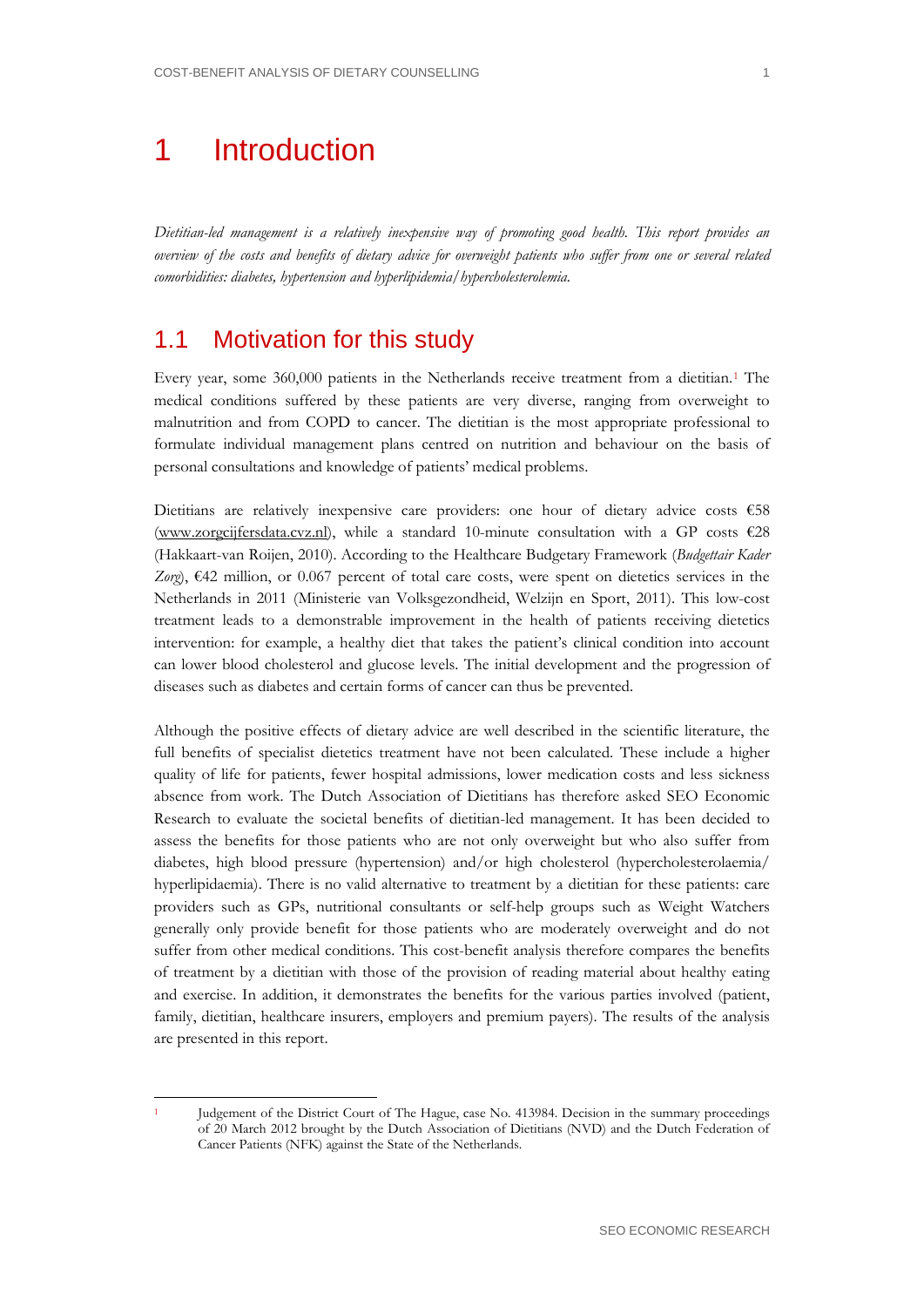# <span id="page-11-0"></span>1.2 Reader's guide

Figure 1.1 shows a schematic overview of the structure of this report. Chapter 2 describes the patient population managed by dietitians, the range of their medical problems and the treatment (intervention) provided. Chapter 3 gives an overview of the scientific evidence for the effects of dietetics treatment. The efficacy of dietitian-led management is also compared to dietary advice provided by GPs or self-help groups such as Weight Watchers. The benefits of dietitian-led management are quantified in Chapter 4. The report finishes with conclusions and recommendations in Chapter 5.





Source: SEO Economic Research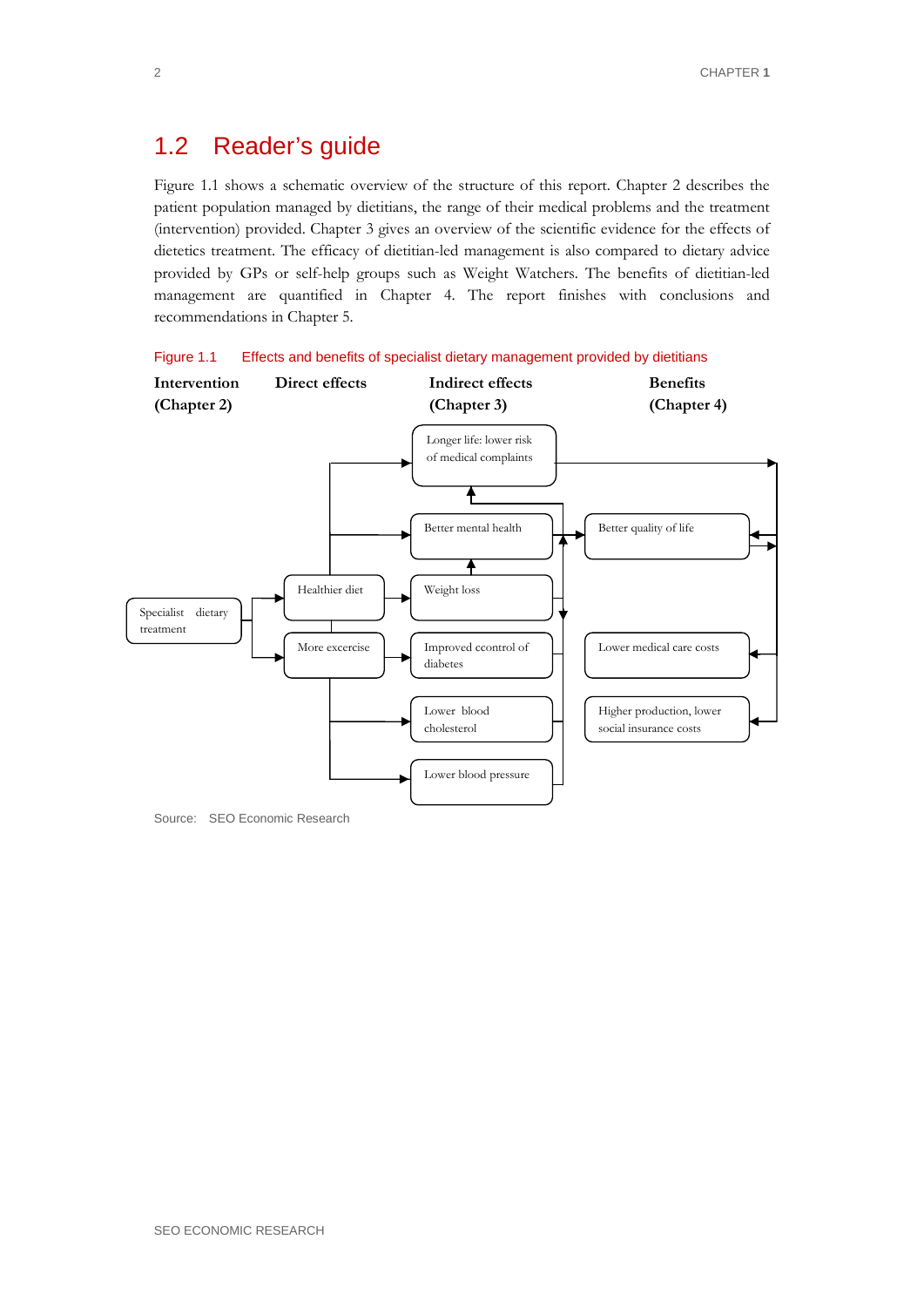# <span id="page-12-0"></span>2 Care provided by the dietitian

*Dietitians provide patients with advice about diet and behaviour related to health and disease. These patients often require complex care, since most of them have several medical and other conditions. Dietitians are able to respond to patients' individual situations thanks to their direct personal contact with the patient combined with knowledge of the medical problems involved and the techniques available for changing behaviour.*

# <span id="page-12-1"></span>2.1 Care for patients with single or multiple medical conditions

Nearly three-quarters of a dietitian's patients are overweight (see [Table 2.1\)](#page-12-2). Not all patients suffer from this condition, however. Underweight and malnutrition are also regularly encountered. In addition, the dietitian offers specialized treatments for such conditions as food allergies, chronic constipation and lactose intolerance. Patients with kidney complaints or cancer also consult the dietitian for advice on how to make a sensible choice of diet from the enormous range of foods available.

The dietitian's patients often have complex care requirements: most of the patients who consulted a dietitian in 2010 were diagnosed with more than one complaint. This also applies to overweight patients who consult a dietitian: 61 % of them had another complaint as well (see [Table 2.2\)](#page-13-1). Frequently occurring comorbidities include diabetes, high blood pressure (hypertension) and high cholesterol levels (hypercholesterolaemia). This is not a coincidence: people who are overweight have an increased risk of these conditions (National Institutes of Health, 1998). In view of the large size of the target group, it was decided in the present study to quantify the effectiveness of dietary counselling for patients consulting a dietitian who were not only (a) overweight but also (b) suffered from type 2 diabetes, hypertension, hypercholesterolaemia and/or hyperlipidaemia.[2](#page-12-3)

| Diagnoses made by the dietitian              | 2010  |
|----------------------------------------------|-------|
| Multiple diagnoses                           | 53.2% |
| Overweight in adults                         | 72.8% |
| Diabetes mellitus                            | 26.2% |
| Hypercholesterolaemia                        | 17.5% |
| Hypertension                                 | 15.7% |
| Weight loss/malnutrition                     | 6.5%  |
| Overweight in children                       | 5.0%  |
| Irritable bowel syndrome (PDS)               | 5.1%  |
| Chronic obstructive pulmonary disease (COPD) | 1.6%  |

<span id="page-12-2"></span>Table 2.1 Most of the patients who consulted a dietitian or are still being treated by a dietitian in the Netherlands in 2010 have been diagnosed with more than one condition

Source: Calculations by SEO Economic Research based on Tol et al. (2011a).

<span id="page-12-3"></span> 2 The term 'hyperlipidaemia' covers people with high cholesterol levels (hypercholesterolaemia) as well as those with high blood triglyceride levels.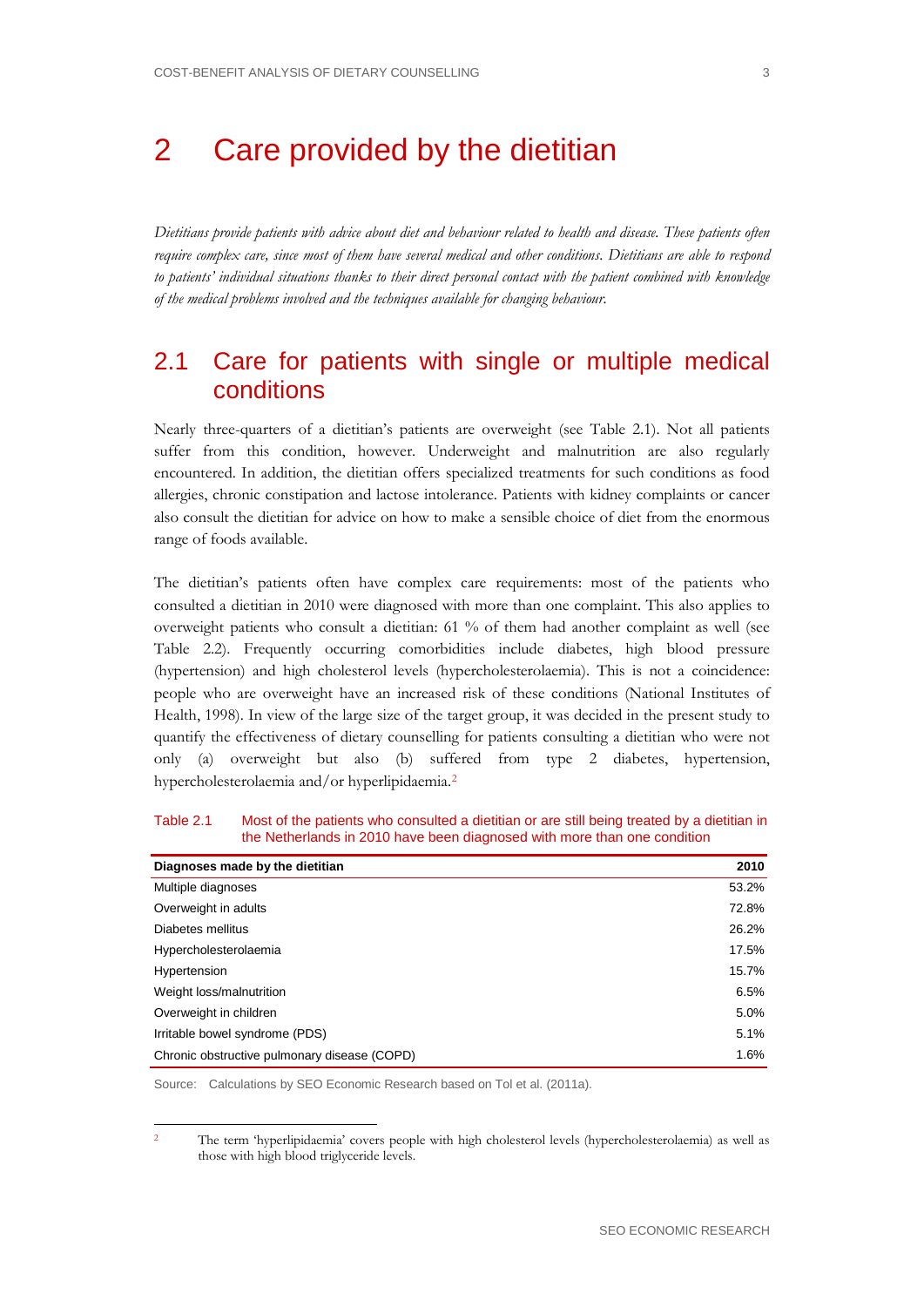| Conditions diagnosed by the dietitian                            | % of overweight<br>patients |
|------------------------------------------------------------------|-----------------------------|
| Overweight in adults & diabetes mellitus                         | 15.1%                       |
| Overweight in adults & hypertension                              | 7.5%                        |
| Overweight in adults & hypercholesterolaemia                     | 6.8%                        |
| Overweight in adults & diabetes mellitus & hypercholesterolaemia | 6.2%                        |
| Overweight in adults & diabetes mellitus & hypertension          | 5.4%                        |
| Overweight in adults & hypertension & hypercholesterolaemia      | 3.3%                        |
| Overweight in adults & other comorbidity                         | 16.7%                       |
| <b>TOTAL</b>                                                     | 61.0%                       |

#### <span id="page-13-1"></span>Table 2.2 Sixty-one per cent of overweight patients have more than one dietary diagnosis

Source: Calculations by SEO Economic Research. The total percentage of 61% applies to the period 2006- 2011 (Tol et al. 2011b), and the other data to 2010 (Tol et al. 2011a; using data obtained from C. Leemrijse and K. Valentijn at NIVEL – the Netherlands Institute for Healthcare Research in Utrecht).

# <span id="page-13-0"></span>2.2 Overweight and related conditions

# **Overweight**

#### **Nearly half of the Dutch population is overweight**

More than 40 per cent of the Dutch population aged four or older is overweight and nearly 10 per cent is seriously overweight (obese); see [Table 2.3.](#page-13-2) The number of obese people in the Netherlands has more than doubled during the past thirty years (CBS, 2012a).

|           | Age range<br>(years) | Underweight<br>(BMI < 18.5) | Normal<br>weight<br>(18.5≤BMI<25) | Moderately<br>overweight<br>(25≤BMI<30) | Seriously overweight<br>(Obese)<br>(BMI≥30) |
|-----------|----------------------|-----------------------------|-----------------------------------|-----------------------------------------|---------------------------------------------|
| >4        |                      | 2.2                         | 56.1                              | 31.9                                    | 9.8                                         |
| $\geq 20$ |                      | 1.5                         | 50.3                              | 36.8                                    | 11.4                                        |

#### <span id="page-13-2"></span>Table 2.3 More than 40 per cent of the Dutch population aged 4 or older is overweight

Source: CBS (2012b) report on lifestyle, preventive examination and personal characteristics. The data apply to 2011. The Body Mass Index is calculated by filling in height and weight in the formula  $BMI =$  $\frac{weight \, in \, kg}{(height \, in \, m)^2}$ . Values of the Body Mass Index of BMI<14 and BMI>45 are excluded from the data.

#### **Overweight leads to severe health risks**

The World Health Organization estimates that at least 2.8 million people die each year as a result of being overweight. Overweight is the fifth most common cause of death globally. This is hardly surprising, since overweight or obese adults are at increased risk of getting diabetes, cardiovascular diseases and various forms of cancer, among other things (PON, 2010; WHO 2012). A person who is overweight is in addition more likely to suffer from mobility problems (gout or arthritis), shortness of breath and respiratory complaints, and mental health problems such as depression and poor self-image (Van Wezel, 2000). Moderately (seriously) overweight people are likely to have 2(5) fewer healthy life years than those with a healthy weight, while this figure rises to 5 for people with obesity. It may be mentioned for the sake of comparison that excessive alcohol intake and a sedentary life lead to the loss of 1 healthy life year, while smokers have 4.5 fewer healthy life years than non-smokers (Hoeymans and Van Baal, 2010). Overweight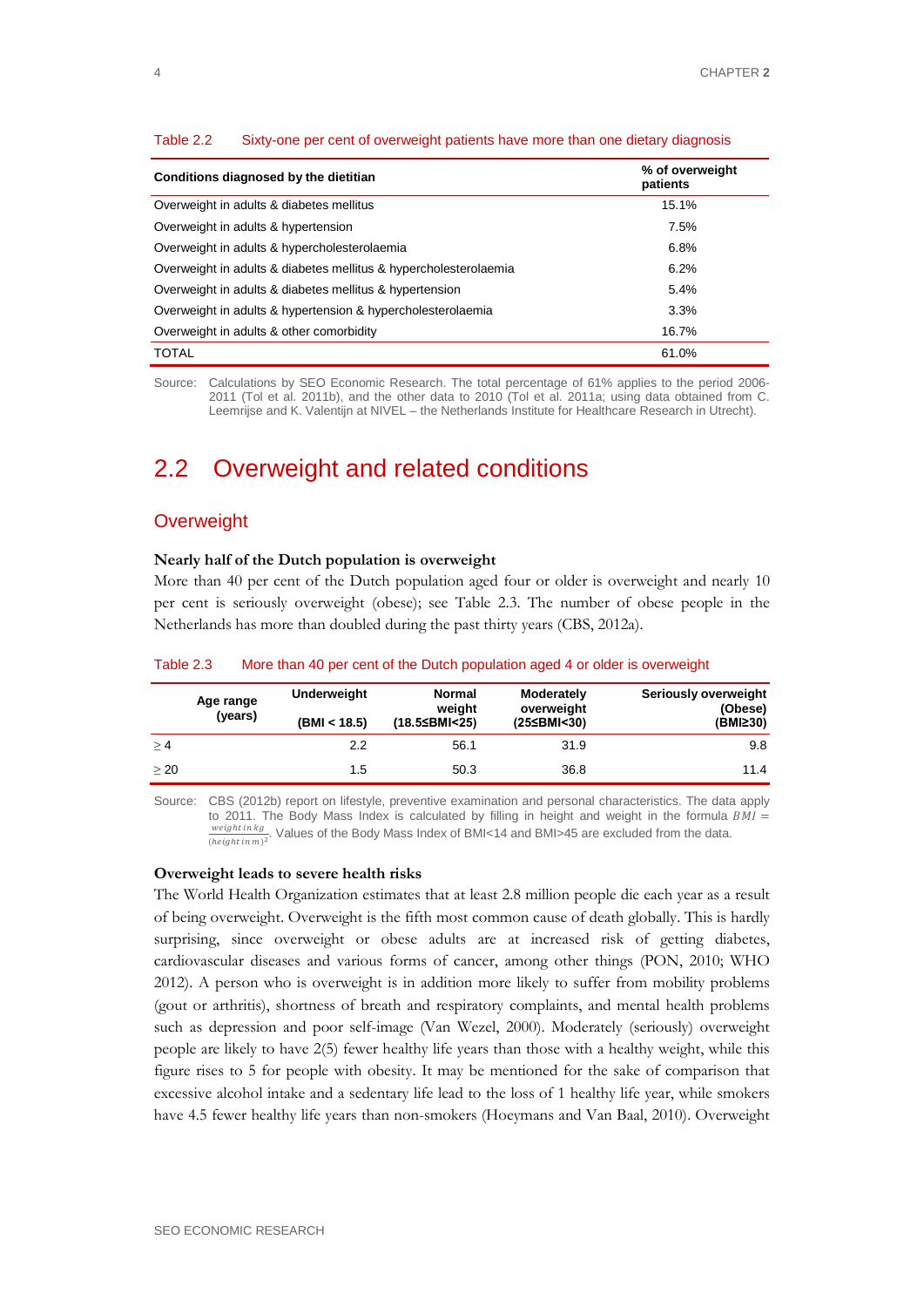# Related conditions

#### **Type 2 diabetes mellitus**

Patients with type 2 diabetes (DM2) do not produce enough insulin, and their body makes less efficient use of the insulin they do produce; as a result, their blood sugar level is elevated.[3](#page-14-1) People with DM2 often exhibit symptoms such as thirst, fatigue, itching and infections. They are also at increased risk of bladder infection, and any wounds they have tend to heal slowly (Van de Burg-Sleutjes et al. 2006). More than 600,000 people in the Netherlands have DM2. This number is increasing: [Figure 2](#page-14-0) shows that the number of people with DM2 in the Netherlands has doubled during the past decade. In the worst case, diabetes can lead to death. A total of 2,756 people died in the Netherlands in 2011 with diabetes as the primary cause of death (CBS, 2012c). The Netherlands National Institute for Public Health and the Environment (RIVM) predicts that unless current policies are changed, the number of people with diabetes in the Netherlands will rise to 1.3 million in 2025 (Baan and Schoenmaker, 2009).

<span id="page-14-0"></span>



Source: CBS data derived from the POLS (Permanent Study of Living Conditions) survey and CBS population data, accessible via statline.cbs.nl. Calculation and data processing by SEO Economic Research. The figures refer to people aged 12 and over.

#### **Hypertension**

More than two million people in the Netherlands have high blood pressure, also known as hypertension.[4](#page-14-2) The number of people stating that they suffer from high blood pressure has doubled during the past decade (see [Figure 3\)](#page-15-1). Hypertension does not usually lead to symptoms, though some patients may complain of headache and dizziness. Patients with a high blood pressure are at increased risk of cardiovascular diseases. A total of 38,132 people died in the

<span id="page-14-1"></span> <sup>3</sup> Normal blood sugar levels lie between 4 and 5.6 mmol/l. In diabetic patients, the fasting blood sugar level is at least 6.0 mmol/l and the non-fasting blood sugar level is at least 11.0 mmol/l. The HbA1c (glycated haemoglobin) level is a useful measure of long-term (3-month) control of blood sugar levels. HbA1c levels of >8% are indicative of diabetes.

<span id="page-14-2"></span>The diagnosis of hypertension is made when the diastolic blood pressure is at least 90 mm Hg and/or the systolic pressure is at least 140 mm Hg (in adults aged < 60). Different values apply to older or negroid patients (Beitsma and Ensing, 2010).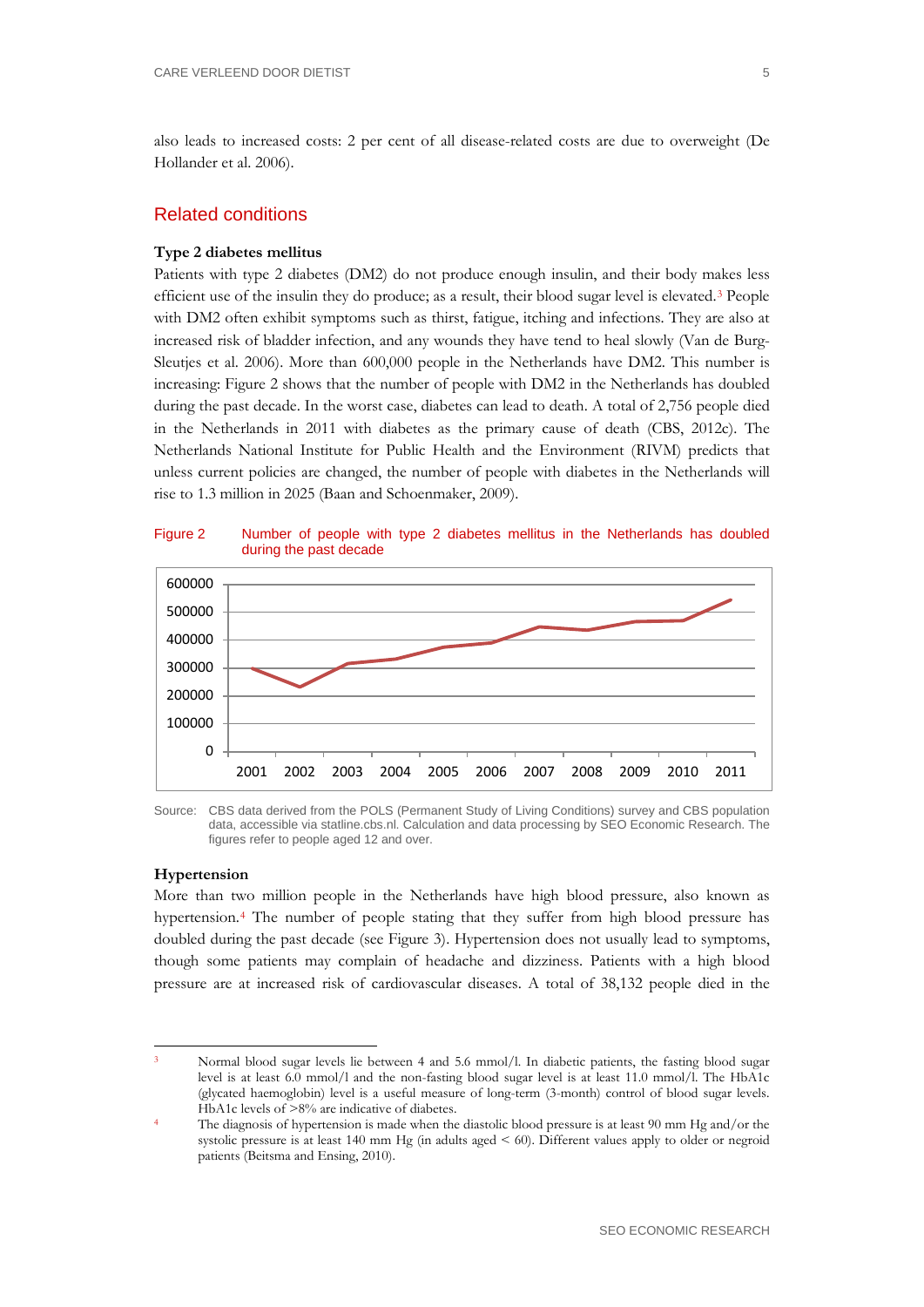Netherlands in 2011 with cardiovascular disease as the primary cause of death, making this group of diseases the second most common cause of death in the Netherlands (CBS, 2012c).

<span id="page-15-1"></span>Figure 3 Number of people with high blood pressure in the Netherlands has doubled during the past decade



Source: CBS data derived from the POLS (Permanent Study of Living Conditions) survey and CBS population data, accessible via statline.cbs.nl. Calculation and data processing by SEO Economic Research. The figures refer to people aged 12 and over.

### **Hyperlipidaemia**

Hyperlipidaemia is the collective name for a variety of disorders of fat metabolism. Patients with hyperlipidaemia have abnormally high blood levels of cholesterol (hypercholesterolaemia) and/or triglycerides.[5](#page-15-2) About a quarter of Dutch adults aged between 35 and 70 have severely elevated cholesterol levels (Verschuren et al. 2008). Prolonged elevation of the cholesterol level can cause the blood vessels to be clogged with cholesterol. Like overweight and high blood pressure, high cholesterol is a major risk factor for cardiovascular disease.

# <span id="page-15-0"></span>2.3 Approach to the treatment

Nearly 90 per cent of the patients treated by Dutch dietitians are referred by their GP or another physician (Tol et al. 2011a, referring to data for 2010). The remaining 10 per cent approaches the dietitian on their own initiative. Until 1 August 2011, patients who approached the dietitian on their own initiative still had to bring a referral letter from their doctor. After that date, no referral is necessary for treatment by a dietitian.

No matter whether patients come on their own initiative or are referred by their doctor, the dietitian will always start by checking whether there is a need for his services. During the first and maybe the second session of the treatment, the dietitian will collect all the information needed for personalized dietary treatment and lifestyle counselling, if required. Many factors affect the treatment, and these vary from one patient to another<sup>[6](#page-15-3)</sup>:

• **Current situation.** What kind of work does the patient do? Does he often eat in the canteen at work, or does he travel a lot? How big is his food budget? What is his current pattern of food consumption and exercise? The current situation forms the point of departure for the dietary treatment that is formulated.

<span id="page-15-2"></span> <sup>5</sup> Hyperlipidaemia is diagnosed if two or more blood tests show mean cholesterol levels of 8 mmol/l or more *or* mean triglyceride levels higher than 4 mmol/l (Tump, 2007).

<span id="page-15-3"></span>After [http://www.dieetbehandelingsrichtlijnen.nl/richtlijnen/00ZK\\_werkwijze\\_diëtist.html](http://www.dieetbehandelingsrichtlijnen.nl/richtlijnen/00ZK_werkwijze_diëtist.html) (these dietary treatment guidelines can only be accessed with the necessary user ID and password).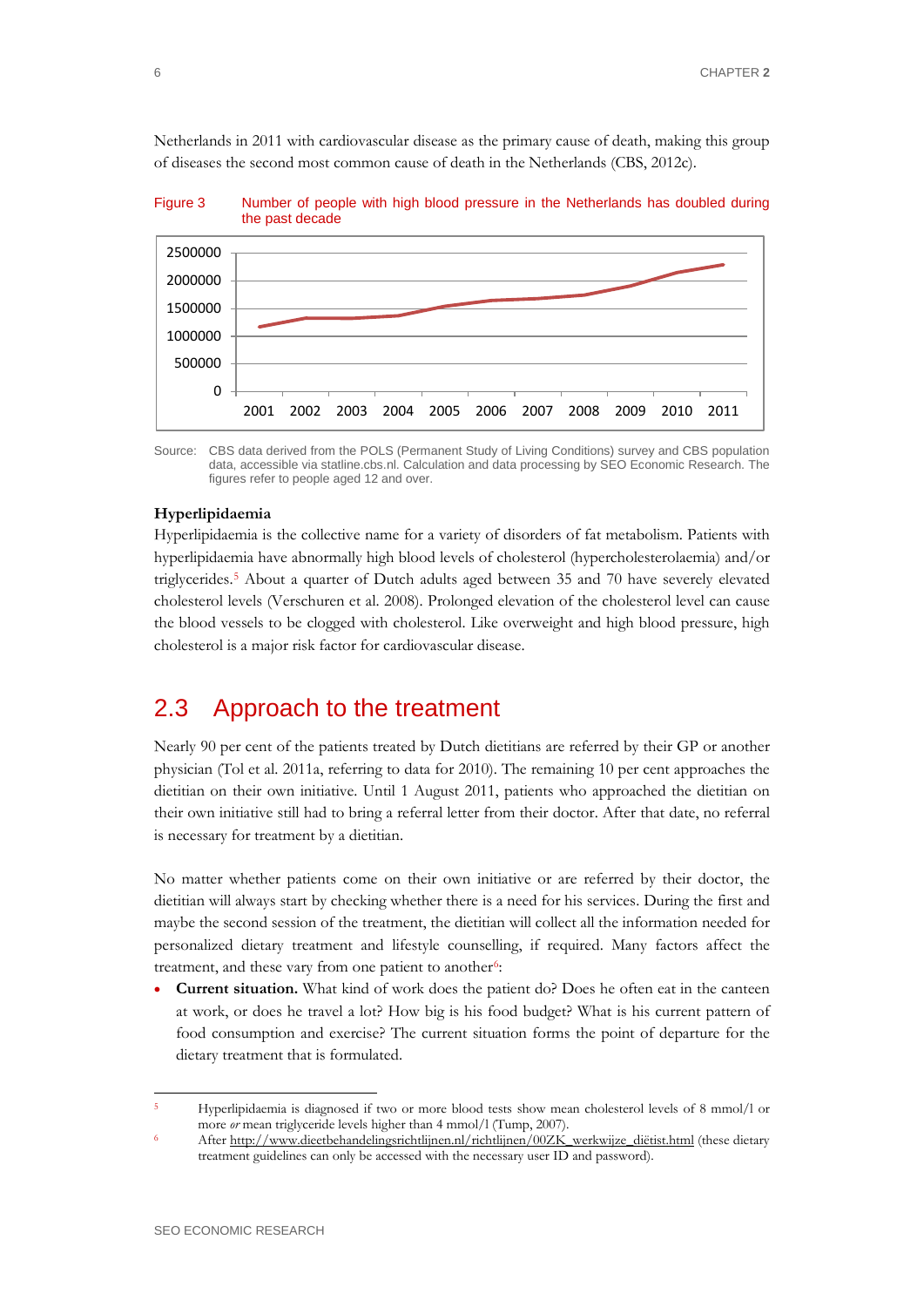- Patient's motivation and expectations. Some patients are not highly motivated to change their dietary pattern, or they don't realize what they can change in their current pattern. Others may be too enthusiastic in cutting down their fat intake and have to be encouraged to eat more. The patient's dietary knowledge and insights, and the extent to which he is in a position to change his current dietary pattern, determine the approach to be taken to the treatment. Such factors as the patient's attitude towards various forms of dietary treatment – and his previous experience of dietary counselling and diet-related diseases – can also play a role here.
- **Medical data.** The dietitian needs to know not only what medication the patient is currently taking and what treatment he is receiving from other healthcare professionals, but also his medical history and details of any dietary advice he has previously received by word of mouth and/or in writing. In addition, he needs to check which of the patient's complaints may be diet-related. If necessary, the dietitian will measure the patient's height and weight, and will request details of other medical data such as blood pressure, blood sugar and blood cholesterol levels.

## **Individual treatment**

A common approach to the dietary treatment of overweight patients is to advise them to follow an energy-restricted diet, that is one that contains 600 kilocalories less than the patient has been used to consume (PON, 2010)[.7](#page-16-0)

One important feature of the treatment offered by dietitians is that it is individualized. Individual treatment has a number of benefits compared with general dietary advice. First of all, the dietitian has the medical knowledge needed to tailor the treatment to the patient's medical needs. For example, he will take relevant contraindications into account. One case in point is the replacement of kitchen salt by certain mineral mixtures for patients with high blood pressure. This measure is not recommended for patients with kidney problems or who are taking certain medications. Patients with diabetes need to have the number of meals they eat a day adjusted to suit the medication they are taking. Secondly, the dietitian can adapt the treatment to match the patient's personal and social characteristics. For example, there may be a history of cardiovascular disease in the family, as a result of which the patient may be afraid that he is at risk of getting this disease. What influences the patient's eating behaviour? Does he eat because he is lonely, or does he enjoy eating in company? Thirdly, the dietitian can set achievable goals in consultation with the patient. Patients who are set achievable goals will be better motivated to change their eating behaviour (and other forms of behaviour) in the long run (Dalle et al. 2005; Provencher et al. 2007; Teixeira et al. 2004).

### **Striving for self-management**

Another important feature of the treatment offered by dietitians is that self-management is the ultimate goal. The basic idea is that the patient bears responsibility for his own eating behaviour. The task of the dietitian is to provide the patient with the information he needs to make the right choices. Giving the patient insight into the nutrients contained in various food products and his day-to-day dietary requirements frees him from slavish adherence to a limited number of prescribed meals and snacks. In this way, the patient is made self-sufficient enough to adapt his

<span id="page-16-0"></span> <sup>7</sup> It is recommended that 55-60% of the energy provided should come from carbohydrates, 30-35% from fats and 10-15% from protein. Care should also be taken to include sufficient fluid, vitamins and minerals in the diet.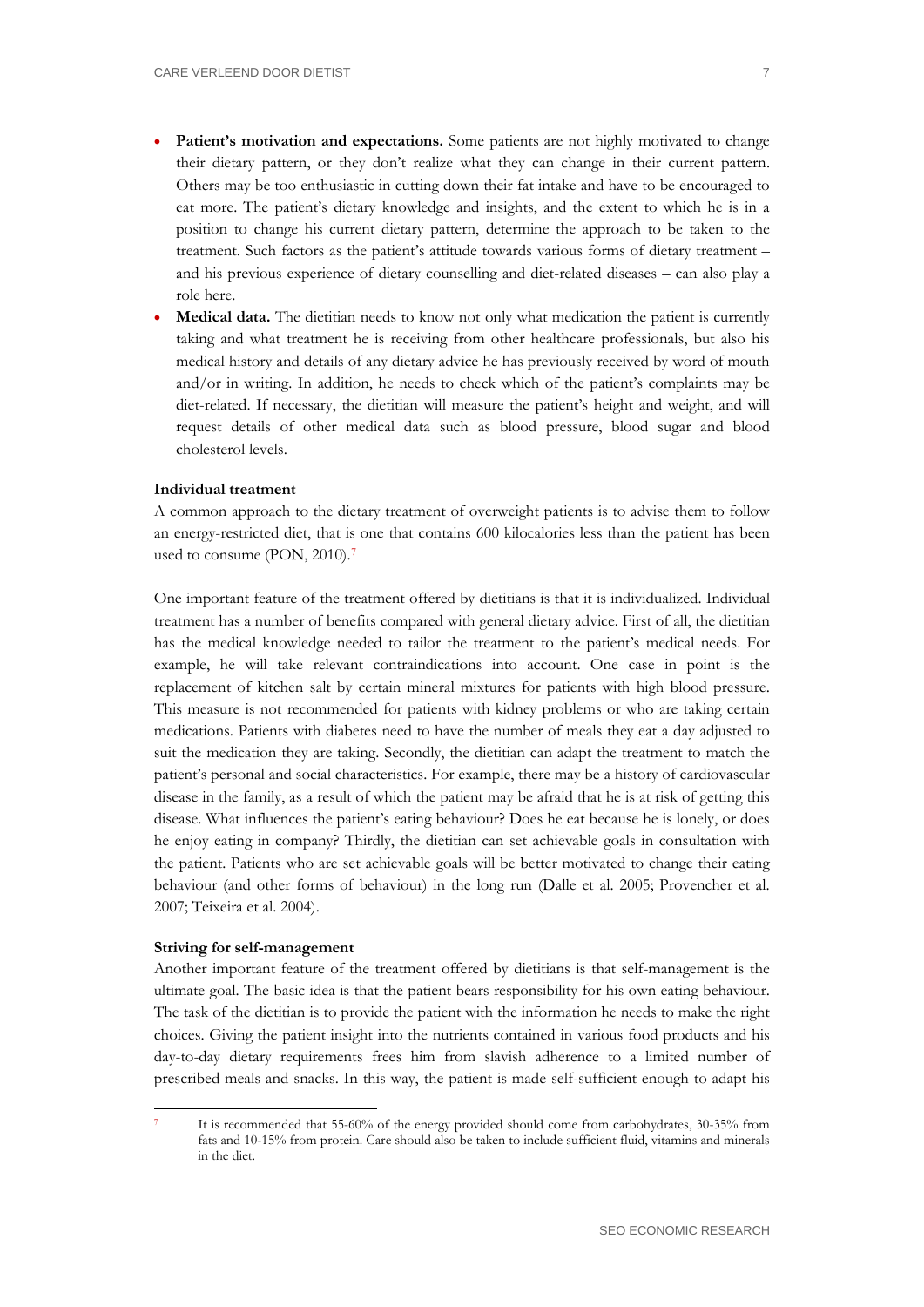diet to changing circumstances and to make considered use of his diet to remedy his medical complaints as far as that is possible, now and in the future.

## **Not just dietary advice**

While a dietitian is specialized in the provision of dietary advice, he may give the patient other forms of advice during the treatment. In particular, he will often point out the importance of taking enough exercise. Here again, the recommendations will be tailored to the patient's individual circumstances: an overweight building labourer who cycles to work will not get the same advice as an older woman who is confined to her house with arthritis.

# <span id="page-17-0"></span>2.4 Duration and intensity of the treatment

# **The basic medical insurance package will cover three hours of dietary counselling with effect from 2013**

Until 1 January 2012, the basic medical insurance package in the Netherlands reimbursed the costs of up to four hours of treatment by a dietitian per year. Extramural dietary treatment was then temporary removed from the basic medical insurance package as part of the wide-ranging programme of cuts in healthcare expenditure. It was decided however that dietary counselling for people receiving coordinated multidisciplinary care for COPD, diabetes or the risk of cardiovascular disease should still be covered by the basic medical insurance package. General dietary advice such as that provided by GPs would also remain covered by the insurance in 2012. This measure was partially abolished on 21 June 2012. As a result, dietary treatment will once again be covered by the basic medical insurance package starting in 2013, but the maximum number of hours of treatment per calendar year for which the costs are reimbursed will drop from four to three.

## **Three hours of treatment is probably not enough for many patients**

Nearly 35 per cent of the patients who received primary treatment from a dietitian in 2010 were treated for more than three hours in that year (Tol et al. 2011a). Nearly 12 per cent had a treatment time of more than four hours. The dietitians considered that 21 per cent of the patients they treated in the period 2005-2009 needed more than four hours of treatment per year. The patients requiring more than four hours of treatment included many who were overweight, were diagnosed with multiple conditions or had a combination of overweight and hypertension (Tol et al. 2012).

The indications for the duration of treatment as laid down in the guidelines for dietitians also show that three hours of dietary counselling per year is not enough for many patients. These indications are divided into four groups on the basis of the number of consultation units (CU) required, where 1 CU = 30 minutes. The care requirements for different classes of patients are given in [Table 2.4,](#page-18-0) which once again reflects the greater need of care for patients with multiple diagnoses. [8](#page-17-1)

<span id="page-17-1"></span>

The guidelines for dietary advice given by physicians (NVD, 2010) divide the care levels into six groups. The suggested duration of treatment for overweight patients and those with diabetes mellitus, hypertension and hypercholesterolaemia given in these guidelines are practically identical with those laid down in the guidelines for dietitians.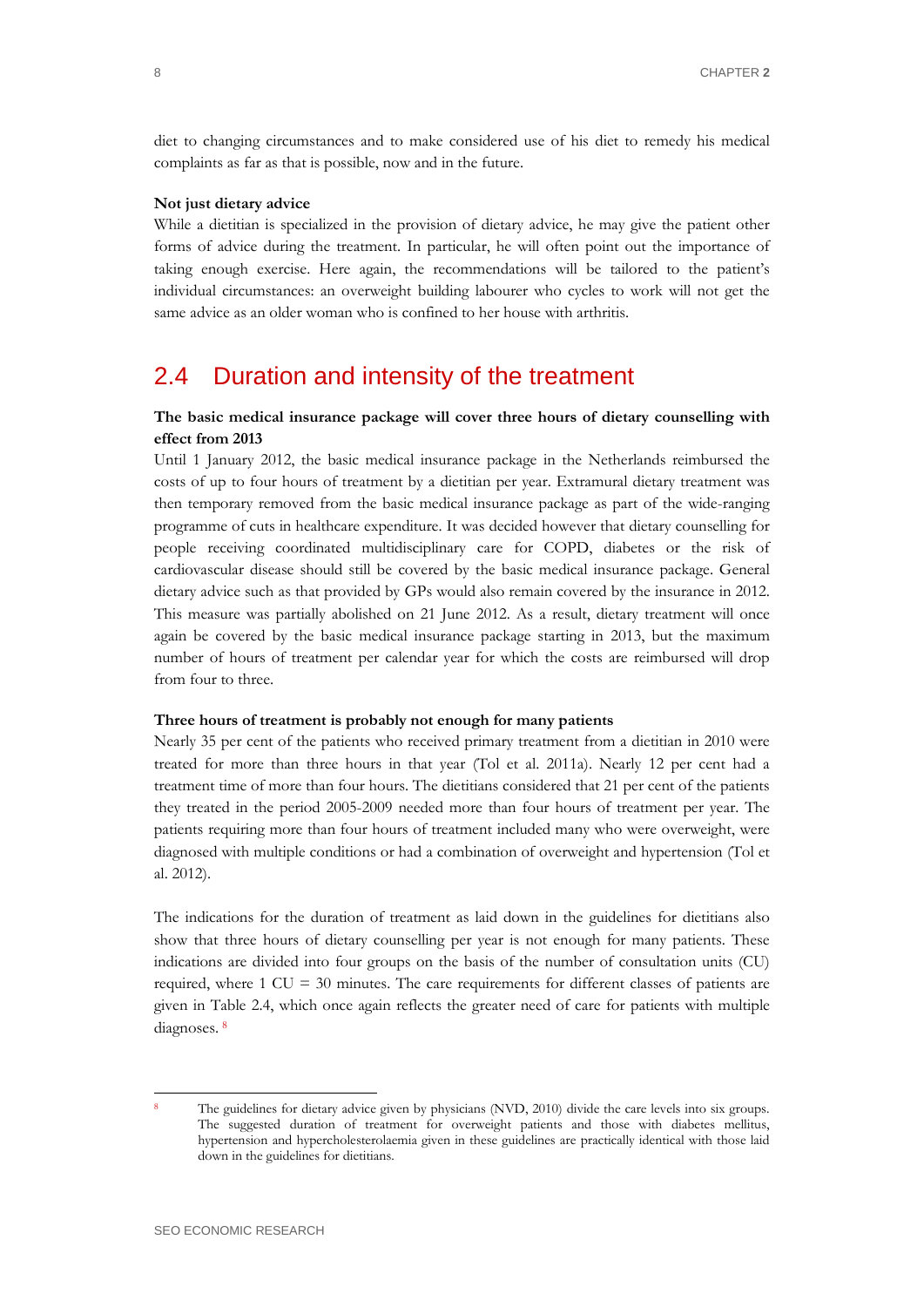| Care level I (6 CU)             | Care level II (10 CU) | Care level III (15 CU) | Care level IV<br>(unrestricted)     |
|---------------------------------|-----------------------|------------------------|-------------------------------------|
| Hypertension                    | Diabetes mellitus*    | Aids/HIV*              | Eating disorders                    |
| Osteoporosis                    | Hyperlipidaemia       | COPD <sup>*</sup>      | Kidney failure                      |
| <b>Diabetes</b><br>in pregnancy | Overweight            | Oncology*              | (congenital) metabolic<br>disorders |

<span id="page-18-0"></span>Table 2.4 Indication of the number of hours of dietary counselling required by patients with different diagnoses

Up to 5 CU extra should be allowed for periodic checks, to be held from 1 to 3 times a year. In the case of multiple diagnoses, the indication for the highest care level should be multiplied by 1.5.

It is recommended that overweight patients who also have diabetes, hyperlipidaemia (hypercholesterolaemia) and/or hypertension should have 6 to 8 counselling sessions in the first year. The dietitian needs 30-45 minutes for the first session, and 10-30 minutes for each of the follow-up sessions (Van Wezel, 2000). This is followed by a one-year maintenance phase during which the patient sees the dietitian every three months. Patients may need to be followed up after these two years; no guidelines are laid down for the duration of this follow-up (PON, 2010). The actual duration and intensity of the treatment will vary from case to case, and will depend on the complaints and complications suffered by the client, his ability to understand and follow the dietitian's recommendations, his motivation and the gap between his present diet and that recommended by the dietitian.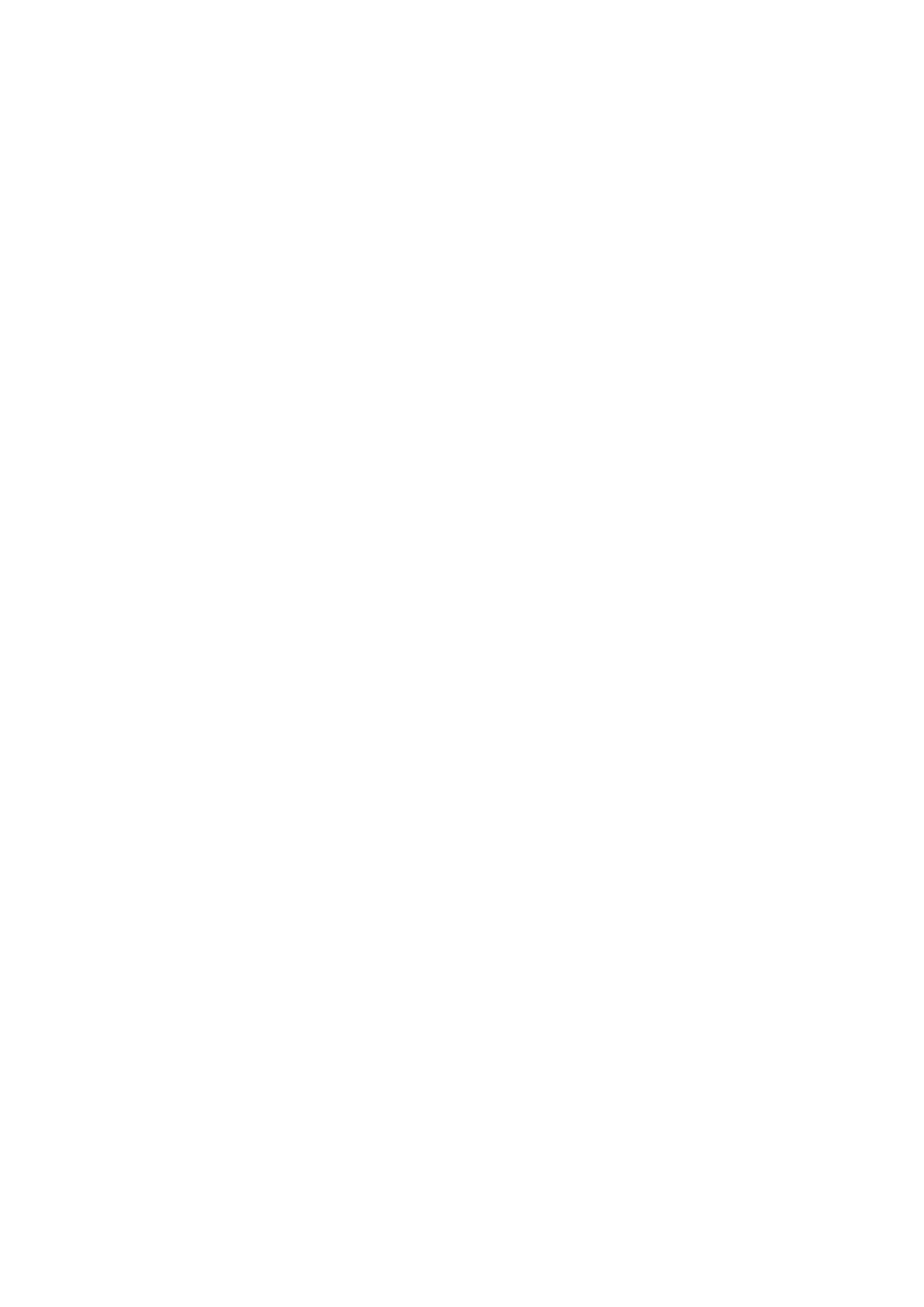# <span id="page-20-0"></span>3 Effects of treatment by the dietitian

*Treatment by a dietitian leads to improved mental and physical health: weight loss, reduced blood pressure and lower blood cholesterol and sugar levels help patients to feel better and give them a feeling of well-being. Patients are not only healthier but also live longer, since the risk of various medical complaints is sharply reduced by dietary treatment.*

The direct effects of treatment by a dietitian for overweight patients with a comorbidity are (a) they eat healthier food, and they eat less; and (b) they take more exercise. Lifestyle changes improve patients' health: they lose weight, and their blood pressure and blood sugar (blood glucose) and cholesterol levels fall. Thanks to these health improvements, a wide range of medical complaints can be avoided or their onset can be delayed. As a result, people live healthier lives – and they live longer. This is because overweight increases the risk of conditions such as hypertension, hypercholesterolaemia and diabetes. This chapter presents an overview of the scientific evidence for the effectiveness of treatment by dietitians. Further details of a number of the studies cited are given in Appendix A.

# <span id="page-20-1"></span>3.1 Effectiveness of dietary treatment

# Improved physical health

## **Weight loss**

Various systematic reviews show that dietary treatment can lead to weight loss of 4 to 6 kg in about 12 months (Avenell et al. 2004a,b; Dansiger et al. 2007; Franz et al. 2007; Brown 2009)<sup>9</sup>.

The maximum treatment time in many of the controlled studies was one year. The weight loss three years after the start of the treatment is half that at the end of year 1, and five years after the start of the treatment practically all the weight loss has disappeared. Patients regain weight more slowly if they are seen regularly by the dietitian after an intensive course of treatment than if they only receive written information after the treatment (Svetkey et al., 2008). There is also a positive correlation between the number of treatment sessions and the amount of weight lost (Dansiger et al., 2007; Finkler et al., 2012).

#### **Lower blood pressure**

Not only weight loss but also a drop in blood pressure is to be expected when an overweight patient with comorbidity is treated by a dietitian (Avenell et al., 2004a,b). Dietary treatment of adults with hypertension lowers both the systolic and the diastolic pressure (Siebenhofer et al., 2011). This is partly due to a positive relationship between weight loss and lowering of the blood pressure (Aucott et al., 2005; Gallardo et al., 2011) but also because the advice dietitians give is

<span id="page-20-2"></span>It is often stated in these studies that the guidelines used by the dietitians involved state that patients should be encouraged to adopt an energy-restricted diet (with about 600 kcal/day less than the normal pre-treatment diet). Dutch dietitians follow similar guidelines when treating overweight patients (PON, 2010).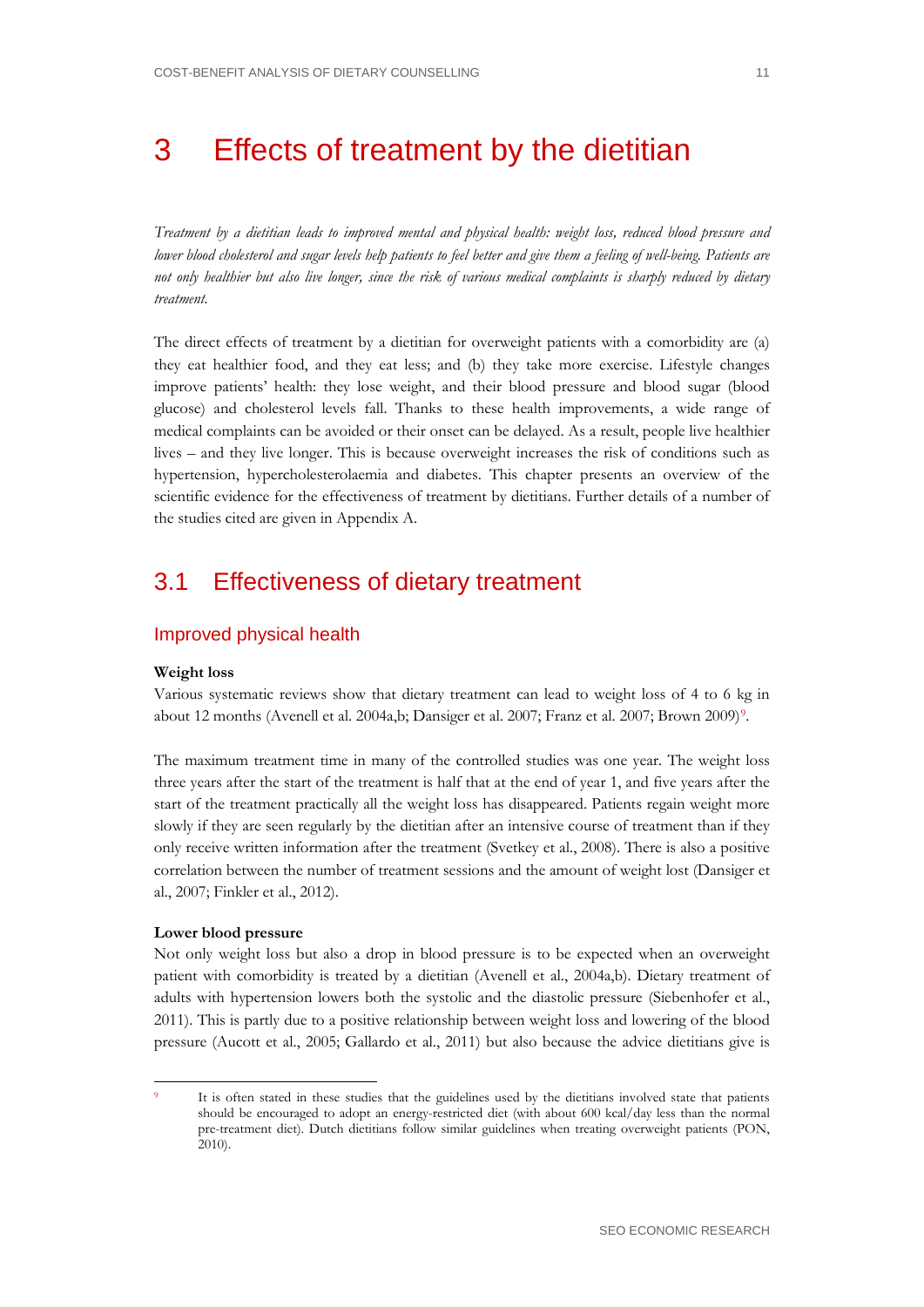specifically aimed at lowering the blood pressure (even in patients who are not overweight; Sacks et al. 2000).

Some patients no longer need to take medication to reduce their blood pressure, or can reduce their dosage, after they have changed their diet and started to take more exercise (Ho et al. 1994; Jones et al. 1999). The use of low-sodium diets can reinforce the action of antihypertensive medication in patients who still need to take such medication (Huggins et al. 2011).

## **Lower cholesterol**

Treatment by a dietitian can lead to lower cholesterol levels (Avenell et al. 2004a,b), especially in patients who suffer from hypercholesterolaemia and/or hyperlipidaemia (see e.g. Delahanty et al. 2001, Sikand et al. 2000). The drop in cholesterol level is moreover found to increase with the number of visits to the dietitian (Sikand et al. 1998; Herbert et al. 1999).

Various medications are also available for control of the cholesterol level. However, medication combined with dietary treatment gives a greater reduction in cholesterol level than use of medication alone (Clemmer et al., 2001). Treatment by a dietitian can also delay the time when medication has to be used to reduce cholesterol levels (Sikand et al., 1998, 2000).

#### **Lower blood glucose**

Blood sugar (glucose) levels can also be reduced by dietary treatment (Pastors et al. 2003; Avenell 2004a,b; Coppell et al., 2010). As with weight loss and a reduction in cholesterol levels, an increase in the number of visits to the dietitian also leads to a bigger drop in blood glucose levels and hence a lower use of medication (Franz et al., 1995).

## Better mental health

Treatment by a dietitian can improve patients' mental health (Wolf et al., 2004; Imayama 2011). There are various possible reasons for this. Firstly, the attention the dietitian pays to the patient can have a direct effect in improving the latter's mental health. Furthermore, weight loss and better physical health can help to reduce a patient's social and emotional problems.

## Longer life

#### **Lower chance of medical complaints**

Overweight leads to a sharp increase in the relative risks of cardiovascular disease, cancer and diabetes (see e.g. Kouris Blazos et al., 2007; Kreijl and Knaap 2004, and [Table 3.1\)](#page-22-1).

Dietary treatment following the guideline that energy intake should be reduced by 600 kilocalories a day leads to a reduction in the number of people who develop diabetes (Brown et al. 2009). A relatively small weight loss of 5 per cent of body weight is further associated with a drop in blood pressure and in cholesterol level (Klein et al., 2004).

Dietary treatment can also prolong a patient's life by delaying or even preventing the onset of medical conditions. Take the case of patients with high blood pressure, for example: one of the recommendations a dietitian will make to such patients is to reduce the salt intake. The dietitian's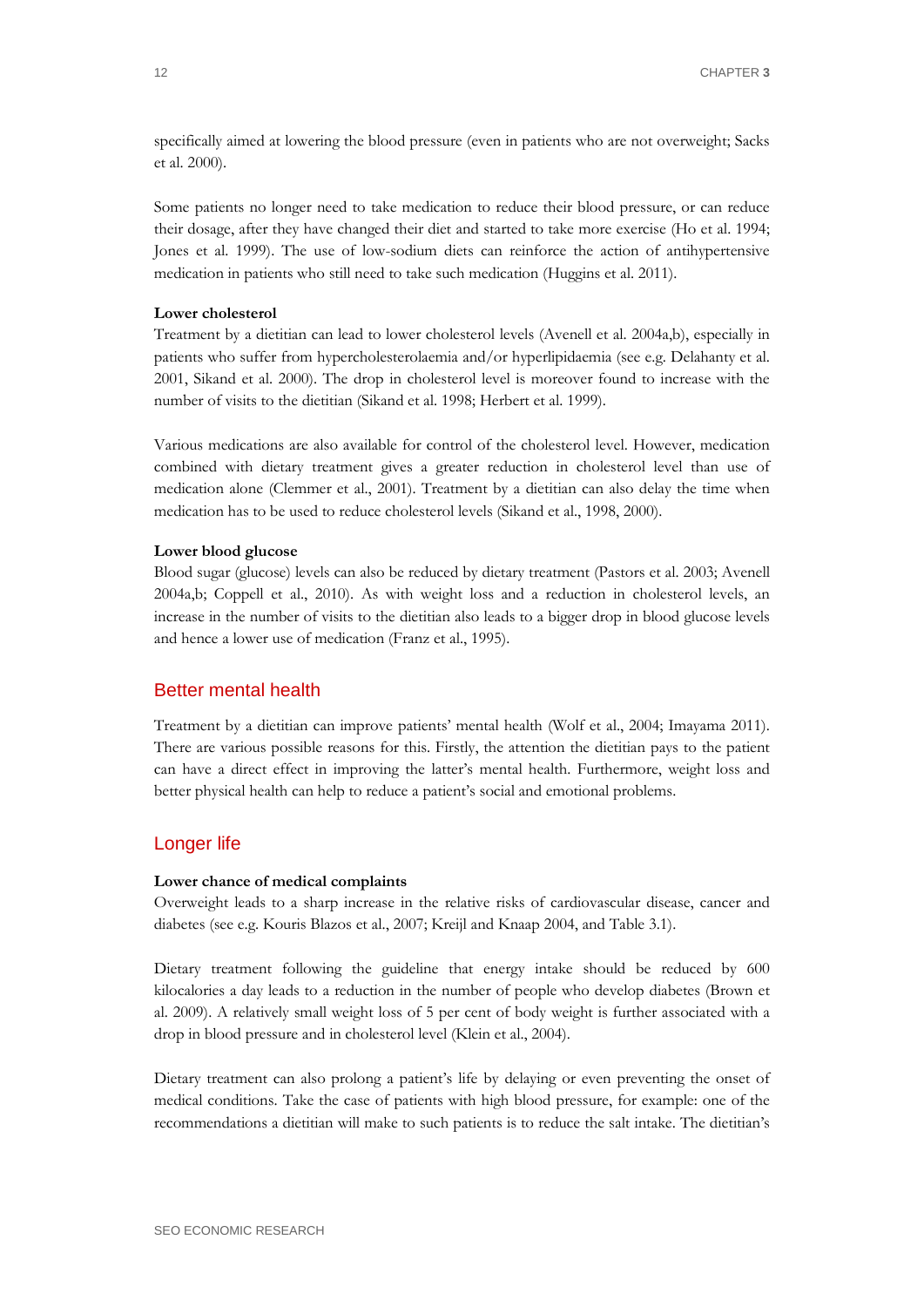advice (ascertain the actual salt content of various types of food, monitor one's own salt intake and prepare low-salt meals) lead to an appreciable reduction in patients' mortality risk more than ten years after the treatment (Cook et al., 2007).[10](#page-22-2) Diabetes patients who achieved weight-loss targets also reduced their mortality risk by 25 per cent up to ten years after they had lost weight (Poobalan et al., 2007).

|                                 | Normal weight<br>(BMI < 25) |      | Moderate overweight<br>(BMI 25-30) |      |      | <b>Obese</b><br>(BMI >30) |
|---------------------------------|-----------------------------|------|------------------------------------|------|------|---------------------------|
|                                 | м                           | F    | М                                  | F    | М    | F                         |
| Heart attack                    | 1.00                        | 1.00 | 1.40                               | 1.40 | 2.56 | 2.69                      |
| Other coronary heart<br>disease | 1.00                        | 1.00 | 1.40                               | 1.40 | 2.58 | 2.70                      |
| <b>Stroke</b>                   | 1.00                        | 1.00 | 1.13                               | 1.14 | 1.42 | 1.44                      |
| Diabetes mellitus               | 1.00                        | 1.00 | 2.60                               | 3.06 | 8.98 | 12.38                     |
| Bowel cancer                    | 1.00                        | 1.00 | 1.15                               | 1.15 | 1.33 | 1.33                      |
| Kidney cancer                   | 1.00                        | 1.00 | 1.36                               | 1.36 | 1.84 | 1.84                      |
| Cervical cancer                 | 1.00                        | 1.00 |                                    | 1.59 |      | 2.52                      |

## <span id="page-22-1"></span>Table 3.1 Overweight people aged 25-45 have a higher relative risk of contracting various diseases

Source: Kreijl and Knaap (2004).

# <span id="page-22-0"></span>3.2 Effectiveness of dietitians compared with other healthcare workers

### **Dietitians and other healthcare workers have different target groups**

Specialist dietary treatment is not indicated for healthy people who are moderately overweight (BMI 25-30) and have no comorbidities such as diabetes or hypertension (PON, 2010; Zorgmodule voeding, 2012). After all, moderate overweight is not a disease. Nevertheless, a healthy diet is important for everyone, including this group. People who are moderately overweight can get advice from their GP, nurse practitioner or weight consultant, or join a selfhelp programme like Weight Watchers. There is thus a big difference between such clients of nurse practitioner or self-help groups (characterized by 25<BMI≤30 without risk factors and/or comorbidity) and people who need to consult dietitians (BMI>25 with risk factors and/or comorbidity).

# **GPs and nurse practitioners have neither the time nor the knowledge to give proper dietary treatment**

In some cases, GPs or nurse practitioners will provide dietary counselling for overweight patients with one or more comorbidities. However, GPs do not really have enough time for proper dietary treatment and are not specialized in this form of care. When asked, GPs admit that lack of time and lack of nutritional knowledge make it difficult for them to give correct dietary advice (Nicholas et al., 2003). As a result, all that the GP can do is give general dietary advice. This can have a number of adverse effects; for example, there is a risk that the patient will not understand how the general dietary advice applies in his case. If for example the GP advises the patient to cut

<span id="page-22-2"></span> <sup>10</sup> In this study, members of the intervention group received dietary treatment aimed at reducing salt intake for 18 months. The death rate in this group in the period from 12 to 17 years after the treatment was 25 per cent lower than in the control group (who only received folders containing dietary advice).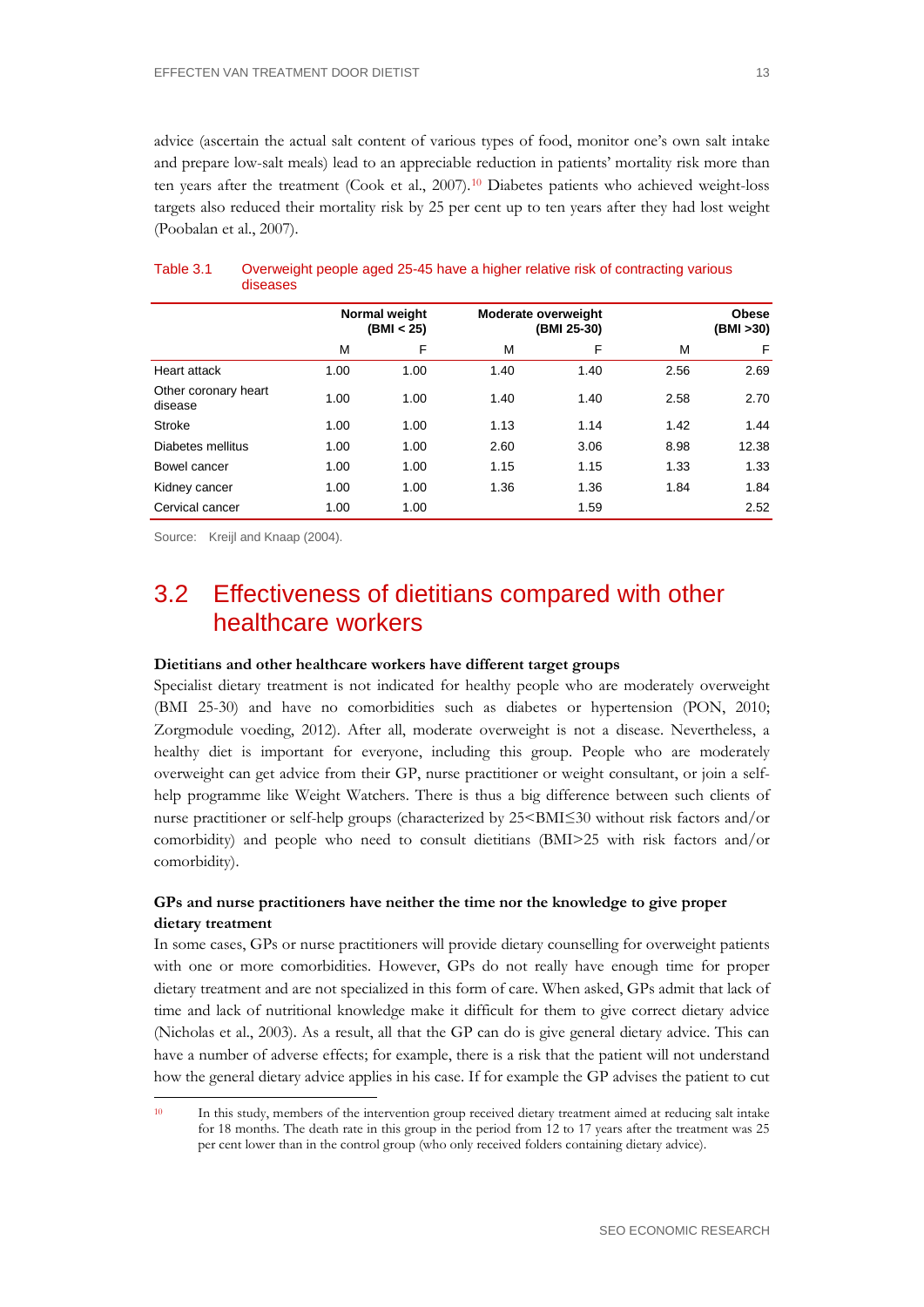the amount of salt in his diet, the patient may replace the salt he used to add to the water when boiling potatoes with a stock cube, not realizing that the latter also contains appreciable amounts of salt.

# **Treatment by the dietitian leads to more weight loss and a greater reduction in cholesterol levels**

Since dietitians are able to devote more time and attention to their patients and moreover have specialized knowledge of diet and behaviour in relation to sickness and health, it would seem reasonable to expect that treatment by a dietitian is more effective in improving health than dietary advice given by a GP. This expectation is confirmed by the results of a number of randomized controlled trials (see [Table 3.2\)](#page-23-0): overweight patients with one or more comorbidities lose more weight when treated by a dietitian (Delahanty et al., 2001; Willaing et al., 2004). Such treatment also leads to a greater reduction in blood cholesterol levels (Henkin et al., 2000; Thompson et al., 2009).

### **Weight Watchers are probably more effective than GPs, but less effective than dietitians**

In a recent study published in the Lancet (Jebb et al., 2011), a group of overweight patients were given a standard treatment by a GP (one consultation a month). Another group of patients were allowed to attend a weekly meeting of Weight Watchers (WW) free of charge. Patients with a serious comorbidity such as insulin-dependent diabetes were excluded from this study, since they need treatment from a dietitian. The study showed that patients who attended the WW meetings lost twice as much weight on average than those who received advice from a GP.

<span id="page-23-0"></span>Djuric et al. (2002) and Jen et al. (2004) compared treatment by a dietitian to attending weekly Weight Watchers meetings free of charge. Former breast cancer patients who were treated by a dietitian lost three times as much weight in 12 months. These authors further found that only a small proportion of the patients were disciplined enough to maintain attendance at the WW meetings: 73 per cent no longer attended the meetings after 6 months.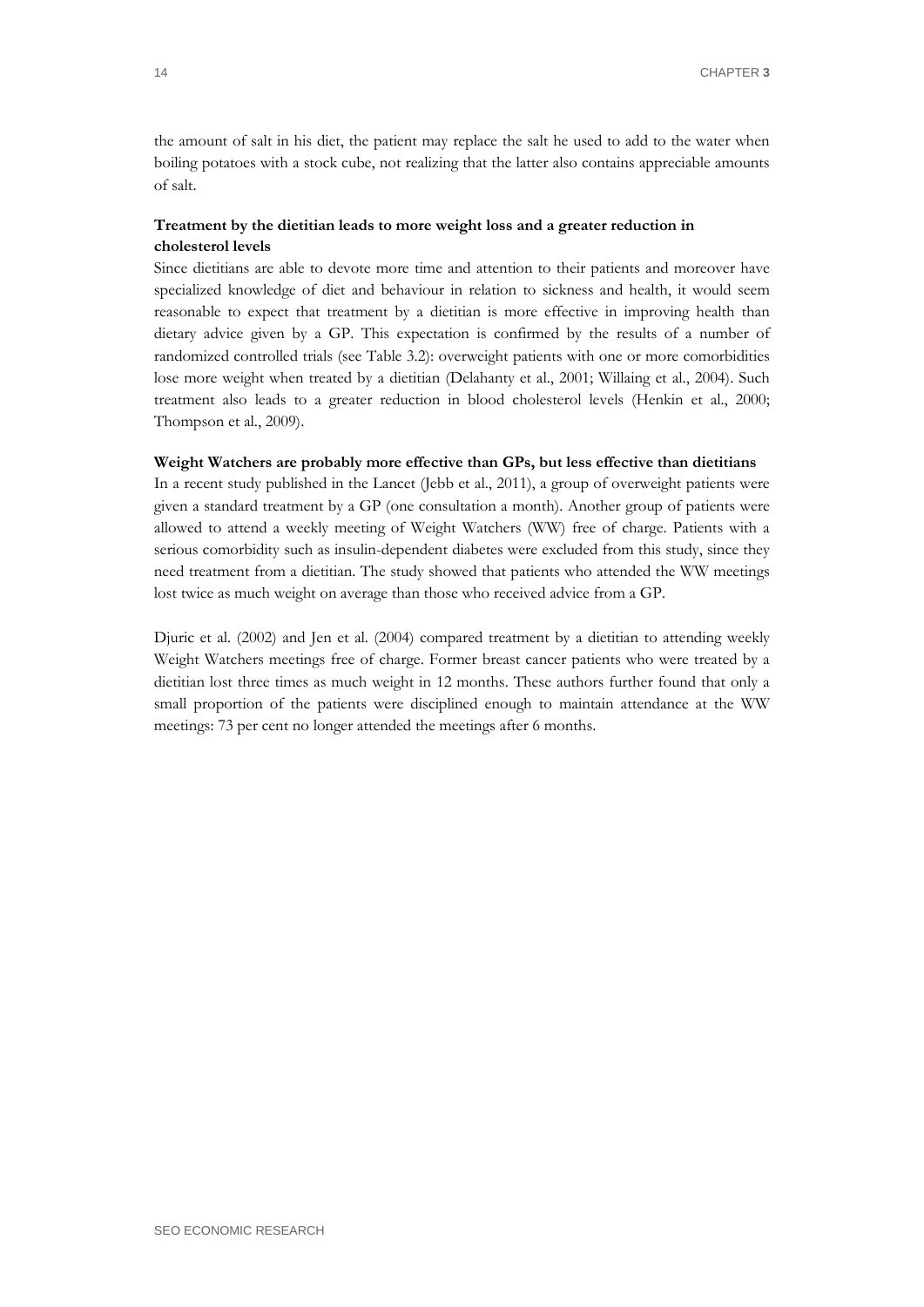| Author, year                                   | Country                                        | BMI                        | <b>Comorbidity</b>                                                                      | <b>Intervention</b>                                                                                                       | <b>Results</b>                                                                                                                               |
|------------------------------------------------|------------------------------------------------|----------------------------|-----------------------------------------------------------------------------------------|---------------------------------------------------------------------------------------------------------------------------|----------------------------------------------------------------------------------------------------------------------------------------------|
| Jebb et al.,<br>2011                           | Australia,<br>Germany,<br>England<br>$(n=444)$ | 27-35                      | Yes, but not<br>serious                                                                 | On average 2 or 3<br>visits to WW vs. 1 visit (WW) versus -3.26<br>to GP (per month)                                      | Weight -6.65 kg<br>kg (GP) after 12<br>months                                                                                                |
| Djuric et al.,<br>2002.<br>Jen et al.,<br>2004 | US<br>$(n=39)$                                 | 30-44                      | Yes, (former)<br>breast cancer<br>patients                                              | WW vs. telephonic<br>consultation with<br>dietitian once in 2<br>weeks $+$ monthly<br>group meetings                      | Weight -2.6 kg<br>(WW) versus -8.0 kg<br>(dietitian) after 12<br>months                                                                      |
| Delahanty et<br>al., 2001                      | US<br>$(n=90)$                                 | 27 on average              | Yes, high<br>cholesterol (not on<br>medication), and<br>sometimes other<br>comorbidity  | GP vs. Dietitian<br>2-3 visits in first 3<br>months, repeated if<br>necessary in second<br>3 months                       | Weight -0.0 kg (GP)<br>versus -1.9 kg<br>(dietitian) after 6<br>months.<br>Cholesterol -2%<br>(GP) vs. -6%<br>(dietitian) after 6<br>months. |
| Willaing et al.,<br>2004                       | Denmark<br>$(n=339)$                           | 33.2 on<br>average         | Yes, no<br>exclusions on<br>grounds of<br>comorbidity                                   | GP vs. dietitian<br>repeated<br>consultations for 12<br>months (30 min then<br>12 min GP, 60min<br>then 30 min dietitian) | Weight -2.4 kg (GP)<br>versus -4.5 kg<br>(dietitian) after 12<br>months                                                                      |
| Henkin et al.,<br>2000                         | Israel<br>$(n=136)$                            | 27.5 on<br>average         | Yes, high<br>cholesterol and no<br>exclusions on<br>grounds of any<br>other comorbidity | GP vs. dietitian<br>(2-4 consultations for<br>3 months)                                                                   | Cholesterol -7%<br>(GP) vs. -12%<br>(dietitian) after 3<br>months.<br>LDL cholesterol -5%<br>(GP) vs. -9%<br>(dietitian) after 3<br>months   |
| Thompson et<br>al.*, 2009                      | US and<br>Canada, 4<br><b>RCTs</b>             | N/A (different<br>studies) | Yes, high<br>cholesterol and<br>sometimes other<br>comorbidity                          | GP vs. dietitian<br>(variety of<br>interventions)                                                                         | Cholesterol level fell<br>4% more with<br>dietitian                                                                                          |

#### Table 3.2 More weight loss and greater reduction in cholesterol levels after treatment by a dietitian: evidence from randomized controlled trials

\* This study is a systematic review of a number of investigations, including four random controlled trials (RCTs) comparing the effectiveness of treatment by GPs with treatment by dietitians.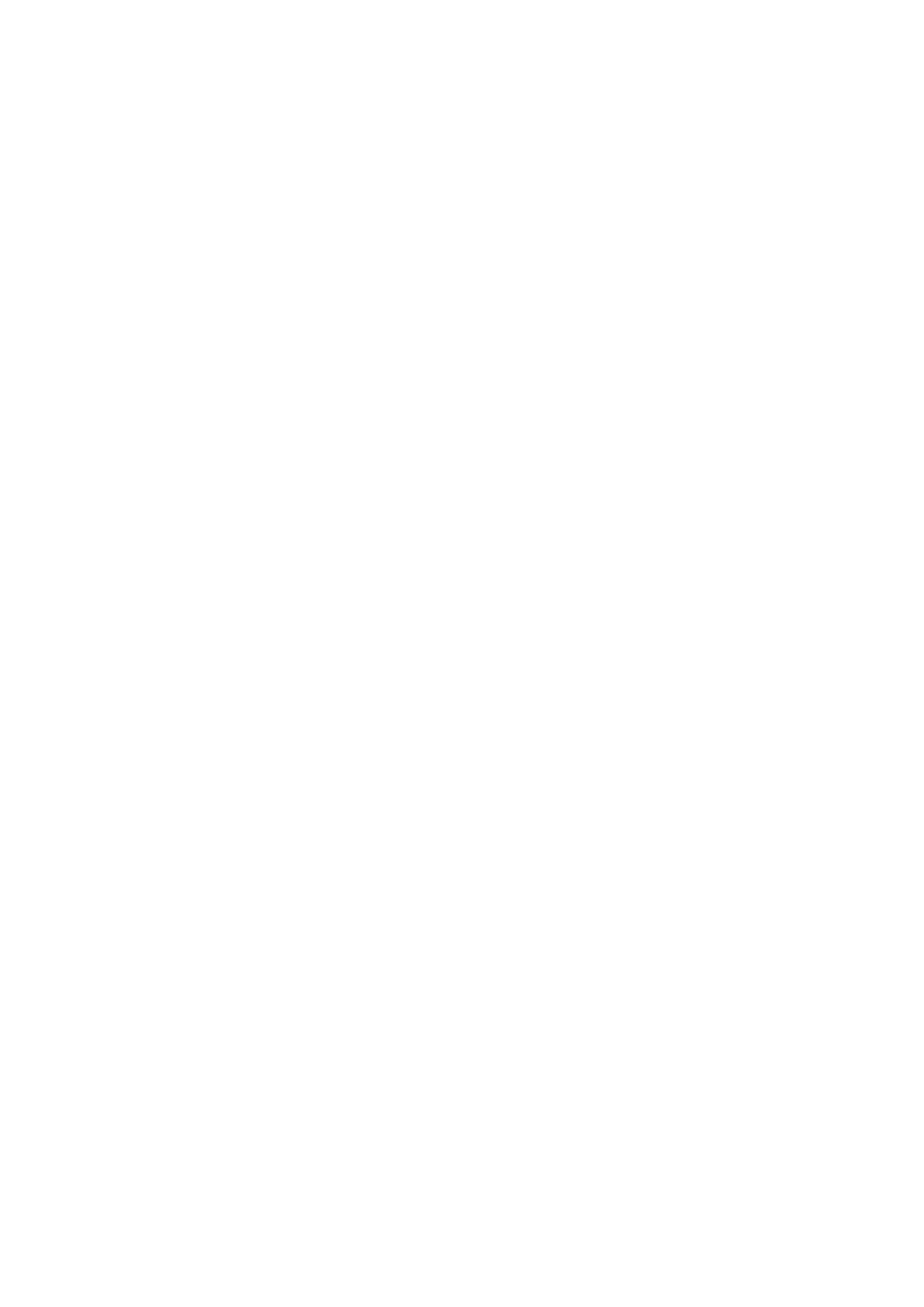# <span id="page-26-0"></span>4 Benefits of treatment by the dietitian

*Dietary treatment of overweight patients with one or more comorbidities yields social benefits with a net worth of more than €1.9 billion over a five-year period in the Netherlands. Each €1 paid for treatment by a dietitian yields a net social return of from €14 to €63.*

Better health has various benefits both for the patient and for the wider society. The patient will have a higher quality of life, allowing him to work more and harder. Production will increase, and fewer people will have to rely on benefit payments from the State. In addition, better health means less need for healthcare, for example because fewer patients will have to be admitted to hospital. As far as older patients are concerned, treatment by dietitians will reduce the need for care provided by relatives or friends and for other forms of care such as home help. These benefits will be quantified as far as possible in the present chapter.

# <span id="page-26-1"></span>4.1 Methodology

## **Costs and benefits presented in accordance with OEI guidelines**

Social cost-benefit analysis (SCBA) gives an overall estimate of the costs and benefits of a given activity or project, seen both from the perspective of the individual stakeholders and from the perspective of society as a whole. The present cost-benefit analysis will follow the OEI guidelines (Eijgenraam et al. 2000). OEI (*Overzicht Effecten Infrastructuur* = Overview of Effects of Infrastructure) was developed by the CPB Netherlands Bureau for Economic Policy Analysis to provide a reliable basis for high-quality, comparable cost-benefit analyses in the Netherlands. One of the advantages of this methodology is that it avoids double counting of costs and benefits. It has become the methodology of choice for cost-benefit analysis in the Netherlands. Social cost-benefit analysis considers the costs and benefits applying to all stakeholders, and gives a picture of all relevant pros and cons of the activity in question (in the present case, treatment by dietitians) for all parties involved and not just for the patient.

## **One QALY is worth €100,000**

The Quality Adjusted Life Year (QALY) is a widely used measure of both health and life expectancy. The quality of life is expressed as a number between 0 (death) and 1 (living for one year in perfect health). The use of QALYs has the advantage that it allows the effect of different treatments to be expressed in comparable units, thus facilitating comparison of their costeffectiveness. Moreover, the QALY also implicitly includes benefits which are difficult to quantify, such as happiness or independence in the equation. The current social cost-benefit analysis follows the Netherlands National Institute for Public Health and the Environment (RIVM) and CPB by assuming a QALY to be worth  $\epsilon$ 100,000 (see [Box 1\)](#page-27-1).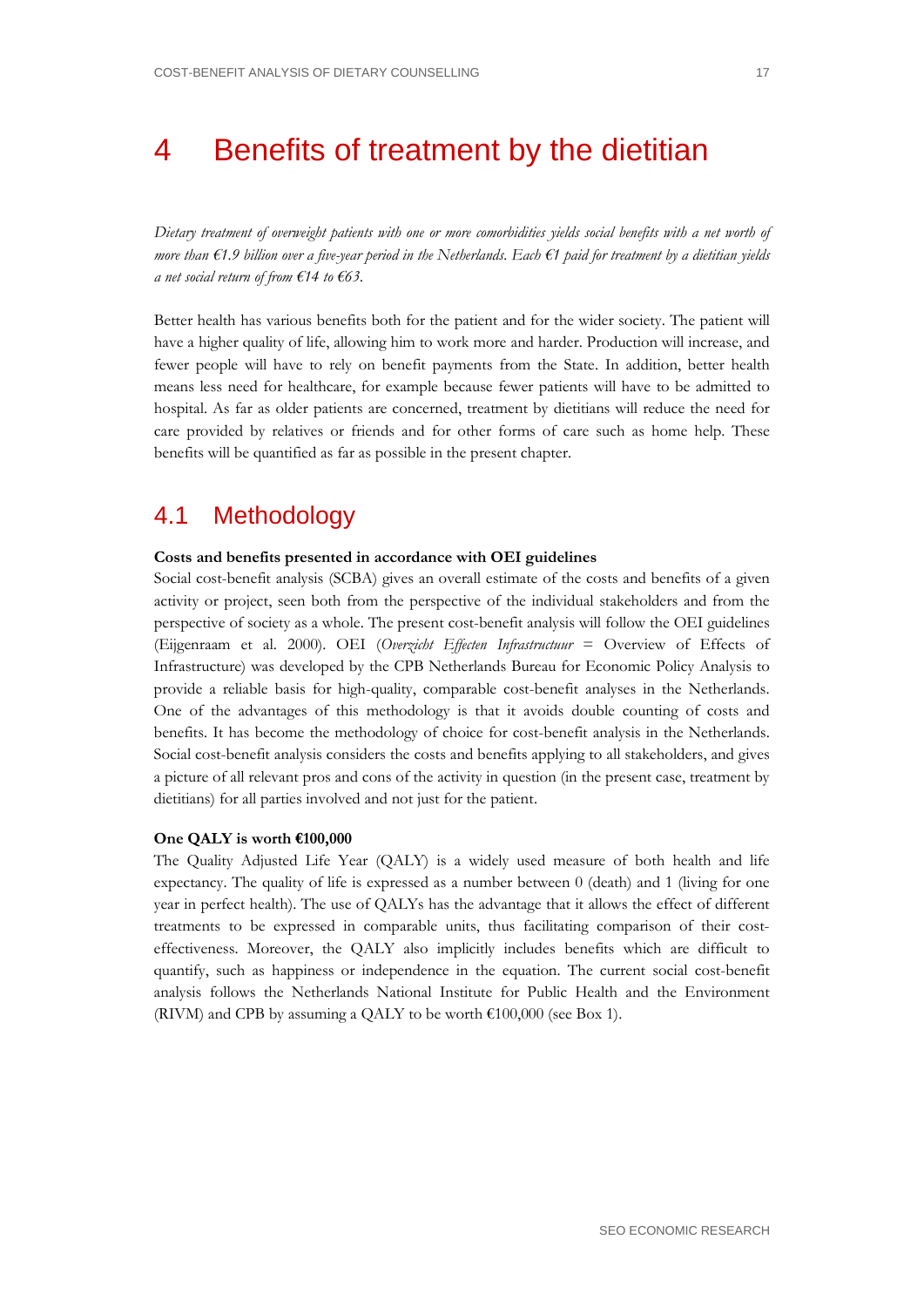#### <span id="page-27-1"></span>Box 1 A QALY is worth about €100,000

Hirth et al. (2000) carried out a literature study to determine the value of a QALY. They found values ranging from USD 24,777 to USD 428,286 (based on 1997 values of the US Dollar). It was concluded in a report by RIVM, with reference to this study by Hirth et al., that health has an independent economic value of at least €100,000 per QALY, without taking the contribution of increased production to the economy into account (De Hollander et al. 2006). CPB also used the value of €100,000 per QALY in a study of the costs and benefits of a smoking ban (Spreen and Mot, 2008).

#### **Time horizon: costs and benefits calculated over five years**

An important aspect of any cost-benefit analysis is the choice of time horizon (the number of years for which the costs and benefits in question are considered). Treatment by a dietitian does not just improve the patient's health during the treatment: it has been reported that weight loss and lower blood glucose levels are still found up to five years after the start of the treatment (Avenell et al. 2004a,b; Brown 2009). The costs and benefits of the treatment are therefore determined over a period of five years. That does not mean that the benefits of dietary treatment have completely disappeared after five years: even temporary weight loss can lead to a lasting reduction in the risk of medical complaints. Overweight-related medical conditions are often the result of years of unhealthy living. Even temporary improvements in lifestyle can help to prevent the onset and progression of disease.

# <span id="page-27-0"></span>4.2 The treatment considered in this study

The calculations of the costs and benefits of treatment by a dietitian given here are mainly based on the benefits of dietary treatment reported in the ICAN study (Wolf et al. 2004; 2007; 2009). In this study, 127 overweight patients (BMI  $\geq$ 27) were randomly assigned to an intervention group and a control group. Many of the patients in this study also had a comorbidity such as elevated cholesterol level and/or hypertension (76 per cent of the participants used antihypertensive medication, Wolf et al. 2004).

#### Box 2 Reasons for using data from the ICAN study for this cost-benefit analysis

The target group in the ICAN study consists of overweight patients with diabetes. Some of these patients also had high blood cholesterol levels and/or high blood pressure. This group bears a close resemblance to the target group subjected to a cost-benefit analysis in the present report, namely overweight patients with one or more comorbidities from the list comprising diabetes, hypertension, hyperlipidaemia and hypercholesterolaemia.

A systematic review has shown that there is no systematic relationship between the type of comorbidity affecting overweight patients and the weight loss they achieve after treatment by a dietitian (Brown, 2009). There is thus no reason to assume that the effectiveness of dietary treatment is any different for patients who do not have diabetes but do have hypertension, hyperlipidaemia and/or hypercholesterolaemia. When calculating the overall costs and benefits, therefore, we also assigned the benefits calculated from the ICAN study to patients treated by a dietitian who had hypertension and/or hypercholesterolaemia (but not diabetes).

Another reason for using the results of the ICAN study in the present calculations is that these results permit the quantification of a very wide range of outcomes – not just medical effects like weight loss but also quality of life, reduced use of medication and reduced absence from work.

#### **Total treatment time in first year 8.5 hours, no treatment in subsequent years**

The cost-benefit analysis refers to an intensive course of treatment: the intervention group in the ICAN study was treated for a year by a dietitian, while the control group only received written information about a healthy diet and the benefits of exercise. The dietitian devoted about 8.5 hours to each patient during the first year. The breakdown of the treatment is shown in [Table](#page-28-0)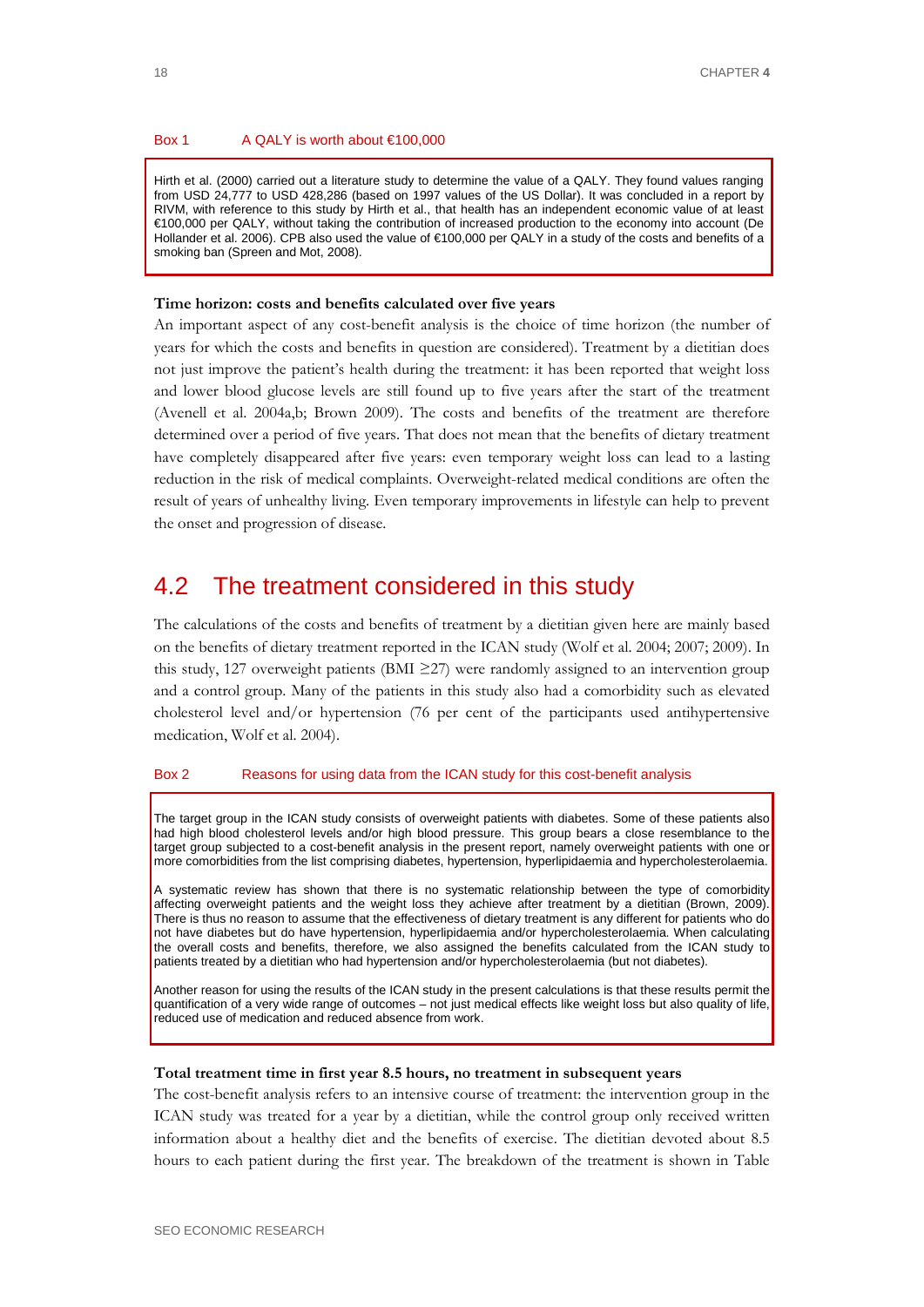LITERATUUR 19

4.1. Each patient had six individual sessions with the dietitian, giving a total time of four hours. Administration and preparation took slightly more than half an hour per patient. The dietitian also phoned each patient once a month to discuss progress and any problems encountered. The total time for these phone calls was three hours per patient (Wolf et al. 2007). In addition, patients attended six one-hour group sessions. At least ten patients took part in each group session. The hour spent on each group session + half an hour for administration and preparation comes to 90 minutes, or 9 minutes per patient.

The patients received no follow-up after the 8.5 hours of treatment in the first year. Nevertheless, the patients in the ICAN study did get more intensive treatment than the average overweight patient receives from a dietitian in the Netherlands. It has been calculated on the basis of data from the National Information Facility for Paramedical Care (LiPZ) accessed via the Netherlands Institute for Healthcare Research (NIVEL) that overweight patients in the Netherlands who completed their treatment in 2010 were treated for an average of 4.5 hours. Like in the ICAN trial, diabetes patients in the Netherlands do also receive both individual treatment and group treatment. It follows that the ICAN study shows what benefits can accrue to overweight patients with comorbidity who are receiving more intensive dietary treatment than is currently available from a Dutch dietitian.

Various systematic reviews conclude that increasing the number of sessions of treatment by a dietitian leads to greater weight loss (Dansiger et al., 2007; Finkler et al., 2012). It was shown in a randomized study by Herbert et al. (1999) that a weight loss of 0.41 kg was achieved without any visits to the dietitian (0 sessions), and that the weight loss rose to 1.71 kg after one or two sessions and 3.94 kg after three to four sessions. There thus seems to be a linear relationship between the weight loss and the number of visits to the dietitian. Similarly, the drop in cholesterol level is about doubled if the patient visits the dietitian twice as often (Sikand et al., 1998 in a randomized trial). It is therefore assumed that the benefits calculated on the basis of 8.5 hours of treatment are roughly double those obtained with the current treatment that only lasts 4.5 hours on average. The calculation of overall benefits given in section 4.4 is based on the current average treatment time of 4.5 hours for overweight patients. First, however, the benefits of more intensive treatment are presented in section 4.3.

|                                        | <b>Time in minutes</b><br>(1) | Time in hours<br>(2) |
|----------------------------------------|-------------------------------|----------------------|
| Individual sessions                    |                               |                      |
| <b>Treatment time</b>                  | 240                           | 4                    |
| Time spent on admin., preparation etc. | 33                            | 0.55                 |
| Phone calls to check up on progress    | 180                           | 3                    |
| <b>Group sessions</b>                  |                               |                      |
| <b>Treatment time</b>                  | 36                            | 0.60                 |
| Time spent on admin., preparation etc. | 18                            | 0.30                 |
| <b>Total</b>                           | 507                           | 8.45                 |

#### <span id="page-28-0"></span>Table 4.1 Breakdown of intensive dietary treatment of overweight patients with comorbidity

Source: Wolf et al. 2007. Because the group sessions (six sessions of one hour each) are followed by at least ten patients, the treatment time per patient in these sessions does not exceed six minutes per session or 36 minutes in all.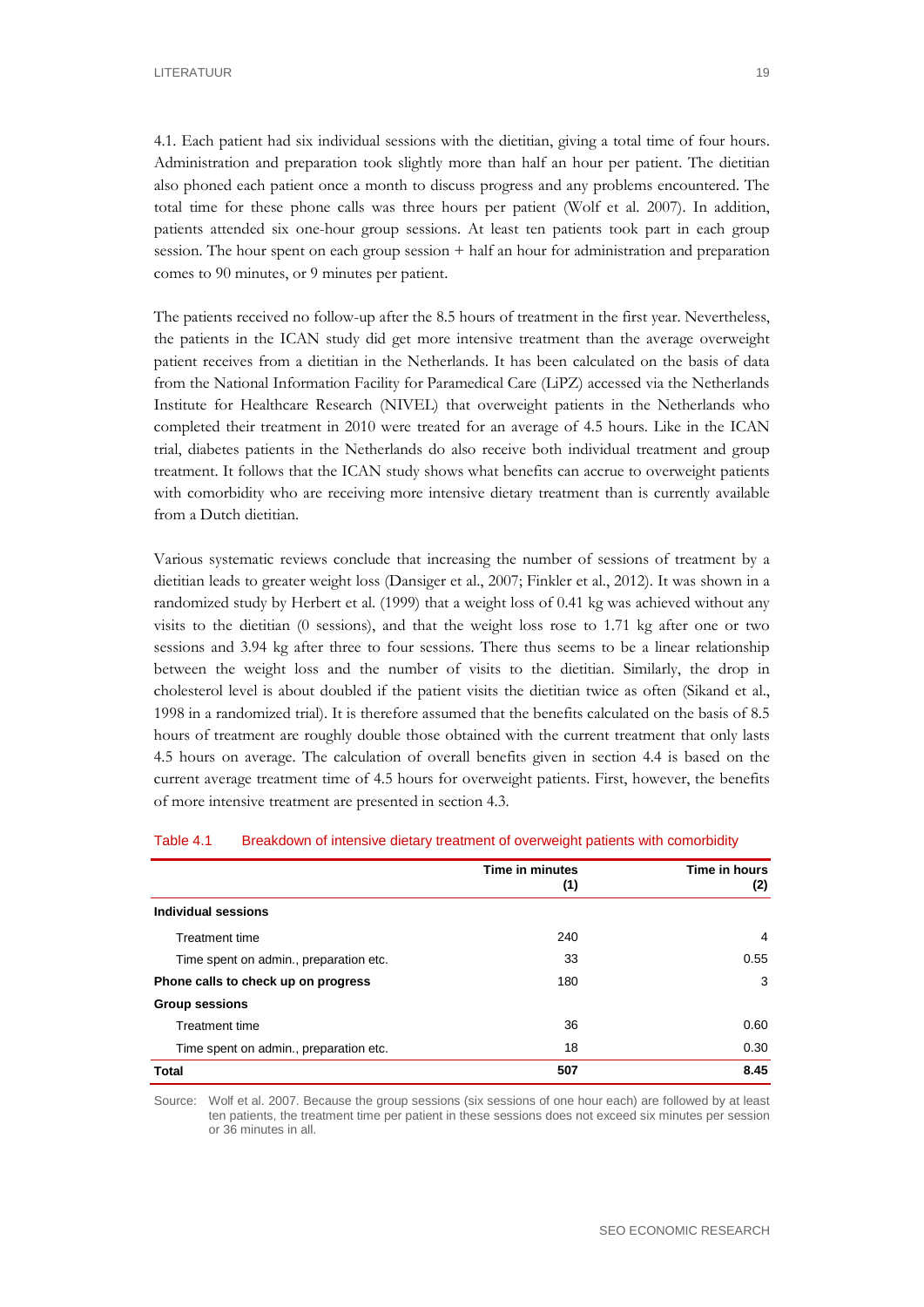# <span id="page-29-0"></span>4.3 Breakdown of costs and benefits

# Price and costs of dietary counselling

A dietitian in the Netherlands receives a fee of €58 per hour on average [\(www.zorgcijfersdata.cvz.nl\)](http://www.zorgcijfersdata.cvz.nl/). An intensive course of treatment lasting 8.45 hours spread over a year would thus cost 8.45  $* \text{ } \in 58 = \text{ } \in 490$ . In the ICAN study, the costs of the dietary treatment were paid for out of the research funds. In the present calculation, however, it is assumed that the breakdown of the treatment costs reflects the Dutch situation.

Dutch insurers will reimburse the costs of a maximum of three hours of dietary counselling per annum with effect from 1 January 2013. That means that patients who start their treatment on 1 January will have three hours of treatment reimbursed that year. If however they start their treatment on 1 July, they could have three hours of treatment reimbursed in that calendar year and another three hours in the next calendar year. If it is assumed that the date on which patients start treatment is uniformly distributed throughout the year, on average patients will be reimbursed for four and a half hours of treatment, representing a total cost of 4.5  $*$  €58 = €260. The other  $\epsilon$ 230 of the total costs of the assumed intensive course of treatment will be paid by the patient himself or covered by supplementary medical insurance.[11](#page-29-1)

## Higher quality of life

An overweight patient with comorbidity will get a variety of benefits from treatment by a dietitian. On average, patients lose 4 to 6 kg more weight and 4.2 cm off their waist circumference after 12 months of treatment by a dietitian (Avenell et al., 2004a,b; Franz et al. 2007; Dansiger et al. 2007; Wolf et al. 2004).[12](#page-29-2) These results lead to improved vitality and health, and hence a better quality of life, for the patient. Patients who were treated by a dietitian state that they perform better physically and socially after 12 months of treatment than the group of patients who only received written information. They were also in less pain, and their mental health was better. This translates into a health gain of €5,900 in the first year, according to the calculations given in Appendix B.

Little is known about the long-term effects of dietary counselling on the quality of life. However, a number of systematic reviews report that *weight loss* achieved after dietary treatment is retained for some time. The controlled dietary treatment in these studies had a maximum duration of one year.[13](#page-29-3) Three years after the start of the treatment, patients will have regained about half the

<span id="page-29-1"></span> <sup>11</sup> The costs of dietary counselling in the ICAN study were paid for by research funding. The patient themselves had nothing to pay. If it may be assumed that patients are more highly motivated if they have to pay for part of the treatment themselves, the overall effect of dietary counselling will be underestimated if the estimate of the effect is based on the results of the ICAN study.<br><sup>12</sup> Overweight patients treated by a Dutch dietitian lose on average 1.3 BMI points by the end of the

<span id="page-29-2"></span>treatment (Tol et al., 2011a). This corresponds to an average weight loss of 4.0 kg (assuming that all patients have the average heights for Dutch men and women; CBS 2012b). These results are based on measurements before and after the treatment, without correction for the patient's motivation to lose weight. It is difficult to estimate the actual weight loss in kg that can be ascribed to the effect of dietary counselling on the basis of the Dutch data.<br><sup>13</sup> Since the controlled environment in these studies only lasted for a year, for example, it is uncertain

<span id="page-29-3"></span>whether the effect of the intervention can still be measured three years later. However, the intervention and control groups can decide whether or not to stay in contact with the dietitian after the treatment has ended. Svetkey et al. (2008) showed in a randomized, controlled trial that patients who did continue to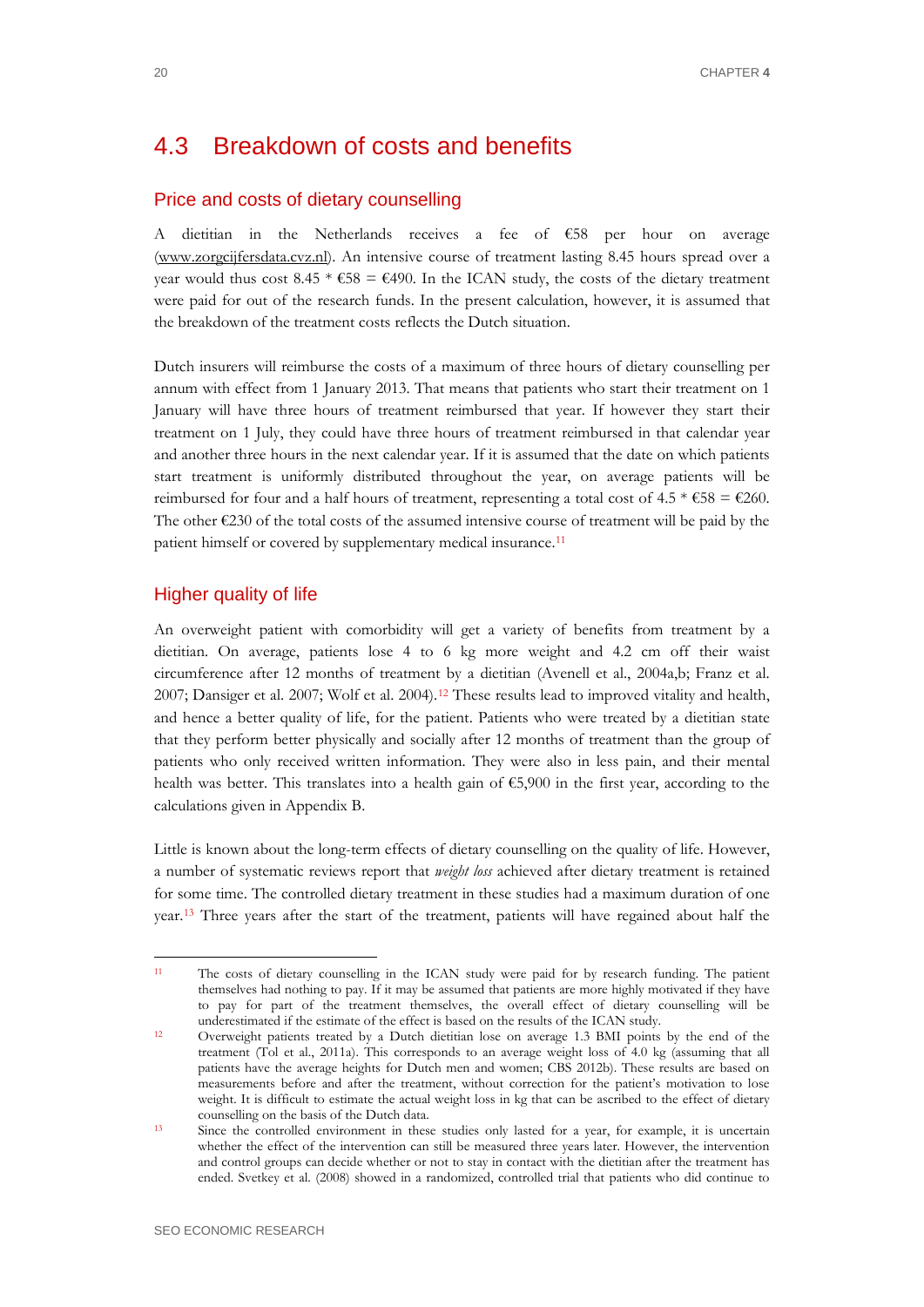weight they had lost (Avenell et al. 2004a,b; Dansiger et al. 2007; Franz et al. 2007), and by five years they will have more or less returned to their old weight (Avenell et al. 2004a,b). It is assumed that the patients' quality of life deteriorates when they put on weight. Weight loss is related to a drop in blood pressure (Aucott et al. 2005), cholesterol level (Poobalan et al. 2004) and blood glucose level (Gallardo et al. 2010). Weight loss also leads to an improved quality of life (Hakim et al. 2002). It may reasonably be assumed that gaining weight will have the opposite effect. The calculations given in Appendix B show that the overall health gain over five years amounts to €27,270.

Family members and others in the immediate vicinity of the patient such as friends will also experience an improved quality of life (because the person they care about is healthier). In addition, the whole family will often also benefit if one member of the family improves his or her eating habits. Not just because the meals put on the table are healthier, but also for example because the dietitian may give dietary advice for infants to patients with diabetes of pregnancy. However, no data that could be used as a basis for estimating the improvement in the quality of life of family members could be found in the literature. The fact that benefits may also accrue to relatives is therefore included as a reminder (pro memory or PM) in the cost-benefit analysis.

## Savings on other care costs

#### **Use of medication**

A healthy diet is not the only way of combating high blood sugar, cholesterol or blood pressure. Many diabetes patients receive benefit from the hypoglycaemic drug metformin; about 88 per cent of diabetes patients in the Netherlands use this medication (Stichting Farmaceutische Kengetallen, 2011). If hypoglycaemic drugs do not have the desired effect, these patients are given insulin (once a day initially; this may be later increased to  $2 - 4$  times a day if necessary). A very large majority (90 per cent) of the patients in the ICAN study were also taking metformin at the start of the dietary treatment, while 33 per cent were given insulin. A year after the start of the treatment, the average amount of hypoglycaemic medication taken by the patients had fallen by 0.46 doses a day. In addition to hypoglycaemic medication, the patients in this trial were often also taking medication for high cholesterol level or high blood pressure. The daily number of doses of all medication taken was found to fall by 0.60 after treatment by a dietitian. Since it is not known which medicines are used less after treatment by the dietitian, it is assumed that the drug in question is the relatively inexpensive metformin.<sup>[14](#page-30-0)</sup> This means that the savings of  $\epsilon$ 10 on use of medication in the first year given i[n Table 4.2](#page-31-0) are probably underestimated.

#### **Hospital admissions**

The largest saving in care costs is however represented by the fact that patients treated by a dietitian are admitted to hospital less often: in fact, these patients were not admitted to hospital at all on average during the year when they were treated by the dietitian, as compared with one day of hospital admission on average for the control group. On the other hand, patients treated by the dietitian visited the A  $\&$  E department 0.25 days more on average.

 visit the dietitian regularly after an intensive course of treatment still had more weight loss three years later than patients whose follow-up consisted only of written information (folders) or online information.

<span id="page-30-0"></span><sup>14</sup> A year's supply of insulin costs €270, while a year's supply of statin taken daily to control the blood cholesterol level costs €9.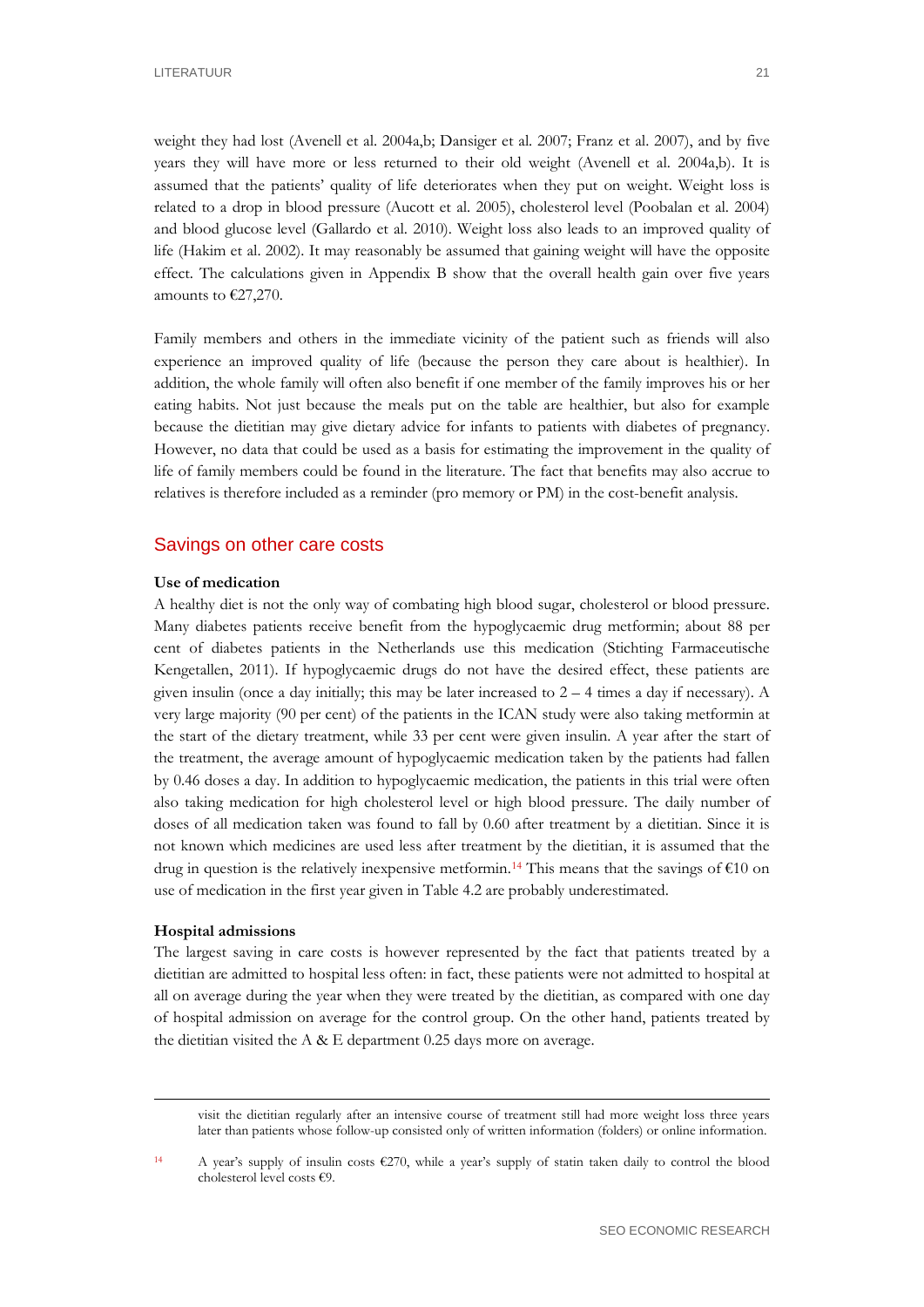[Table 4.2](#page-31-0) shows total savings of at least €460 on other direct medical costs during the year of intensive treatment. The savings peak in the second year, at  $\epsilon$ 770, and then decline gradually. The calculations given in Appendix B show cumulative savings of €2,140 over a five-year period. The treatment costs of €490 are thus more than recouped from the savings on direct medical costs.

### **Other care costs**

Other care costs such as visits to GPs and telephone consultations with the doctor were not investigated and hence cannot be quantified. It is likely, however, that patients who were treated by a dietitian generally feel healthier, and so visit the GP less often. In addition, older patients will need less care from relatives and friends and will have less need of other forms of care such as home help as a result of the treatment. The estimate of the total savings on care costs given here is thus probably an underestimate.

When patients are treated by a dietitian, healthcare insurers will have fewer extra care costs to reimburse. The net savings on health care costs represents a benefit for the insurance companies.

|                            | Costs per unit* | Number of units less per<br>annum | Benefits per annum |
|----------------------------|-----------------|-----------------------------------|--------------------|
|                            | (1)             | (2)                               | $(1)$ x $(2)$      |
| <b>Costs of medication</b> |                 |                                   |                    |
| Lower medication costs     | €15             | 0.60                              | €10                |
| Other direct medical costs |                 |                                   |                    |
| Day in hospital            | €486            | 1.01                              | €490               |
| A & E                      | €151            | $-0.25$                           | - €40              |
| <b>Total</b>               |                 |                                   | €460               |

#### <span id="page-31-0"></span>Table 4.2 Savings on medical costs amount to €462 during the year of treatment

The costs of medication are calculated per annum, on the basis of the average recommended doses. Since no information is available on which medication is used less, it is assumed that this is the relatively inexpensive metformin. The cost of one day in hospital is taken as the weighted mean price for a day in a general hospital and a teaching hospital, the shares in the total number of beds in each hospital being taken as the weights (Hakkaart-van Roijen et al. 2010; Deuning, 2006). Total benefits are €460, the figures in the table are rounded.

## Lower healthcare insurance premium

In an efficient healthcare insurance market, the insurance companies do not make large profits. The treatment costs are covered by the insurance premium. If the costs of care fall, the premium will fall correspondingly. The difference in total care costs between the patient group treated by the dietitian and that without such treatment is passed on in the healthcare insurance premium. The insurance company simply acts so as to balance the equation: its total profits are equal to its operating costs. In other words, the net benefit for the healthcare insurance company is always 0. An increase (decrease) in the insurance premium thus represents a debit (credit) for society. On the basis of the figures given above, the difference in overall care costs is  $\epsilon$ 2,140 -  $\epsilon$ 490 =  $\epsilon$ 1,650. Since the patient pays for a part  $(\text{\textsterling}230,.)$  of the treatment himself, the treatment by the dietitian leads to a *reduction in the healthcare insurance premium* of  $\epsilon 1,650 + \epsilon 230 = \epsilon 1,880$ . This saving is spread out over all healthcare premium payers in the Netherlands.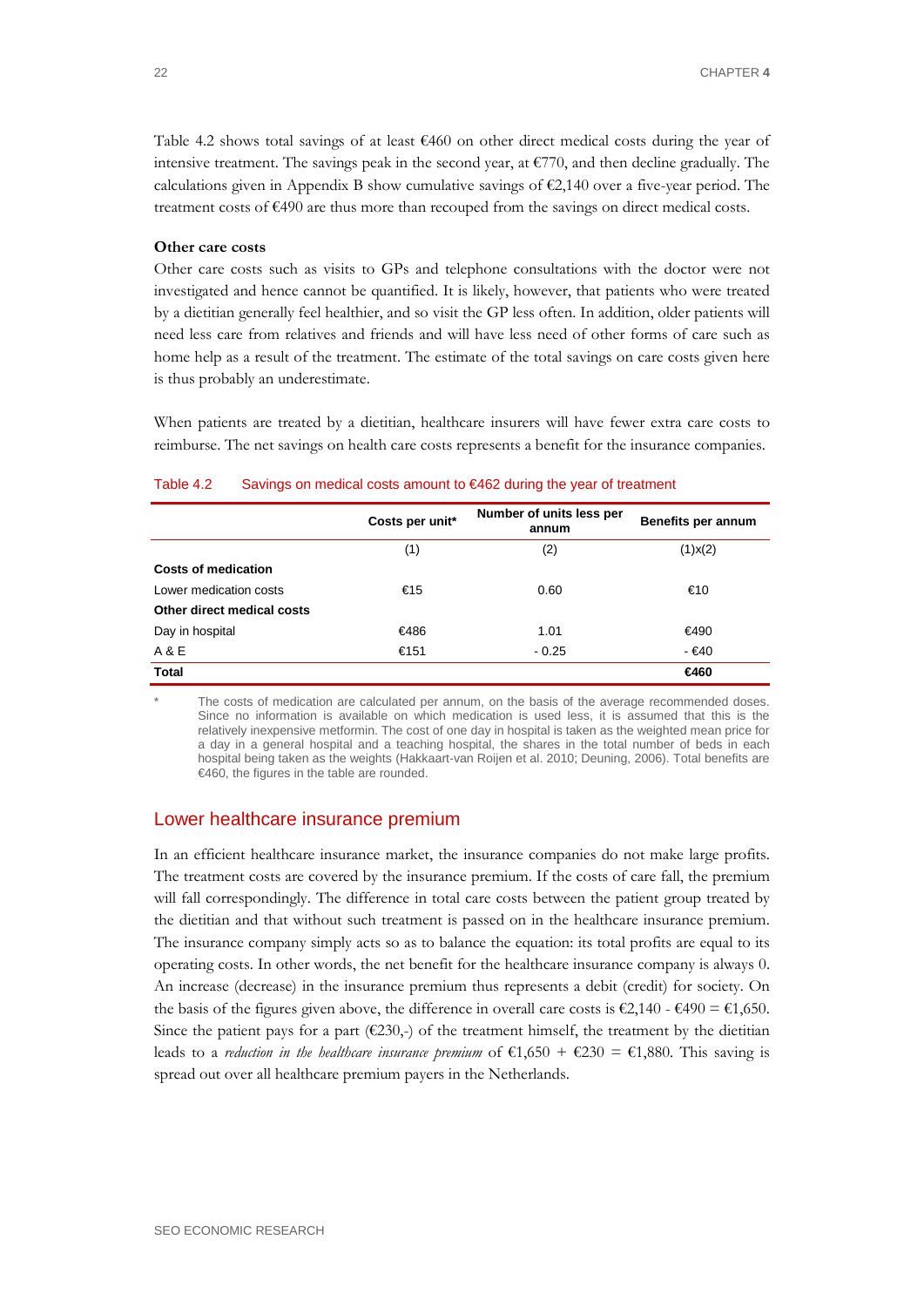## Lower absenteeism and higher production

The improved health of patients during and after treatment by a dietitian leads to an increase in productivity at work. The drop in sick leave taken by existing workers is not the only factor of importance here. The number of patients able to work may also be expected to rise, those who are already in work can work longer hours, and the productivity during working hours will increase. The drop in sick leave taken by existing workers is the only one of these factors to have been studied in a randomized controlled trial (Wolf et al. 2009). Participants in the study answered the following question before, during and after treatment by the dietitian: "How many days have you taken off work during the past four months due to sickness related to your weight or diabetes?". Patients treated by a dietitian took an average of 0.92 days of sick leave related to their condition during the treatment year, while those who only received written information took an average of 3.49 days. That is a difference of 2.58 working days in a year.

The loss of production has been estimated to be worth  $\epsilon$ 30 per hour on average (Hakkaart-van Roijen et al. 2010). This comes to  $8 * \epsilon 30 = \epsilon 240$  per day for an 8-hour working day. The annual production gain for each patient treated by a dietitian in the above-mentioned study is thus 2.58 \*  $€240 = €620$  in the first year. The total production gain over five years is  $€2,860$  for a working patient. However, not all adult patients treated by the dietitian work. Calculations given in Appendix B show that the average production gain taking this fact into account is  $\epsilon$ 1,720.

# <span id="page-32-0"></span>4.4 Total costs and benefits

#### **Costs and benefits of 8.5-hour intensive treatment by a dietitian**

[Table 4.3](#page-33-0) gives an overview of the costs and overall social benefits of *intensive* treatment of an overweight patient with comorbidity by a dietitian. It will be seen that the treatment is very costeffective. The costs of the intensive treatment are €490. The net benefits (total benefits - costs) of the treatment over a five-year period are €30,640. The total benefits of the intensive treatment by the dietitian are thus  $\epsilon$ 490 +  $\epsilon$ 30,640 =  $\epsilon$ 31,130. This represents a net yield of about 30,640/490  $= 6,300$  per cent: each  $\epsilon$ 1 spent on the treatment yields a net gain of  $\epsilon$ 63 over the five-year period considered. The benefits peak in the second year, since the health gain due to the treatment is still rising in the treatment year. After the treatment (at the start of the second year), the maximum health gain has already been achieved.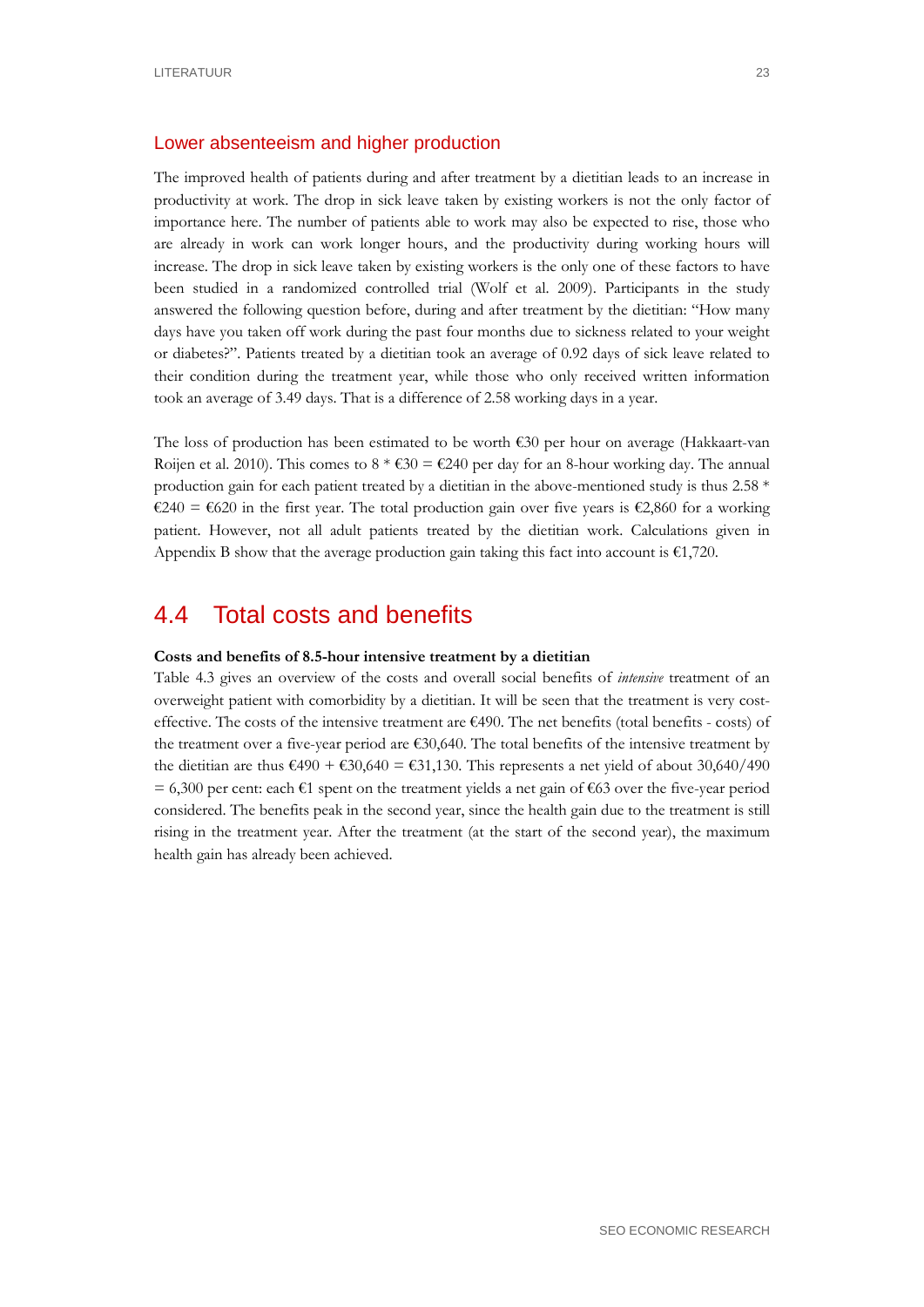|   |                                    | <b>Patient</b> | Family    | <b>Dietitian</b> | <b>Healthcare</b><br>insurer | Employer | <b>Premium</b><br>payer | <b>Total</b> |
|---|------------------------------------|----------------|-----------|------------------|------------------------------|----------|-------------------------|--------------|
| 1 | Costs of dietary<br>treatment      |                |           | $-490$           |                              |          |                         | -490         |
| 2 | Price of dietary<br>treatment      | $-230$         |           | 490              | $-260$                       |          |                         | 0            |
| 3 | Quality of life                    | 27,270         | <b>PM</b> |                  |                              |          |                         | 27,270+PM    |
| 4 | Other care costs                   |                |           |                  | $2,140+PM$                   |          |                         | $2,140+PM$   |
| 5 | Healthcare<br>insurance<br>premium |                |           |                  | $-1,880$                     |          | 1,880                   | $\mathbf 0$  |
| 6 | Production                         |                |           |                  |                              | 1,720    |                         | 1,720        |
|   | <b>Total</b>                       | 27,040         | <b>PM</b> | 0                | 0                            | 1,720    | 1,880                   | 30,640+PM    |

#### <span id="page-33-0"></span>Table 4.3 Benefits (+) and costs (-) of **intensive** (8.5 hour) treatment of overweight patients with comorbidity by a dietitian (in euros)

Source: SEO Economic Research PM = included as a reminder; no accurate estimate of this effect can be made at present

## **Costs and benefits of current (4.5 hour) treatment by a dietitian**

The benefits of the dietary counselling currently offered in the Netherlands are lower than those shown above, in line with the fact that the average treatment time for an overweight patient is 4.5 hours instead of 8.45 hours. Since the weight loss and the drop in cholesterol level increase linearly with the number of visits to the dietitian (Dansiger et al., 2007; Finkler et al., 2012; Herbert et al., 1999; Sikand et al., 1998), it is assumed that the benefits of the current treatment are  $8.45/4.5 = 53$  per cent of the benefits of the more intensive treatment. [Table 4.4](#page-33-1) gives an overview of the costs and overall social benefits of the *current* treatment of an overweight patient with comorbidity by a dietitian. The treatment costs are  $\epsilon$ 260 (4.5  $\epsilon$  €58). It is assumed that these costs are spread over two calendar years, so that they are completely covered by the healthcare insurer. The net benefits (total benefits - costs) of the treatment over a five-year period are €16,310. The total benefits of the intensive treatment by the dietitian are thus  $260 + \text{\textsterling}16,310$  = €16,570. This still represents a net yield of 6,300 per cent: each €1,- spent on the treatment yields a net gain of €63 over the five-year period considered.

# <span id="page-33-1"></span>Table 4.4 Benefits (+) and costs (-) of **current** (4.5 hour) treatment of overweight patients with comorbidity by a dietitian (in euros)

|             |                                    | <b>Patient</b> | Family    | <b>Dietitian</b> | <b>Healthcare</b><br>insurer | Employer | <b>Premium</b><br>payer | <b>Total</b> |
|-------------|------------------------------------|----------------|-----------|------------------|------------------------------|----------|-------------------------|--------------|
| $\mathbf 1$ | Costs of dietary<br>treatment      |                |           | $-260$           |                              |          |                         | $-260$       |
| 2           | Price of dietary<br>treatment      |                |           | 260              | $-260$                       |          |                         | 0            |
| 3           | Quality of life                    | 14,520         | <b>PM</b> |                  |                              |          |                         | 14,520+PM    |
| 4           | Other care costs                   |                |           |                  | $1,140 + PM$                 |          |                         | $1,140 + PM$ |
| 5           | Healthcare<br>insurance<br>premium |                |           |                  | $-880$                       |          | 880                     | 0            |
| 6           | Production                         |                |           |                  |                              | 910      |                         | 910          |
|             | <b>Total</b>                       | 14,520         | <b>PM</b> |                  |                              | 910      | 880                     | 16,310+PM    |

PM = included as a reminder; no accurate estimate of this effect can be made at present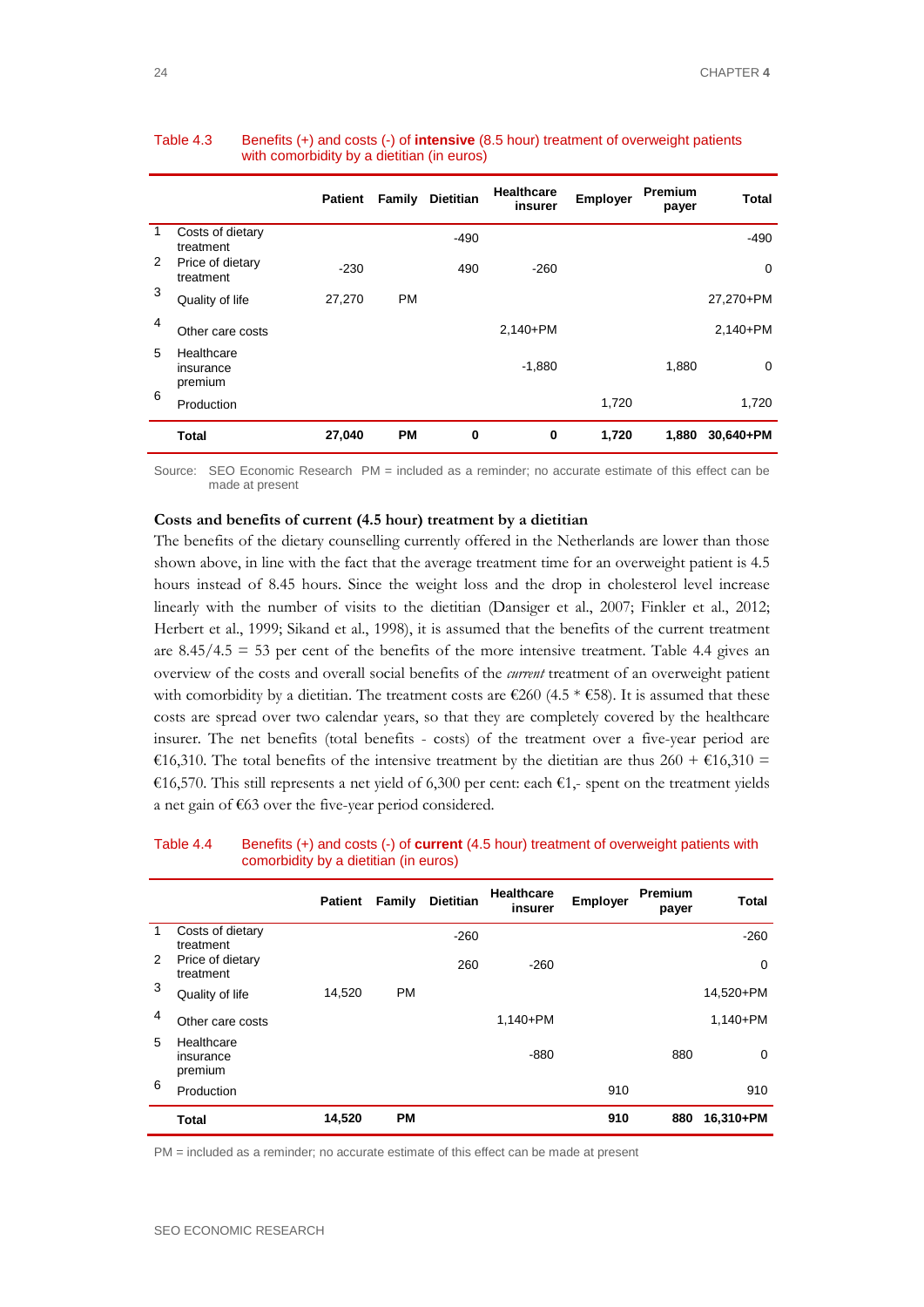It is striking that none of the parties involved loses out as a result of the treatment provided by the dietitian. This treatment differs in that respect from most treatments in the healthcare sector, where the premium payer has to bear the costs of the more expensive interventions. That is not the case here, since the savings on the care costs exceed the costs of the dietary treatment.

The major part of the overall benefits accrues to the patient in the form of improved health. The patient's family will also experience benefits, both because they will tend to share the patient's healthier lifestyle and because they are happier when a dear one is in better health. The employer benefits from the fact that his employee is more productive, and all individuals who pay insurance premium will benefit from a lowering of the healthcare insurance premium.

# **Total benefits of dietary treatment of overweight patients with comorbidity in the Netherlands amount to €1.9 billion**

About 360,000 people consult a dietitian annually in the Netherlands[.15](#page-34-0) This figure includes about 262,000 overweight or obese patients (72.8 per cent of 360,000; see [Table 2.1\)](#page-12-2). Nearly 45 per cent of the overweight patients have one or more comorbidities (diabetes mellitus, hypertension and/or hypercholesterolaemia); see [Table 2.2.](#page-13-1) This group thus contains 116,061 patients. Since the net benefit per patient is  $\epsilon$ 16,310, it follows that the total benefits for the country as a whole are 116,061 \* €16,310 = €1.9 billion.

# Sensitivity analysis: value of a QALY

The health gain for patients is the main reason for the huge yield on dietary treatment. One quality adjusted life year (QALY) is taken in this study to have a value of  $\epsilon$ 100,000, on the basis of studies by RIVM and CPB (De Hollander et al. 2006; Spreen and Mot 2008). The real value of a QALY is difficult to determine. Even if a QALY were only worth €50,000 the treatment currently offered by Dutch dietitians would still produce benefits of  $\epsilon$ 9,050, corresponding to a yield of 3,500 per cent. The total benefits for the country as a whole would then amount to nearly €1.1 billion on this assumption.

## Sensitivity analysis: health gain due to weight loss

The health gain experienced by patients after treatment by a dietitian can have a variety of causes: the contact with the dietitian in itself, the weight loss achieved, the improvement in health due to a lower cholesterol level and/or lower blood pressure, less fatigue, less pain, improved social functioning (for example because the patient has more energy) etc. Hakim et al. (2001) have calculated that the quality of life of overweight patients who also suffer from hypertension, hyperlipidaemia and/or high blood glucose increases more when they lose more weight. They estimated with the aid of regression analysis that weight loss corresponding to one BMI point (about 3 kg) yields a health gain of 0.015 QALY or  $\epsilon$ 1,500.

If only the health gain resulting from weight loss is taken into consideration, intensive treatment by a dietitian yields a health gain of  $\epsilon$ 3,470 over a five-year period while the dietary treatment currently offered in the Netherlands yields a health gain of  $\epsilon$ 1,850 over the same period. The lower limit for the net benefits from the treatment currently offered by Dutch dietitians is then

<span id="page-34-0"></span> <sup>15</sup> Judgement of the District Court of The Hague, case No. 413984. Decision in the summary proceedings of 20 March 2012 brought by the Dutch Association of Dietitians (NVD) and the Dutch Federation of Cancer Patients (NFK) against the State of the Netherlands.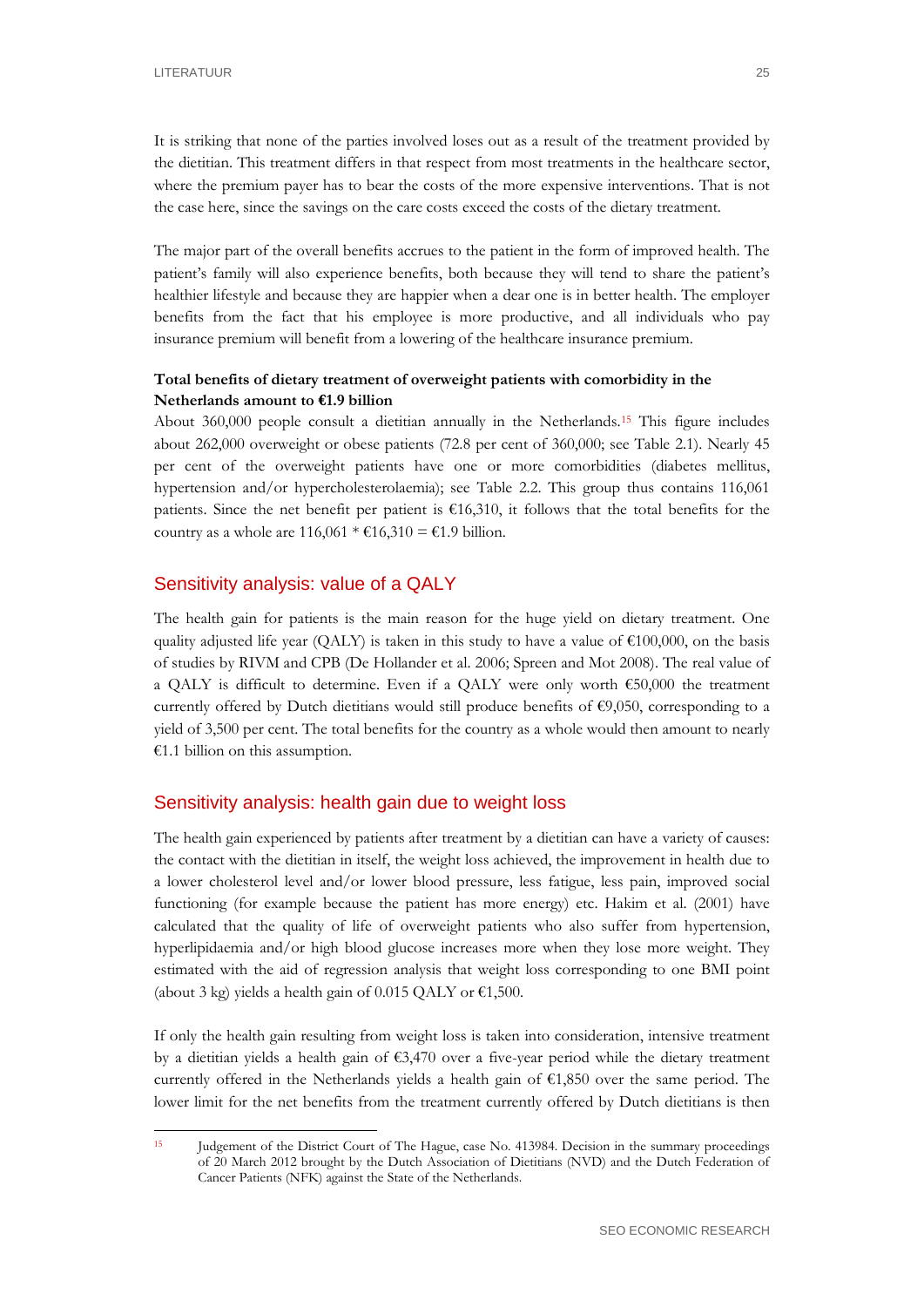€3,640, corresponding to a yield of 1400 per cent. Expenditure of €1 on dietary counselling will thus produce at least €14. This gives a calculated lower limit for the total benefits for the country as a whole of more than €0.4 billion.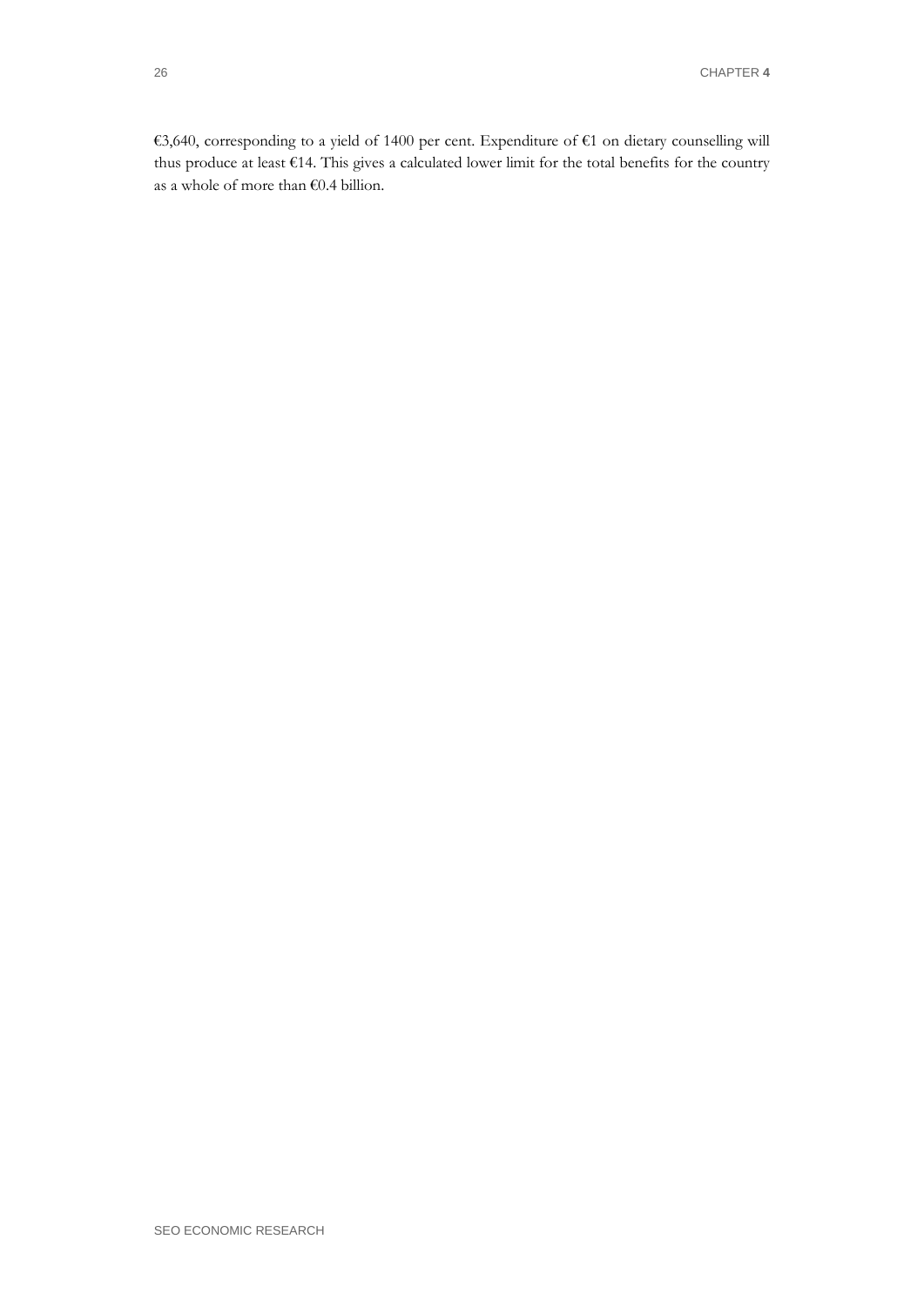# <span id="page-36-0"></span>5 Conclusions and recommendations

## **Dietary management should remain part of the basic care package**

Treatment of overweight patients with associated comorbidities by a dietitian is highly costeffective. The major benefit of treatment is the improvement in health experienced by the patient. However, since dietary management was removed from the basic care package in 2012, the number of patients receiving primary treatment from dietitians fell by 28 percent. Moreover, the patients who do continue to receive treatment receive fewer hours of intervention, and on average dietitians were providing 39 percent fewer hours of care in the first quarter of 2012 than in the first quarter of 2011 (Tol et al., 2012b). The fact that patients are required to fund their own care clearly presents a barrier to treatment. Discussion with dietitians makes it clear that at the start of treatment, patients do not yet appreciate the benefits of dietary advice. For example, they believe that symptoms such as fatigue, sleep disturbance and low energy levels cannot be affected by dietary changes. It is only at the end of the course of treatment that patients are able to put the benefits they have gained from dietary treatment into words. This means that at the onset of treatment, some patients are not yet prepared to pay, even though they would benefit from it.

An additional problem is that many people place too much value on present circumstances and are risk-averse: the uncertain future benefits of dietary intervention do not outweigh the costs of treatment at the moment they need to pay for it. The choices of these potential patients are dynamically inconsistent: they decide not to consult the dietitian, even though they know they will benefit from dietary treatment in the future. This is an important reason for keeping dietary management in the basic healthcare insurance package.

#### **Incentives for healthcare insurers to include supplementary insurance in the package**

When a maximum of three hours of dietary management per patient is provided in the basic healthcare insurance package, it still makes sense for insurers to enable a greater number of treatment hours through supplementary insurance cover. Three arguments may be given in support of this idea:

- 35 percent of patients seen by dietitians receive more than three hours of treatment per calendar year (data for 2010).
- Dietary management for overweight patients with additional comorbidities (diabetes, high blood pressure, hyperlipidaemia and/or hypercholesterolaemia) generates net savings: every €1 invested in dietitian-led management saves €4 within five years on further care costs (hospital visits and medications).
- More intensive treatment provided by dietitians is more beneficial than less intensive treatment. Increasing the number of consultations per patient allows greater weight loss, as well as greater improvements in blood cholesterol levels and blood glucose, to be achieved.

# **Dietitians offer the best diet-related treatment for patients with one or more medical conditions**

Dietary management provided by GPs is not a good alternative to dietitian-led management: general practitioners themselves admit that they lack the time and knowledge to provide patients with effective dietary advice. Furthermore, various studies have shown that treatment by a dietitian is more effective in terms of weight loss and improved cholesterol level than treatment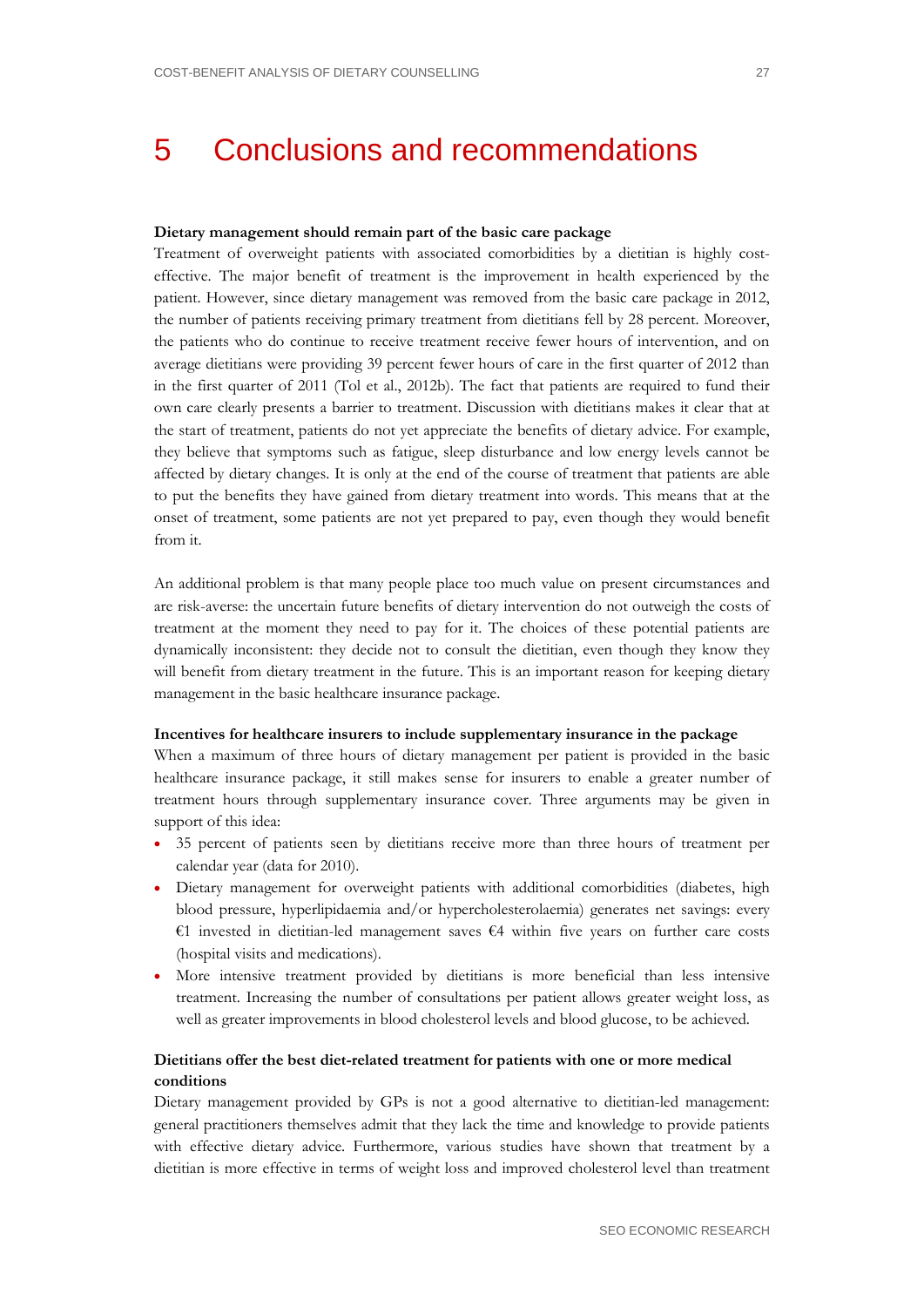provided by GPs. Advice from nutritional consultants or participation in a self-help group such as Weight Watchers only provides a valid alternative for people with moderate weight problems and no additional risk factors or comorbidities such as hypertension, hypercholesterolaemia or diabetes.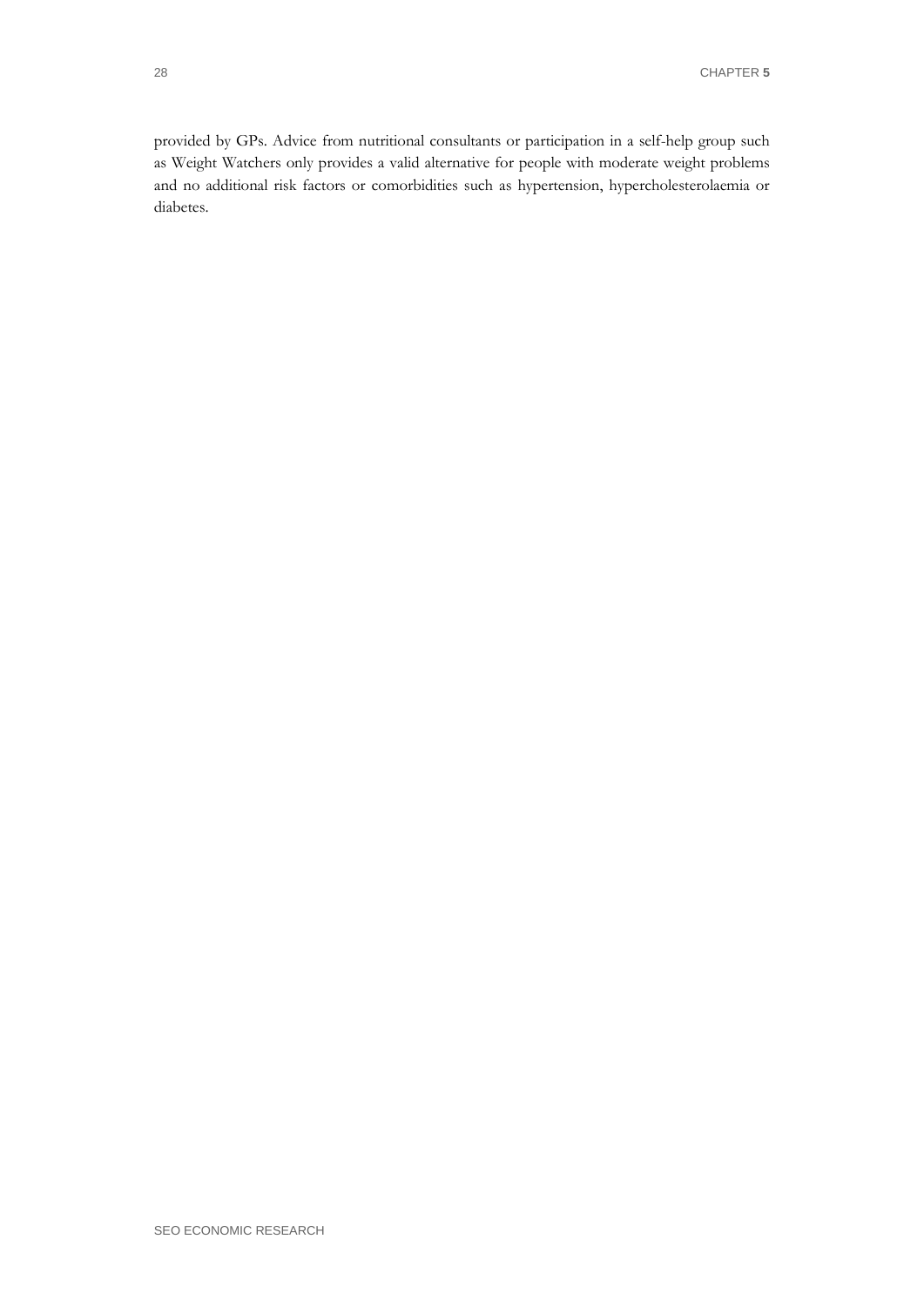# <span id="page-38-0"></span>**References**

- Avenell A., Brown T.J., McGee M.A., Campbell M.K., Grant A.M., Broom J., Jung R.T., Smith W.C.S. (2004a). What are the long-term benefits of weight reducing diets in adults? A systematic review of randomized controlled trials*. J Hum Nutr Dietet* 17: 317-335
- Avenell A., Broom J., Brown T.J., Poobalan A., Aucott L. Stearns S.C., Smith W.C.S., Jung R.T., Campbell M.K., Grant A.M. (2004b). Systematic review of the long-term effects and economic consequences of treatments for obesity and implications for health improvement. *Health Technology Assessment* 8: 21
- Aucott L., Poobalan A., Smith W.C.S., Avenell A., Jung R., Broom J. (2005). Effects of weight loss in overweight/obese individuals and long-term hypertension outcomes: a systematic review. *Hypertension* 45: 1035-1041
- Baan C.A., Schoenmaker C.G. (2009). Diabetes tot 2025. Preventie en zorg in samenhang. RIVM rapport 260322004/2009
- Beitsma B., Ensing A. (2010). Dieetbehandelingsrichtlijn hypertensie.
- Brown T.J., Avenell A., Edmunds L.D., Moore H., Whittaker V., Avery L., Summerbell C. (2009). Systematic review of long-term lifestyle interventions to prevent weight gain and morbidity in adults. *Obesity reviews* 10: 627-638
- Brown T.J. (2009) Systematic reviews of interventions to treat and prevent obesity. *Unpublished PhD thesis*. University of Teesside
- Burgt-Sleutjes E.H.A.M. van de, Maljaars C., Reekum M. van, Walgemoet S. (2006). Dieetbehandelingsrichtlijn diabetes mellitus
- CBS (2012a). Lengte en gewicht van personen, ondergewicht en overgewicht; vanaf 1981. Accessible via statline.cbs.nl
- CBS (2012b). Leefstijl, preventief onderzoek; persoonskenmerken. Accessible via statline.cbs.nl
- CBS (2012c). Doodsoorzaken; korte lijst (belangrijke doodsoorzaken), leeftijd, geslacht. Accessible via statline.cbs.nl
- CBS (2012d). Beroepsbevolking; geslacht en leeftijd. Accessible via statline.cbs.nl. Data over 2011.
- CBS (2012e). Arbeidsrekeningen; arbeidsvolume en werkzame personen. Accessible via statline.cbs.nl. Data over 2011.
- CBS (2012f). Bevolking; generatie, geslacht, leeftijd en herkomstgroepering, 1 januari. Accessible via statline.cbs.nl. Stand per 1 januari 2012.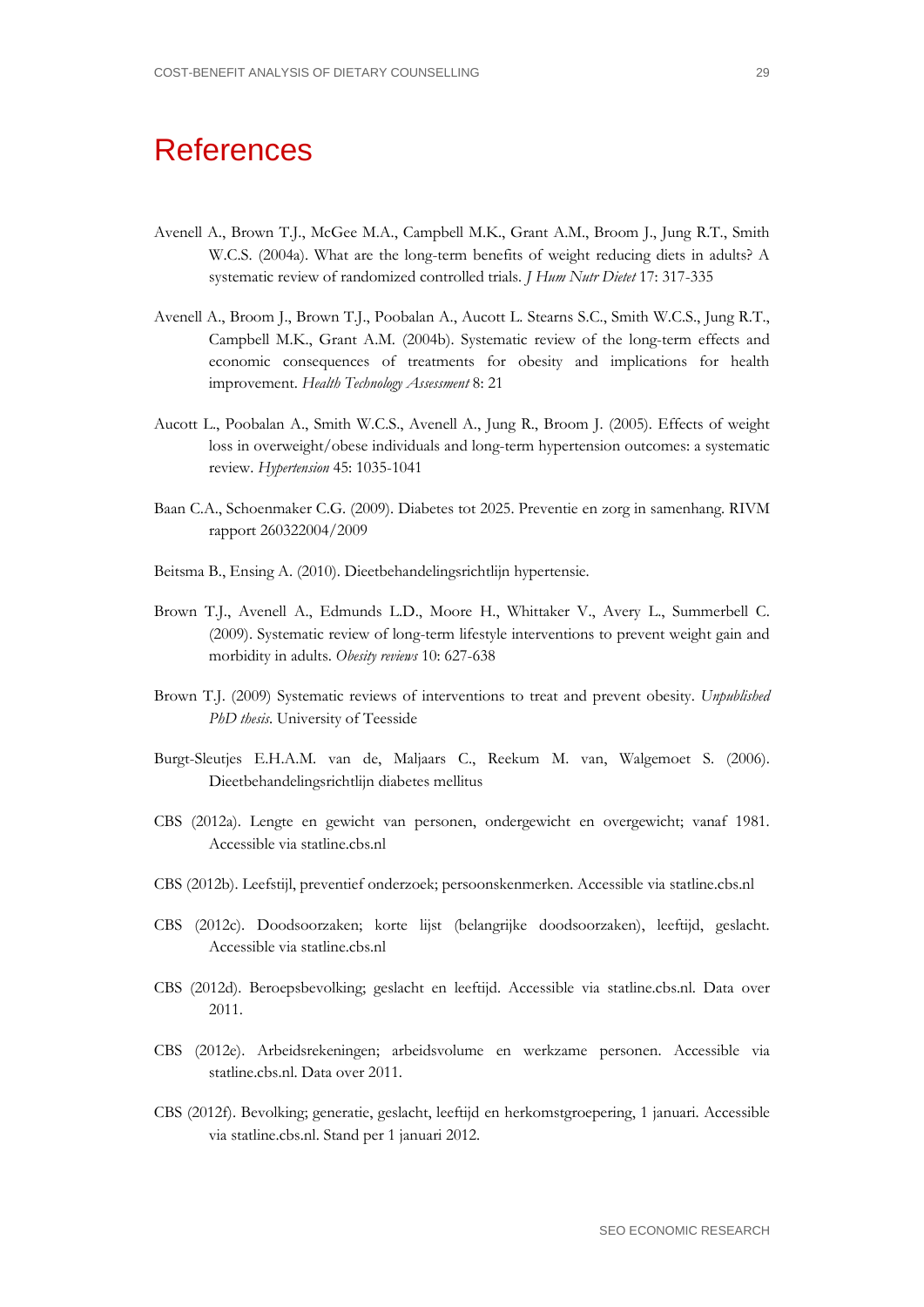- Clemmer K.F., Binkoski A.E., Coval S.M., Zhao G., Kris-Etherton P.M. (2001). Diet and drug therapy: a dynamic duo for reducing coronary heart disease risk. *Current Atherosclerosis Reports* 3: 507-513
- Coppel K.J., Kataoka M., Williams S.M., Chisholm A.W., Vorgers S.M., Mann J.I. (2010). Nutritional intervention in patients with type 2 diabetes who are hyperglycaemic despite optimised drug treatment – Lifestyle Over and Above Drugs in Diabetes (LOADD) study: randomised controlled trial. *BMJ* 341:c3337
- Cook N.R., Cutler J.A., Obarzanek E., Buring J.E., Rexrode K.M., Kumanyika S.K., Appel L.J. (2007) Long term effects of dietary sodium reduction on cardiovascular disease outcomes: observational follow-up of the trials of hypertension prevention (TOHP). *BMJ:* doi:10.1136/bmj.39147.604896.55
- Dalle R., Grave S., Calugi E., Molinari M.L., Petroni M., Bondi, A. (2005). Weight loss expectations in obese patients and treatment attrition: An observational multicenter study. *Obes Res* 13: 1961–1969
- Dansiger M.L., Michael L., Tatsioni A., Wong J.B., Chung M., Balk E. (2007). Meta-analysis: the effect of dietary counseling for weight loss. *Annals of Internal Medicine* 147(1): 41-50
- Delahanty L.M., Sonnenberg L.M., Hayden D., Nathan D.M. (2001). Clinical and cost outcomes of medical nutrition therapy for hypercholesterolemia: a controlled trial. *J Am Diet Assoc* 101:1012-1016
- Deuning CM (RIVM, 2006). Beddencapaciteit ziekenhuis 2006. In: Volksgezondheid Toekomst Verkenning, Nationale Atlas Volksgezondheid. Bilthoven: RIVM, <http://www.careatlas.nl>
- Djuric Z., DiLaura N.M., Jenkins I., Darga L., Jen C. K.-L., Mood D., Bradley E., Hryniuk W.M. (2002). Combining weight-loss counseling with the weight watchers plan for obese breast cancer survivors. *Obesity Research* 10(7): 657-665
- Eijgenraam C.J.J., Koopmans C.C., Tang P.J.G., Verster A.C.P., (2000). Evaluatie van infrastructuurprojecten; leidraad voor Kosten-batenanalyse, Deel I: Hoofdrapport Onderzoeksprogramma Economische Effecten Infrastructuur, Den Haag
- Finkler E., Heymsfield S.B., St-onge M. (2012). Rate of weight loss can be predicted by patient characteristics and intervention strategies. *Journal of the academy of nutrition and dietetics* 112: 75-80
- Foster-Schubert K.E., Alfano C.M., Duggan C.R., Xiao L., Campbell K.L., Kong A., Bain C.E., Wang C., Blackburn G.L., McTiernan A. (2011). Effect of diet and exercise, alone or combined, on weight and body composition in overweight-to-obese postmenopausal women. *Obesity*: doi 10.1038/oby.2011.76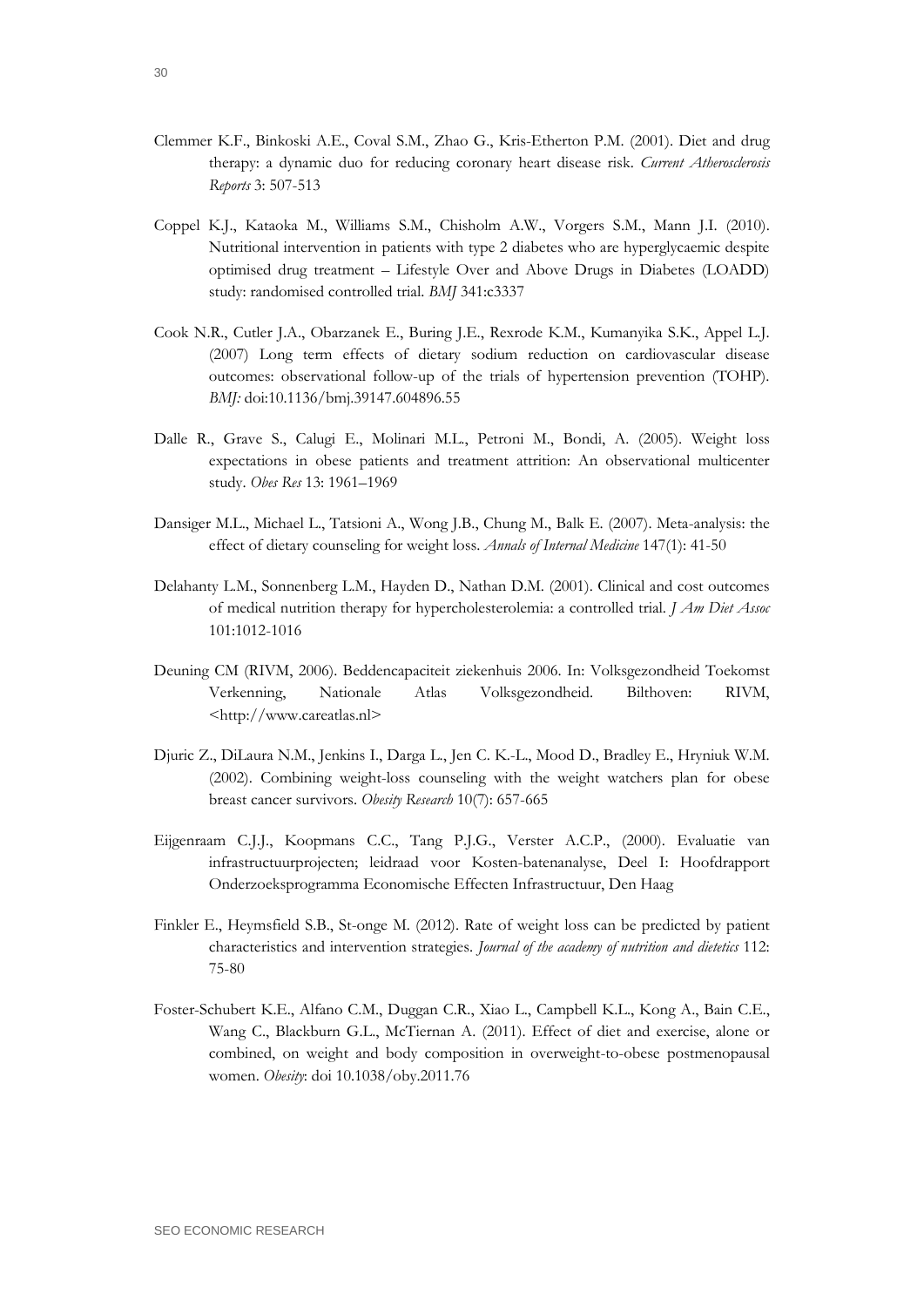- Franz M.J., Splett P.L., Monk A., Barry B., McClain K., Weaver T., Upham P., Bergenstal R., Mazze R.S. (1995). Cost-effectiveness of medical nutrition therapy provided by dietitians for persons with non-insulin dependent diabetes mellitus. *J Am Diet Assoc* 95: 1018-1024
- Franz M.J., van Wormer J.J., Crain A.L., Boucher J.L., Histon R., Caplan W., Bowman J.D., Pronk N.P. (2007). Weight-loss outcomes: a systematic review and meta-analysis of weight-loss clinical trials with a minimum 1-year follow-up. *Journal of the American Dietetic Association* 107: 1755-1767
- Gallardo M., Gascón M., Cruz A.J. (2011). Effect of weight loss on metabolic control in people with type 2 diabetes mellitus: a systematic review. *Nutr Hosp* 26(6): 1242-1249
- Gross P. (2006). Invited paper on the "Costs of Australia's Obesity epidemic" for Australian Financial Review Health Congress, February 2006. http://www.abc.net.au/health/thepulse/s1587390.htm
- Hakim Z, Wolf A, Garisso LP. Estimating the effect of changes in body mass index on health state preferences. *Pharmacoeconomics* 20: 393-404
- Hakkaart-van Roijen L, Tan S.S., Bouwmans C.A.M. (2010). Handleiding voor kostenonderzoek. Methoden en standaard kostprijzen voor economische evaluaties in de gezondheidszorg. College voor Zorgverzekeringen (CVZ).
- Henkin et al. (2000). Dietary treatment of hypercholesterolemia: do dietitians do it better? A randomized, controlled trial. *Am J Med* 109: 549-555
- Herbert J.R., Ebbeling C.B., Ockene I.S., Yunsheng M.A., Rider L., Merriam P.A., Ockene J.K., Spaeria G.M. (1999). A dietitian-delivered group nutrition program leads to reduction in dietary fat, serum cholesterol, and body weight: The Worcester Area Trial for Counseling in Hyperlipidemia (WATCH). *J Am Diet Assoc* 99: 544-552
- Hirth R.A., Chernew M.E., Miller E., Fendrick A.M., Weissert W.G. (2000). Willingness to Pay for a Quality-adjusted Life Year : In Search of a Standard. *Med Decis Making* 20: 332
- Hollander A.E.M. de, Hoeymans N., Melse J.M., Oers J.A.M. van, J.J. Polder (2006). Zorg voor gezondheid. Volksgezondheid Toekomst Verkenning 2006. RIVM
- Hoeymans N., Baal P.H.M. van (2010). Ziektelast in DALY's: Wat is de bijdrage van risicofactoren? In: Volksgezondheid Toekomst Verkenning, Nationaal Kompas Volksgezondheid. Bilthoven: RIVM.
- Huggins C.E., Margerison C., Worsley A., Nowson C.A. (2011). Influence of dietary modifications on the blood pressure response to antihypertensive medication. *Br J Nutr* 105(2): 248-55
- Imayama I., Alfano C.M., Kong A., Foster-Schubert K.E., Bain C.E., Xiao L., Duggan C., Wang C., Campbell K.L., Blackburn G.L., McTiernan A. (2011). Dietary weight loss and exercise interventions effects on quality of life in overweight/obese postmenopausal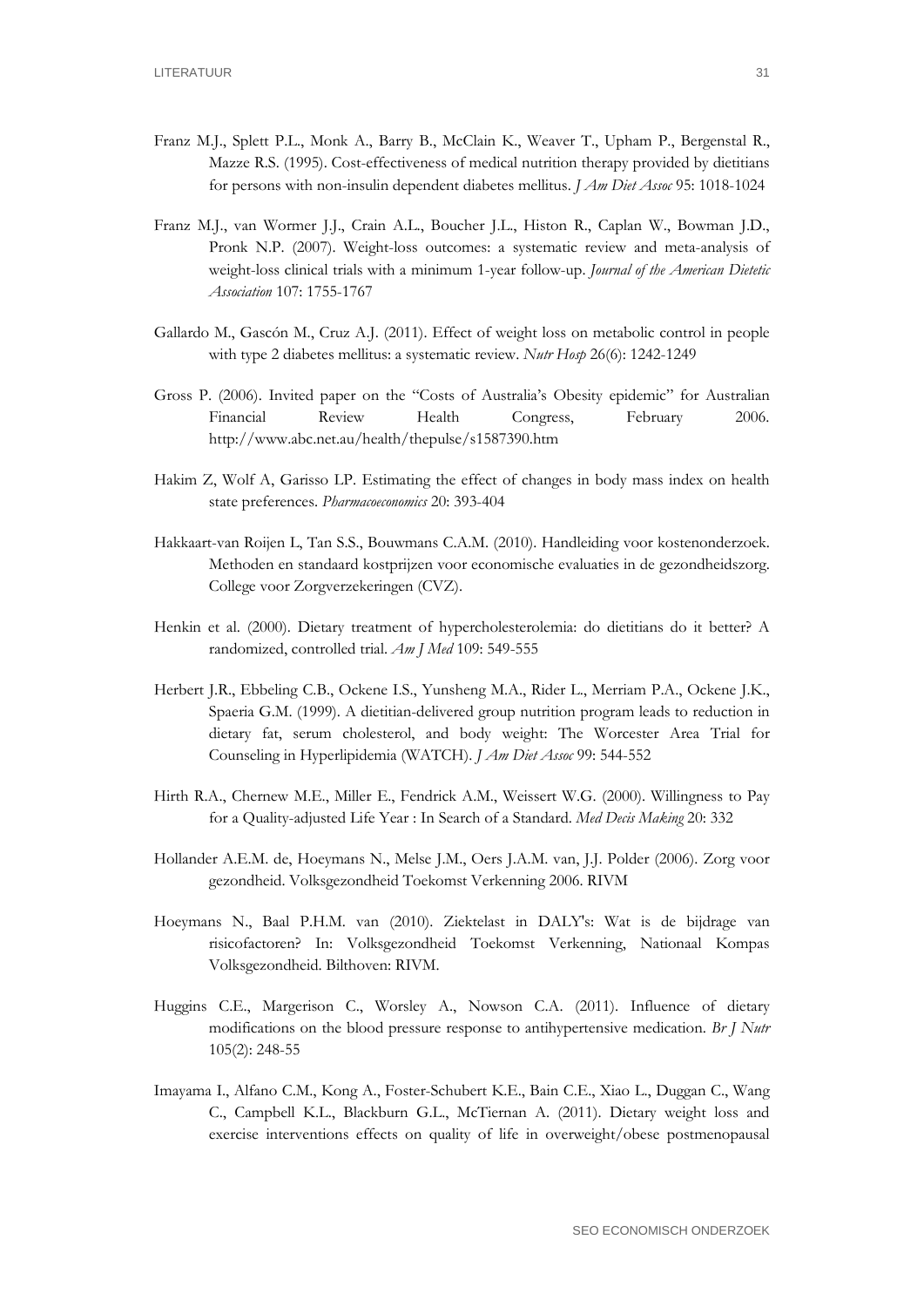women: a randomized controlled trial. International *Journal of Behavioral Nutrition and Physical Activity* 8: 118

- Jebb S.A., Ahern A.L., Olson A.D., Aston L.M., Holzapfel C., Stoll J., Amann-Gassner U., Simpson A.E., Fuller N.R., Pearson S., Lau N.S., Mander A.P., Hauner H., Caterson I.D. (2011). Primary care referral to a commercial provider for weight loss treatment versus standard care: a randomised controlled trial. *Lancet* 378: 1485-92
- Jen. K.-L.C., Djuric Z., DiLaura N.M., Buison A., Redd J.N., Maranci V., Hryniuk W.M. (2004). Improvement of Metabolism among Obese Breast Cancer Survivors in Differing Weight Loss Regimens. *Obesity Research* 12: 306–312
- Klein S., Burke L.E., Bray G.A., Blari S., Allison D.B., Pi-Sunyer X., Hong Y., Eckel R.H. (2004). Clinical implications of obesity with specific focus on cardiovascular disease. A statement for professionals from the American Heart Association Council on Nutrition, Physical Activity, and Metabolism. *Circulation* 110: 2952-2967
- Koning J. de, Collewet M., Tempelman C., Berretty T., Gravesteijn-Ligthelm J. (2010). Gezondheid en arbeidsgerelateerde baten. SEO rapport 2010-17
- Kreijl C.F. van, Knaap A.G.A.C (2004). Ons eten gemeten. Gezonde voeding en veilig voedsel in Nederland. RIVM rapport 270555007
- McGehee M.M., Johnson E.Q., Rasmussen H.M., Sahyoun N., Lynch M.M., Carey M. (1995). Benefits and costs of medical nutrition therapy by registered dietitians for patients with hypercholesterolemia. *J Am Diet Assoc* 95:1041-1043
- Ministerie van Volksgezondheid, Welzijn en Sport (2011). Beleidsagenda 2011
- Mortimer D. and Segal L. (2008). Comparing the incomparable? A systematic review of competing techniques for converting descriptive measures of health status into WALYweights. *Med Dec Mak* 28: 66-89
- National Institute of Health (1998). National Heart, Lung, and Blood Institute. Clinical guidelines on identification, evaluation, and treatment of overweight and obesity in adults. The evidence report. *Obes. Res* 6(suppl. 2):51S-209S
- Nederlandse Vereniging van Dietitians (2010). Artsenwijzer diëtetiek.
- Nichol M.B., Sengupta N., Globe D. (2001). Evaluating quality-adjusted life years: estimation of the HUI2 from the SF-36. *Med Decis Making* 21: 105–12.
- Nicholas L.G., Pond C.D., Roberts D.C.K. (2003). Dietitian-general practitioner interface: a pilot study on what influences the provision of effective nutrition management. *Am J Clin Nutr* 77(suppl.): 1039S-42S
- PON (Partnerschap Overgewicht Nederland) (2010). Zorgstandaard Obesitas.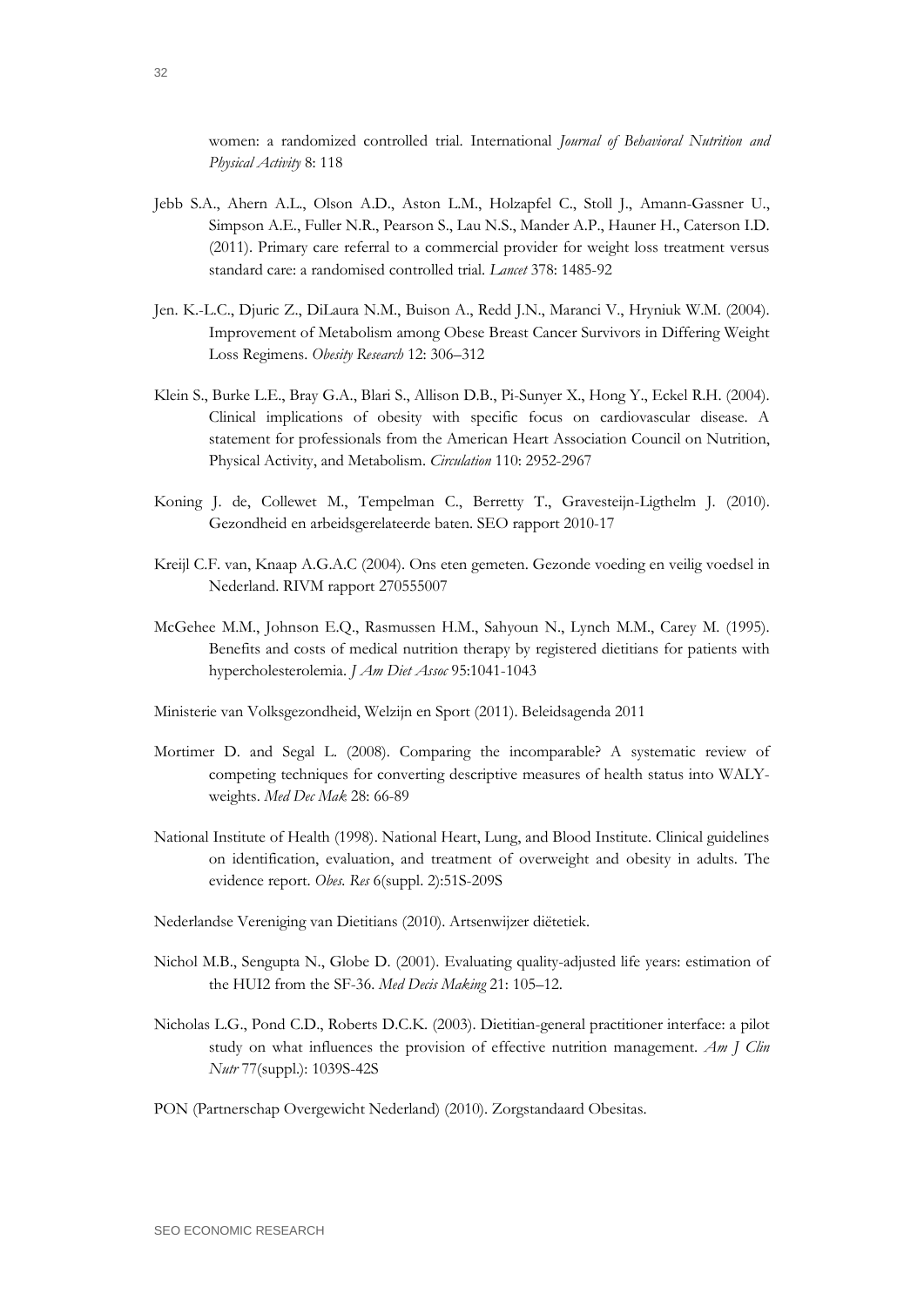- Poobalan A.S., Aucott L.S., Smith W.C.S., Avenell A., Jung R., Broom J., Grant A.M. (2004). Effects of weight loss in overweight/obese individuals and long-term lipid outcomes – a systematic review. *Obesity reviews* 5: 43-50
- Poobalan A.S., Aucott L.S., Smith W.C.S., Avenell A., Jung R., Broom J. (2007). Long-term weight loss effects on all-cause mortality in overweight/obese populations. *Obesity reviews*  8: 505-513
- Provencher V., Bégin C., Gagnon-Girouard M.P., Gagnon H.C., Tremblay A., Boivin S., Lemieux S. (2007). Defined weight expectations in overweight women: Anthropometrical, psychological and eating behavioral correlates. *Int J Obes* 31: 1731– 1738
- Sacks F.M. et al. (2001). Effects on Blood Pressure of Reduced Dietary Sodium and the Dietary Approaches to Stop Hypertension (DASH) Diet. *N Engl J Med* 344: 3-10
- Sheils J.F., Rubin R., Stapleton D.C. (1998). The estimated costs and savings of medical nutrition therapy: the medicare population*. J Am Diet Assoc* 98: 1404
- Shmueli A. (1998). The SF36 profile and health-related quality of life: an interpretive analysis. *Qual Life Res* 7: 187–95.
- Siebenhofer A., Jeitler K., Berghold A., Waltering A., Hemkens L.G., Semlitsch T., Pachler C., Strametz R., Horvath K. (2011). Long-term effects of weight-reducing diets in hypertensive patients. *Cochrane Database of Systematic Reviews* 2011, Issue 9. Art. No.: CD008274. DOI: 10.1002/14651858.CD008274.pub2.
- Sikand G., Kashyap M.L., Wong N.D. Hsu J.C. (2000). Dietitian intervention improves lipid values and saves medication costs in men with combined hyperlipidemia and a history of niacin noncompliance. *J Am Diet Assoc* 100: 218-224
- Sikand G., Kashyap M.L., Yang I. (1998). Medical nutrition therapy lowers serum cholesterol and saves medication costs in men with hypercholesterolemia. *J Am Diet Assoc* 98: 889-894
- Spreen M., Mot E. (2008). Een rookverbod in de Nederlandse horeca. Een kosten-batenanalyse. Den Haag: CPB
- Stichting Farmaceutische Kengetallen (2011). Data en feiten 2011. Het jaar 2010 in cijfers.
- Svetkey L.P. et al. (2008). Comparison of strategies for sustaining weight loss. The weight loss maintenance randomized controlled trial. *JAMA* 299(10): 1139-1148
- Teixeira P.J., Going S.B., Houtkooper L.B., Cussler E.C., Metcalfe L.L., Blew R.M., Sardinha L.B., Lohman T.G. (2004). Pretreatment predictors of attrition and successful weight management in women. *Int J Obes Relat Metab Disord* 28: 1124–1133
- Thompson R.L., Summerbell C.D., Hooper L., Higgins J.P.T., Little P. Talbot D., Ebrahim S. (2009). Dietary advice given by a dietitian versus other health professional of self-help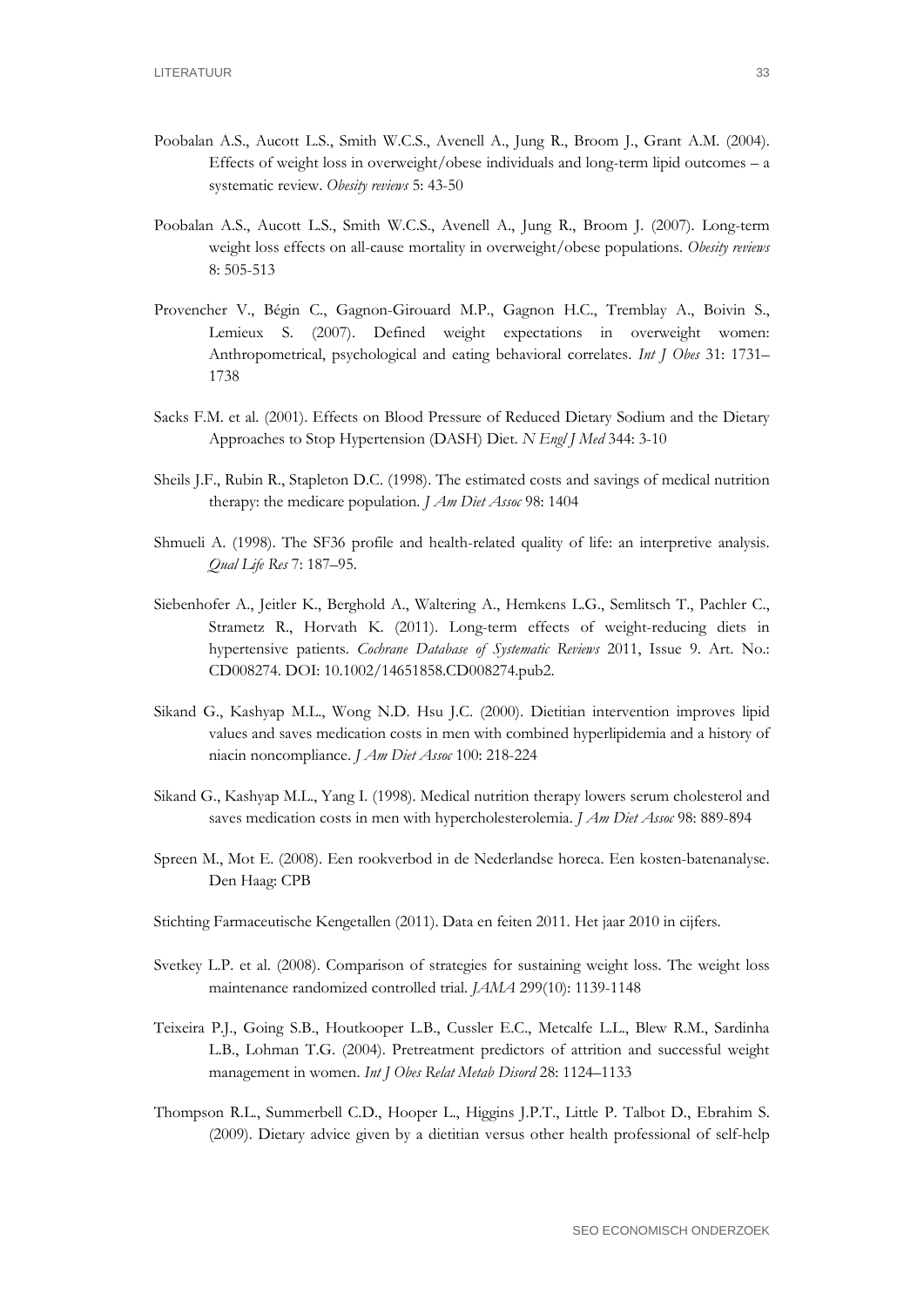resources to reduce blood cholesterol. *Cochrane Database of Systematic Reviews 2003* Issue 3. Art. No.: CD001366. DOI: 10.1002/14651858.CD001366.

- Tol J., Swinkels I.C.S., Bakker D.H. de, Veenhof C. (2011a). [Jaarboek LiPZ 2010: Beroepsgroep](http://www.nivel.nl/sites/all/modules/wwwopac/adlib/publicationDetails.php?database=ChoicePublicat&priref=1002156)  diëtetiek. Gegevensverzameling 2008 – [2010 binnen vrijgevestigde praktijken voor](http://www.nivel.nl/sites/all/modules/wwwopac/adlib/publicationDetails.php?database=ChoicePublicat&priref=1002156)  [diëtetiek. U](http://www.nivel.nl/sites/all/modules/wwwopac/adlib/publicationDetails.php?database=ChoicePublicat&priref=1002156)trecht, NIVEL.
- Tol J., Swinkels I.C.S., Veenhof C. (2011b). Dietetic care attributes to the public health of overweight patients in the Netherlands, 2006–2011. *European Journal of Public Health* 21(suppl. 1), 75. Abstract. 4th European Public Health Conference: 'Public Health and Welfare - Welfare Development and Public Health' 9-12 November 2011, Copenhagen
- Tol J., Swinkels I.C.S., Veenhof C. (2012) Welke clienten hebben volgens de diëtist voldoende aan vier uur diëtetiek per kalenderjaar? *TSG: Tijdschrift voor Gezondheidswetenschappen* 90(3), 176-183
- Tol J., Swinkels I.C.S., Leemrijse C.J., Veenhof C. (2012b). Minder diëtistische behandeling door grotendeels schrappen diëtetiek uit de basisverzekering. Factsheet. Utrecht: NIVEL.
- Tump A. (2007). Dieetbehandelingsrichtlijn hyperlipidemie (hypercholesterolemie en/of hypertriglyceridemie)
- Verschuren W.M.M., Viet A.L., Leent-Loenen H.M.J.A. van (2008). Hoeveel mensen hebben een ongunstig cholesterol? In: Volksgezondheid Toekomst Verkenning, Nationaal Kompas Volksgezondheid. Bilthoven: RIVM.
- Wezel B. van (2000). Dieetbehandelingsrichtlijn Adipositas.
- WHO (2012). Obesity and overweight. Fact sheet No. 311. Accessed 30 August 2012 via <http://www.who.int/mediacentre/factsheets/fs311/en/>
- Willaing I., Ladelun S., Jørgensen T., Simonsen T., Nielsen L.M. (2004). Nutritional counselling in primary health care: a randomized comparison of an intervention by general practitioner or dietician. *European Journal of Cardiovascular Prevention*  $\mathcal{C}^*$  *Rehabilitation* 11: 513-520
- Wolf A.M., Conaway M.R., Crowther J.Q., Hazen K.Y., Nadler J.L., Oneida B., Bovbjerg V.E. (2004). Translating lifestyle intervention to practice in obese patients with type 2 diabetes. *Diabetes care* 27(7): 1570-1576
- Wolf A.M., Siadaty M.I.R., Yaeger B., Conaway M.R., Crowther J.Q., Nadler J.L., Bovbjerg V.E. (2007). Effects of lifestyle intervention on health care costs: improving control with activity and nutrition (ICAN). *Journal of the American Dietetic Association*: 0002- 8223/07/10708-0007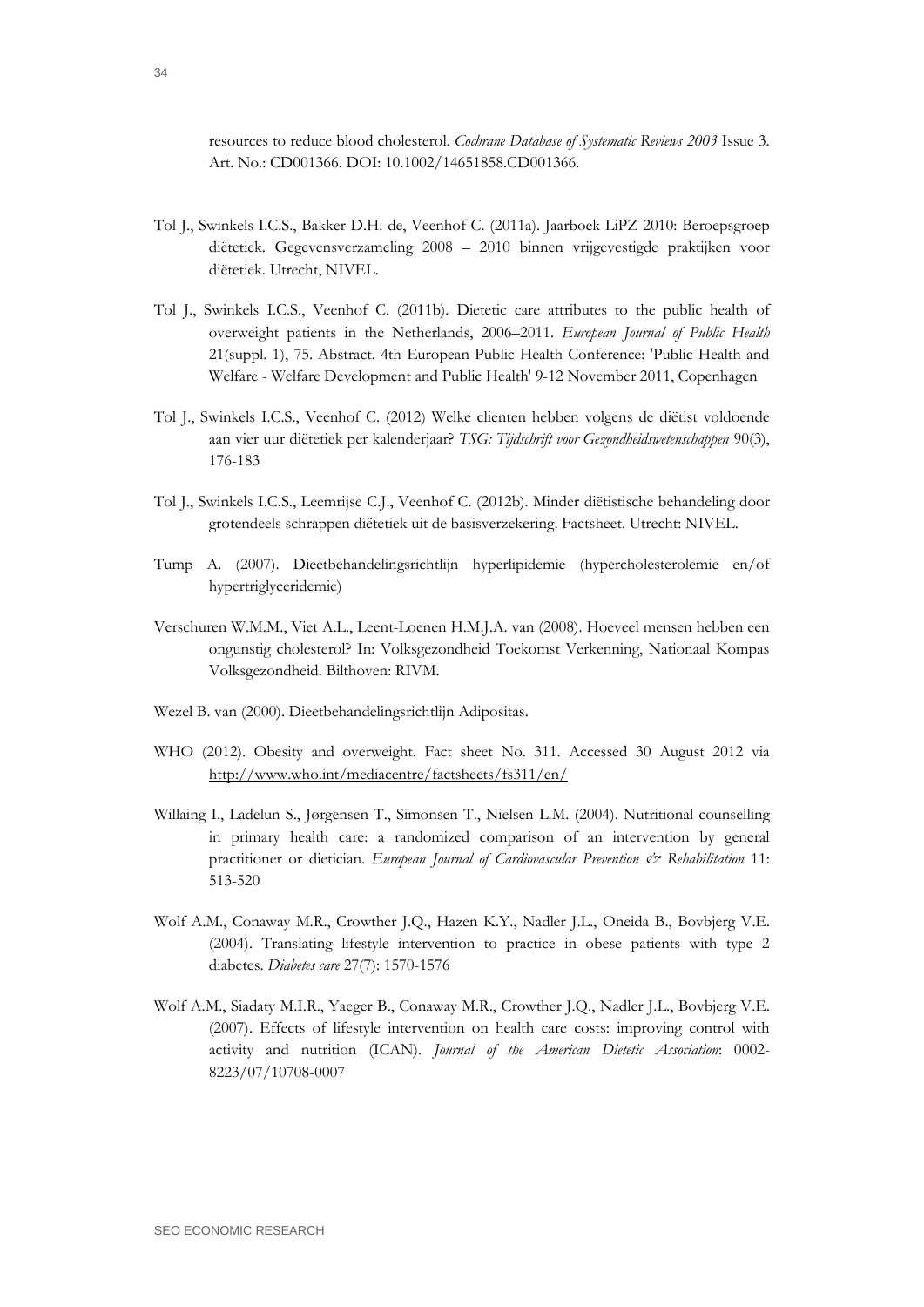Wolf A.M., Siadaty M.I.R., Crowther J.Q., Nadler J.L., Wagner D.L., Cavalieri S.T., Elward K.S., Bovbjerg V.E. (2009). Impact of lifestyle intervention on lost productivity and disability: improving control with activity and nutrition (ICAN). *J Occup Environ Med* 51(2): 139-145

Zorgmodule voeding (2012). Definitief concept ter consultatie ontwikkel- en onderhoudsgroep.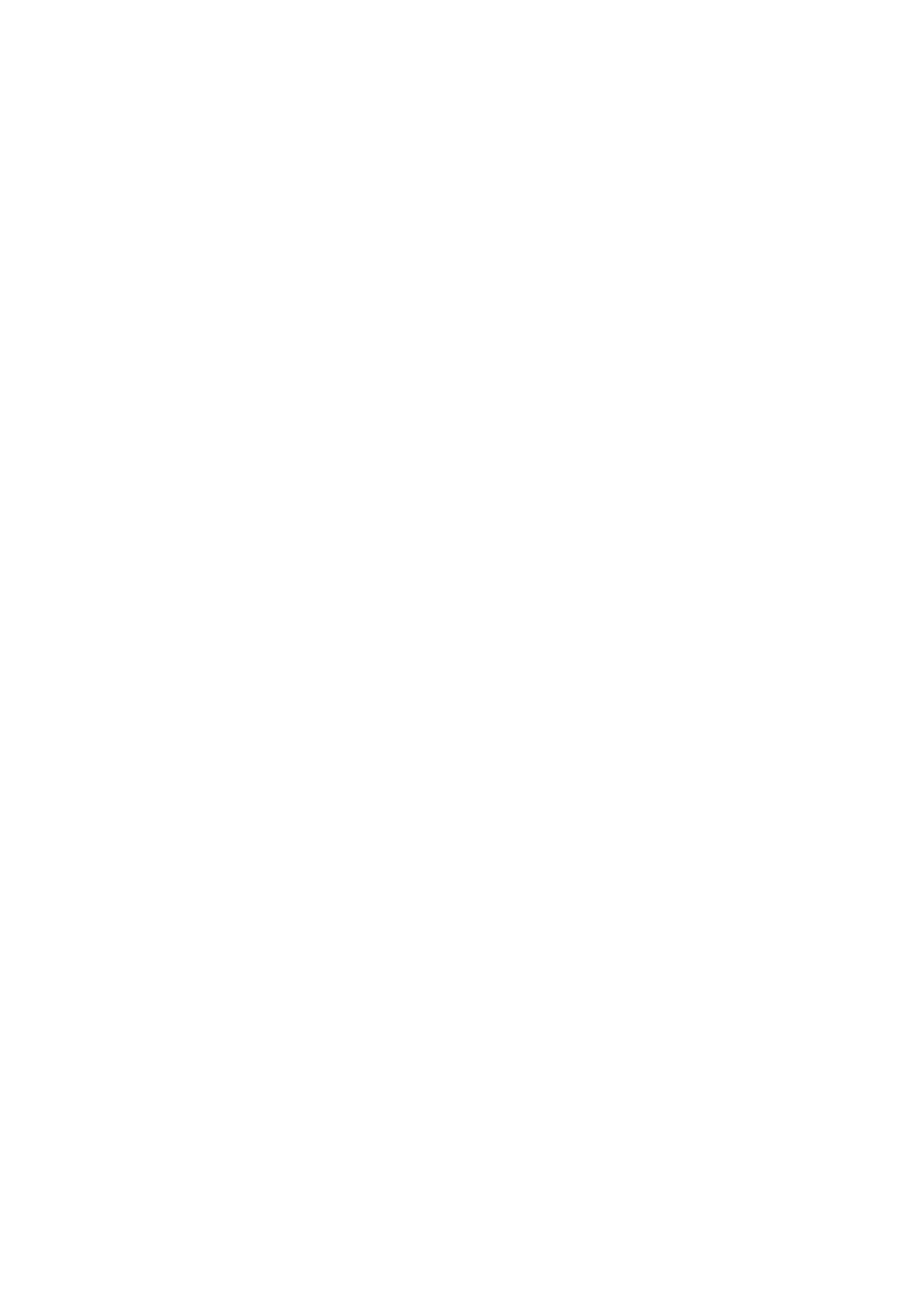# <span id="page-46-0"></span>Appendix A Scientific literature

Table A.2 below gives an overview of the available scientific literature on the effects of treatment by a dietitian on overweight patients with comorbidity (type 2 diabetes mellitus, hyperlipidaemia/hypercholesterolaemia and/or hypertension). The table gives the first author of each article and the year of publication, together with the target group, details of the intervention studied, the country where the treatment was given and the main effects of the treatment. The table also gives an indication of the quality level of the publication. The various possible levels are described in [Table A.1.](#page-46-1) The articles are as far as possible of the highest level, which corresponds to a randomized double-blind controlled trials or a review of randomized double-blind controlled trials.

<span id="page-46-1"></span>

| Table A.1 |  |  | The quality of the publications cited in Table A.2 is classified by level (A1 to D) |  |  |
|-----------|--|--|-------------------------------------------------------------------------------------|--|--|
|-----------|--|--|-------------------------------------------------------------------------------------|--|--|

| Level | <b>Description</b>                                           |
|-------|--------------------------------------------------------------|
| A1    | Review of at least two independent trials at level A2        |
| A2    | Randomized double-blind controlled trial of sufficient scope |
| в     | Comparative trial (for example cohort trial)                 |
| C     | Non-comparative trial                                        |
| D     | Expert opinion                                               |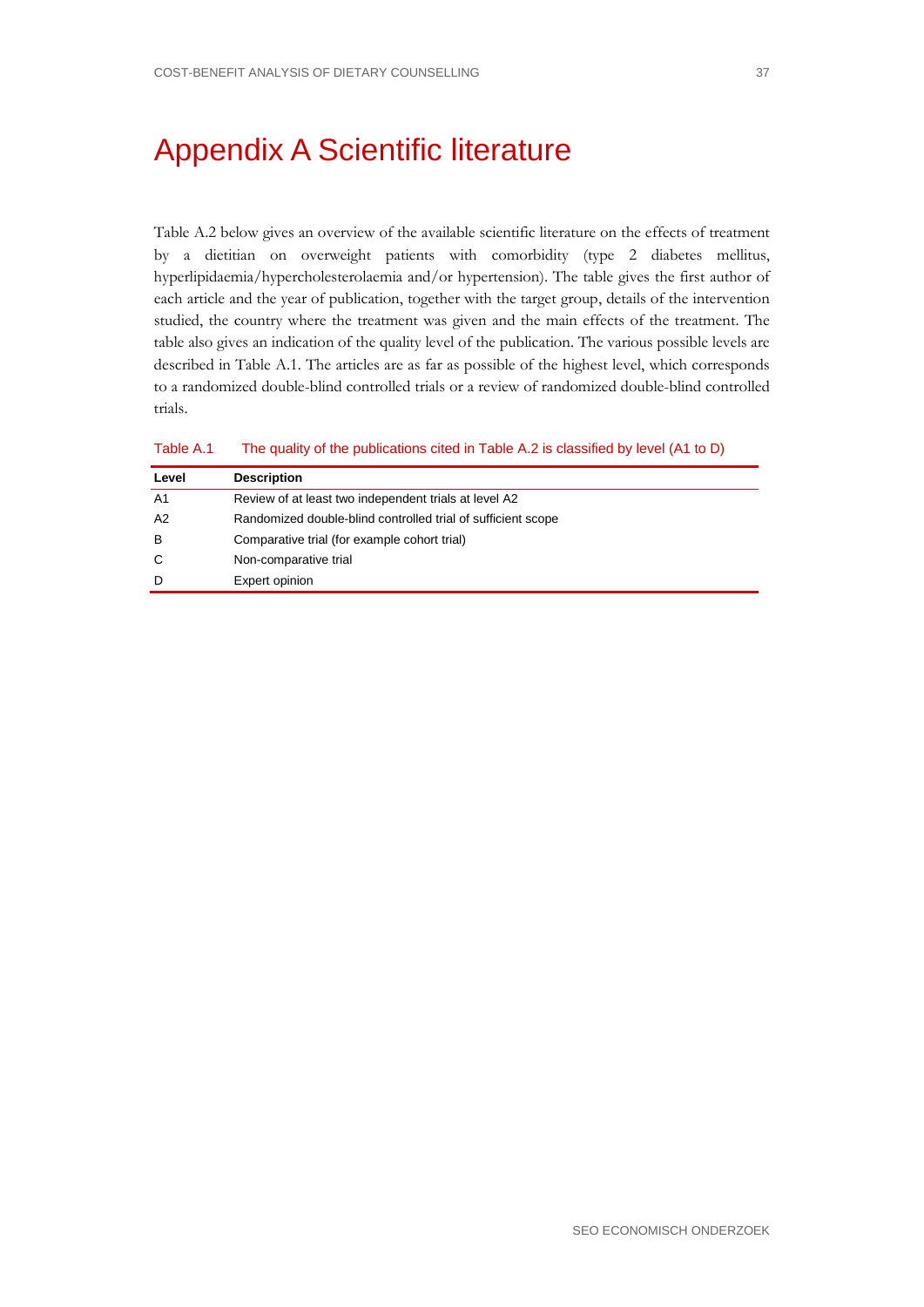## Table A.2 Effectiveness of dietary treatment of overweight patients with comorbidity (hypercholesterolaemia/hyperlipidaemia, hypertension and/or type 2 diabetes)

| Author, year                                                     | Country | Quality<br>of<br>study       | <b>Target group</b>                                                       | <b>Treatment</b>                                                                                       | <b>Outcomes measured</b>                                                    | <b>Effects</b>                                                                                                                                                                                                                                                                                                                                                                                                                |
|------------------------------------------------------------------|---------|------------------------------|---------------------------------------------------------------------------|--------------------------------------------------------------------------------------------------------|-----------------------------------------------------------------------------|-------------------------------------------------------------------------------------------------------------------------------------------------------------------------------------------------------------------------------------------------------------------------------------------------------------------------------------------------------------------------------------------------------------------------------|
| Avenell et al.<br>2004a.b                                        | Various | A1 (12<br>RCT <sub>s</sub> ) | Overweight adults, possibly<br>with comorbidity; average<br>BMI 27.9-34.0 | Energy-restricted diet (-600<br>kcal/day) or low-fat diet                                              | Weight loss, cholesterol,<br>triglyceride, blood<br>pressure, blood glucose | Weight loss -5.3 kg after 12 months (-2.35 -3.55 -0.20<br>after 24 36 60 months).<br>Total cholesterol -0.21 mmol<br>LDL cholesterol -0.13 mmol<br>HDL cholesterol +0.06 mmol<br>Triglyceride -0.19 mmol<br>Diastolic pressure -3.44 mm Hg (12 mth) and -1.80<br>$(36$ mth)<br>Systolic pressure -3.78 mm Hg (12 mth) and -2.31 (36<br>mth)<br><b>Blood glucose (fasting)</b> -0.24 (12) -0.22 (24) -0.13<br>$(36) -0.27(60)$ |
| Foster-Schubert et US<br>al. 2011<br>N=118 diet, N=87<br>control |         | A2                           | Overweight women (average<br>age 58), average BMI 30.9                    | 1200/2000 kcal per day<br>(average 1637), <30% kcal<br>from fat, both individual and<br>group sessions | Weight loss, waist<br>circumference, body fat                               | Weight loss -8.5% after 12 months<br>Waist circumference -4.7%<br>Body fat $-8.9%$                                                                                                                                                                                                                                                                                                                                            |
| Brown et al. 2009                                                | Various | A1 (5<br>RCT <sub>s</sub> )  | Overweight adults<br>(sometimes with<br>comorbidity) BMI<35               | Energy-restricted diet (-600<br>kcal/day) or low-fat diet                                              | Weight loss, prevalence of<br>diabetes                                      | Weight loss not significant (12.24) -3.5kg after 36<br>months<br><b>Diabetes</b> after 3 years 55% in control group, 39.3% in<br>diet group                                                                                                                                                                                                                                                                                   |
| Dansiger et al.<br>2007                                          | Various | A1 (46<br>RCT <sub>s</sub> ) | Overweight adults<br>(sometimes with<br>comorbidity)                      | Various dietary treatments                                                                             | Weight loss                                                                 | Weight loss -1.9 BMI points (about 6 kg) after 12<br>months. Half of weight loss reversed after 36 months.                                                                                                                                                                                                                                                                                                                    |
| Franz et al. 2007                                                | Various | A1 (21<br>RCT <sub>s</sub> ) | Overweight adults<br>(sometimes with<br>comorbidity)                      | Various dietary treatments<br>aimed at achieving weight loss                                           | Weight loss                                                                 | Weight loss with diet -4 kg after 12 months, -2 kg after<br>36 months                                                                                                                                                                                                                                                                                                                                                         |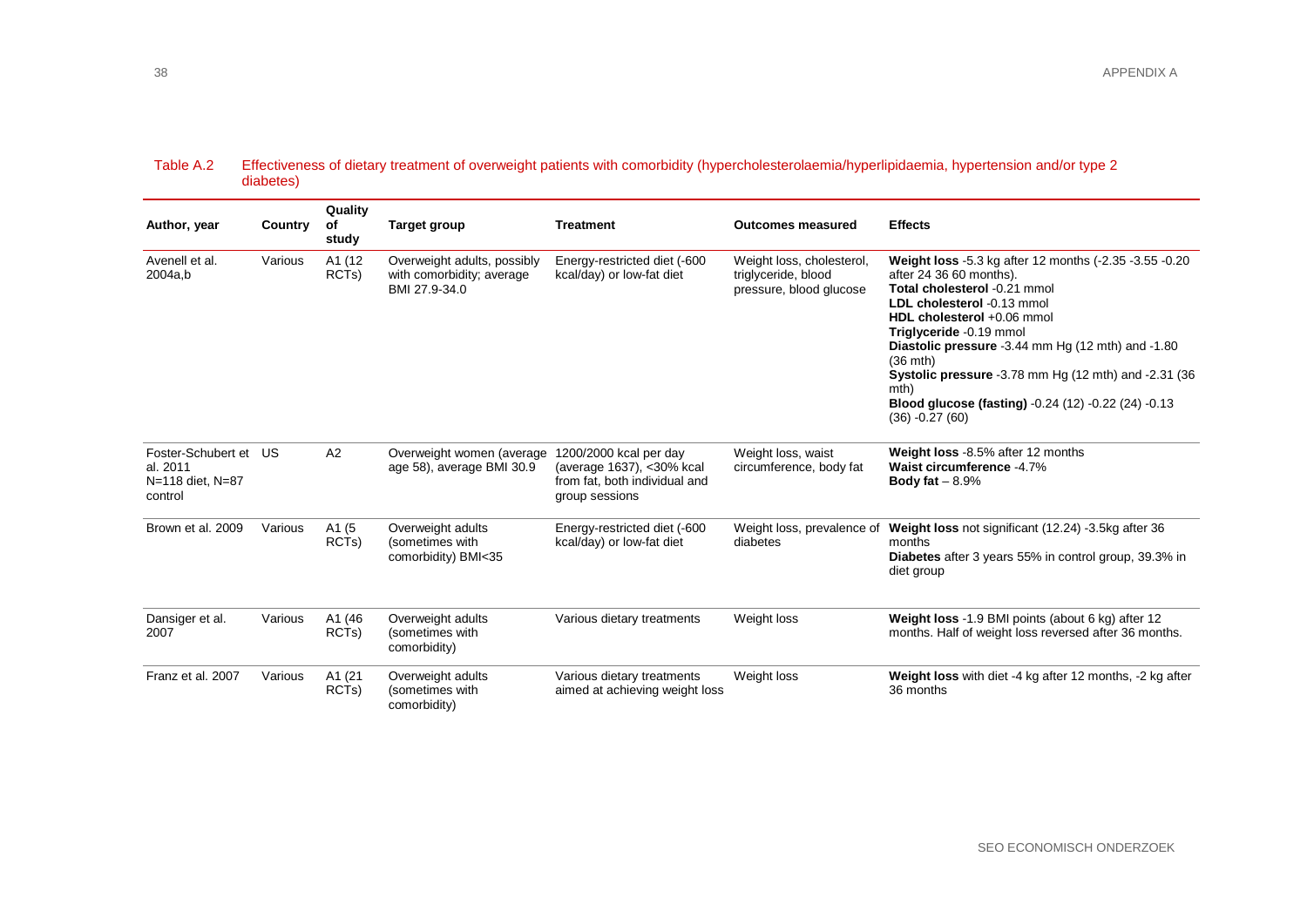| 6<br>$\overline{7}$                  | Imayam US<br>a et al.<br>2011<br>$N = 118$<br>diet,<br>$N = 87$<br>controls |           | A2                                         | Overweight women (average 1,200/2,000 kcal per day<br>age 58), average BMI 30.9 | (average 1637), <30% kcal<br>from fat, both individual and<br>group sessions                                                                                                                                   | Health-related quality of<br>life scores                                                   | Physical performance, vitality and mental health<br>significantly improved.                                                                                                                                                                                |
|--------------------------------------|-----------------------------------------------------------------------------|-----------|--------------------------------------------|---------------------------------------------------------------------------------|----------------------------------------------------------------------------------------------------------------------------------------------------------------------------------------------------------------|--------------------------------------------------------------------------------------------|------------------------------------------------------------------------------------------------------------------------------------------------------------------------------------------------------------------------------------------------------------|
| Aucott et al. 2005                   |                                                                             | Various   | A1 (7)<br>studies, 5<br>RCT <sub>s</sub> ) | Overweight adults                                                               | Diet, supplemented by<br>medication in some studies                                                                                                                                                            | Relationship between<br>weight loss and<br>hypertension                                    | Short-term effects (6 months): 1kg weight loss;-1 mm<br>Hg lower blood pressure<br>Long-term effects (from 2 years) 1kg weight loss; -0.5<br>mm Hg lower diastolic pressure, -0.6mm Hg lower<br>systolic pressure                                          |
| Poobalan et al.<br>2004              |                                                                             | Various   | A1 (13<br>RCT <sub>s</sub> )               | Overweight adults aged 18-<br>studies, 5 70, BMI>28                             | Various treatments aimed at<br>achieving weight loss                                                                                                                                                           | Relationship between<br>weight loss and<br>cholesterol and<br>triglyceride levels          | Long-term effects (from 2 years): 1 kg weight loss with<br>-0.032 mmol cholesterol and weight loss 1 kg with-<br>0.020 triglyceride                                                                                                                        |
| Poobalan et al.<br>2007              |                                                                             | Various   | A1/B (11<br>cohort<br>studies)             | Overweight adults aged 18-<br>70, BMI>25                                        | No explicit treatment, cohort<br>studies                                                                                                                                                                       | Relationship between<br>weight loss and mortality<br>rate                                  | Mortality rate of diabetics with desired weight loss<br>mortality rate = factor 0.75 lower than mortality rate<br>without weight loss over (roughly) 10-year period                                                                                        |
| <b>Gross 2006</b>                    |                                                                             | Australia |                                            |                                                                                 |                                                                                                                                                                                                                |                                                                                            | Obese people take on average 3.38 more days sick<br>leave per year than non-obese people.<br>Obese people (aged 45-64) have 8% lower chance of<br>employment and 20% lower chance of full-time<br>employment.                                              |
| Siebenhofer et al.,<br>2011          |                                                                             | Various   | A1 (30<br>studies, 8<br>RCT <sub>s</sub> ) | Adults with hypertension                                                        | Dietary treatment aimed at<br>achieving weight loss                                                                                                                                                            | Blood pressure (systolic<br>and diastolic                                                  | Systolic pressure -4.5 mm Hg<br>Diastolic pressure -3.2 mm Hq                                                                                                                                                                                              |
| Delahanty et al.<br>2001<br>$N = 90$ |                                                                             | <b>US</b> | A2                                         | Adults aged 21-65 with<br>hypercholesterolaemia (no<br>medication)              | Cholesterol-reducing diet<br>managed by dietitian vs.<br>managed by doctor. 2-3 visits<br>in 3 months, followed by a<br>further 2-3 visits in 3 months if<br>desired reduction in cholesterol<br>not achieved. | Cholesterol and weight<br>loss, including cost-<br>effectiveness                           | <b>Cholesterol</b> -6% = -0.42 mmol (vs. -2%) after 6 months<br>Cost-effectiveness \$36 per 1% reduction in<br>cholesterol level<br>Weight loss -1.9kg (vs. 0 kg) after 6 months<br>Higher 'life satisfaction'<br>Activity +41 min per week after 3 months |
| Sikand et al. 1998<br>$N = 74$       |                                                                             | US        |                                            | Adults aged 32-75 with<br>hypercholesterolaemia (no<br>medication)              | Dietitian-led diet for 8 weeks,<br>2-4 sessions (average 144<br>minutes total) before start of<br>cholesterol-reducing<br>medication. Further 2 visits (50                                                     | Cholesterol level and<br>delay in starting<br>medication, including cost-<br>effectiveness | Cholesterol -13%<br>LDL cholesterol -15% (-12.1% with 2 visits, -21.9%<br>with 4 visits)<br>HDL cholesterol -4%<br>Total/HDL cholesterol -9.4%                                                                                                             |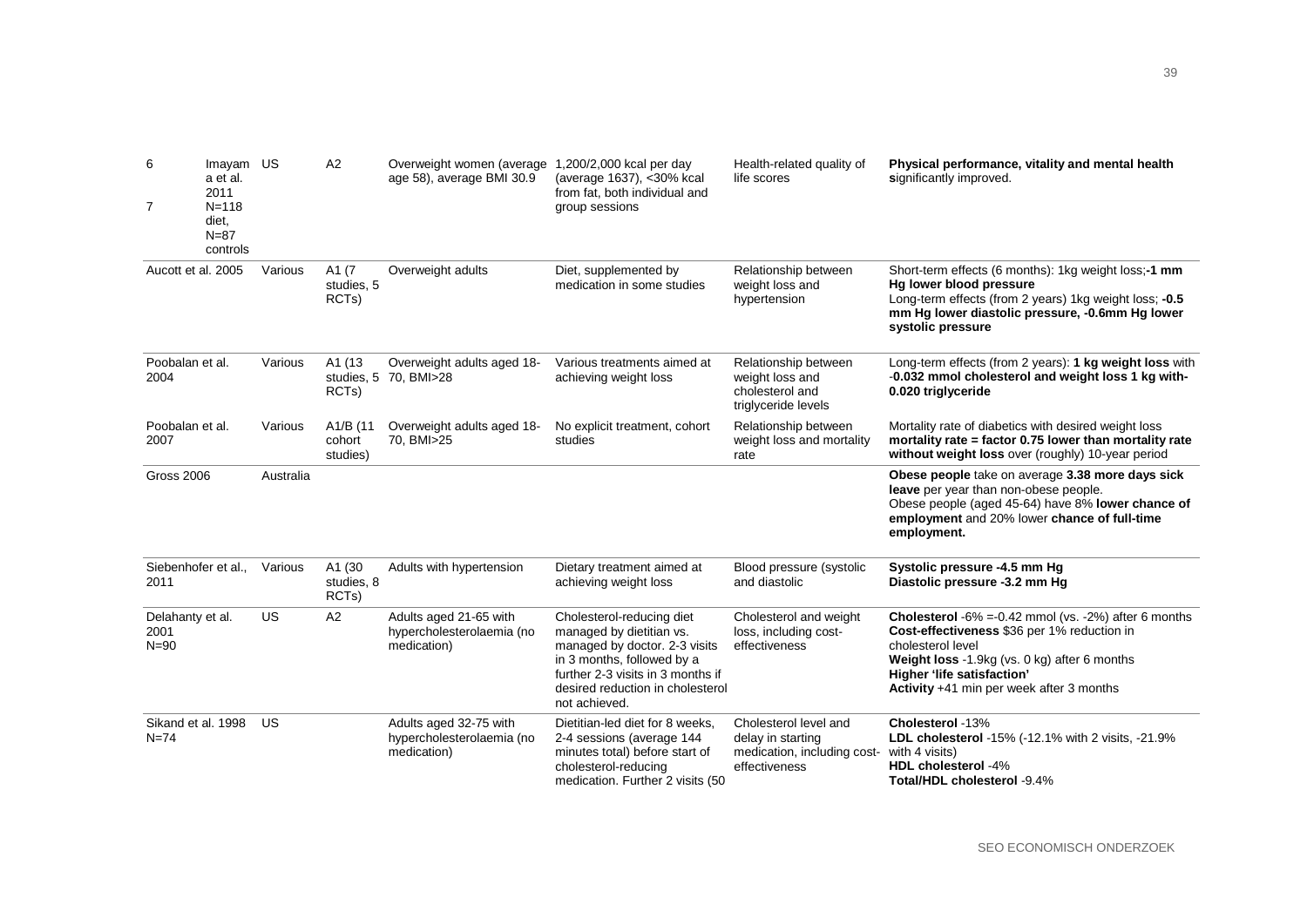|                                     |           |                 |                                                                                                                    | min.) in rest of year if<br>medication no longer needed.                                                                                                                                                            |                                                                                                                                    | Delay in use of cholesterol-reducing medication in<br>34 out of 67 patients (51%)<br>\$1 spent on dietary counselling saves \$4,28 in<br>medication + doctor's visits                                                                                                                                                                                                                                 |
|-------------------------------------|-----------|-----------------|--------------------------------------------------------------------------------------------------------------------|---------------------------------------------------------------------------------------------------------------------------------------------------------------------------------------------------------------------|------------------------------------------------------------------------------------------------------------------------------------|-------------------------------------------------------------------------------------------------------------------------------------------------------------------------------------------------------------------------------------------------------------------------------------------------------------------------------------------------------------------------------------------------------|
| McGehee et al.<br>1995<br>$N = 285$ | <b>US</b> | C               | Adults aged 20-80 with<br>hypercholesterolaemia (no<br>medication)                                                 | At least 2 dietitian-led sessions Cholesterol<br>over 4 years (average 134<br>minutes)                                                                                                                              |                                                                                                                                    | Cholesterol -8.6%. Reduction 6% for subjects who<br>spent <90 min. with dietitian, 12% for subjects with<br>>160 min. of dietary counselling                                                                                                                                                                                                                                                          |
| Sikand et al. 2000<br>$N = 43$      | US        | A2              | Adult males aged 21-75 with<br>hyperlipidaemia (cholesterol<br>6.2 mmol or higher,<br>triglyceride 1.7 - 9.0 mmol) | Dietary counselling for average<br>of 169 min in 8 weeks. Further<br>4 visits during rest of year for<br>patients who did not need to<br>take statins.                                                              | Cholesterol, triglyceride<br>and BMI, including cost-<br>effectiveness.                                                            | Cholesterol -11%<br>LDL cholesterol -9%<br>Triglyceride -22%<br>$BMI - 2%$<br>15 of the 30 patients did not need statins for at least 1<br>year<br>\$1 spent on dietary counselling saves \$3.58 in costs of<br>statin therapy (1996 dollars)                                                                                                                                                         |
| Herbert et al. 1999 US<br>$N = 645$ |           | B               | Adults aged 20-65 with<br>hyperlipidaemia (no<br>medication)                                                       | Dietary counselling for 6<br>weeks: 1 individual session, 2<br>group sessions, 1 individual<br>session. No randomization:<br>dietary counselling if LDL<br>cholesterol at 90 <sup>th</sup> percentile or<br>higher. | LDL cholesterol, weight<br>loss after 1 year                                                                                       | <b>Weight loss</b> greatest with 3 or 4 sessions $vs. < 3$<br>sessions vs. no sessions (-3.9 4kg; -1.71 kg; -0.41 kg)<br>Cholesterol reduction greatest with 3 or 4 sessions<br>$vs. < 3$ sessions vs. no sessions (-0.40 mmol; -0.12)<br>mmol; 0.01 mmol)<br>LDL cholesterol reduction greatest with 3 or 4<br>sessions vs. < 3 sessions vs. no sessions (-0.45 mmol;<br>$-0.10$ mmol; $-0.02$ mmol) |
| Gallardo et al. 2011 Various        |           | A1 (20<br>RCTs) |                                                                                                                    | Adults aged 20-82 with DM2 Various treatments aimed at<br>achieving weight loss                                                                                                                                     | Relationship between<br>weight loss, blood glucose,<br>blood cholesterol, blood<br>pressure and use of<br>hypoglycaemic medication | Evidence is mixed. Some studies (20%-50%) find that<br>weight loss leads to lower blood glucose, blood<br>cholesterol, blood pressure and use of<br>hypoglycaemic medication. Other studies find no<br>significant effect.                                                                                                                                                                            |
| Sheils et al. 1998<br>$N = 12.308$  | <b>US</b> | B               | Adults aged 55+ with<br>diabetes, among others                                                                     | Dietary counselling by dietitian                                                                                                                                                                                    | Avoidance of other care<br>costs (over a 6-year<br>period)                                                                         | Hospital admissions -9.5% (-0.017 admissions per<br>quarter)<br>Consultations with doctor -23.5% (-0.65<br>consultations per quarter)                                                                                                                                                                                                                                                                 |
| Wolf et al. 2007<br>N=144 (N=72     | US        | A2              | Adults aged 20+ with DM2<br>controlled by medication,                                                              | Individual dietary counselling<br>(4 hours), group sessions (6                                                                                                                                                      | Take-up of care and care<br>costs during 1 year                                                                                    | Hospital admissions 2 for intervention group (average<br>1 day per admission), 16 for control group (average 4.7                                                                                                                                                                                                                                                                                      |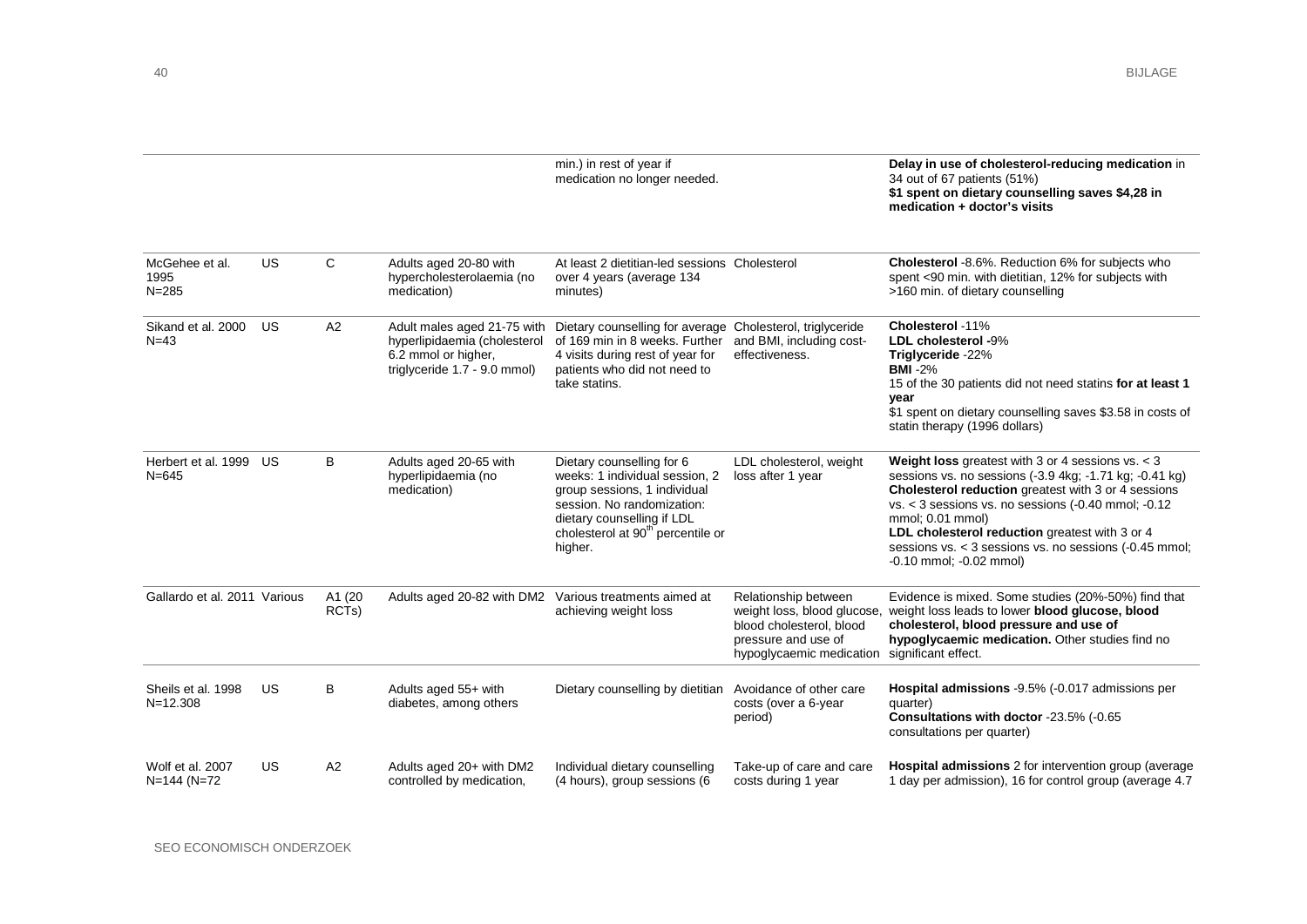| intervention group,<br>$N=72$ control<br>group) |                |    | <b>BMI&gt;27</b>                                                                                                                     | hours) and short monthly<br>phone call from dietitian to<br>check on progress and discuss<br>problems for 1 year + written<br>information vs. written<br>information only; weight<br>measured quarterly   | treatment period                                                                                  | days per admission)<br><b>Use of medication</b> -0.9 DD for intervention group, -<br>0.3DD for control group                                                                                                                                                                                                                                                                  |
|-------------------------------------------------|----------------|----|--------------------------------------------------------------------------------------------------------------------------------------|-----------------------------------------------------------------------------------------------------------------------------------------------------------------------------------------------------------|---------------------------------------------------------------------------------------------------|-------------------------------------------------------------------------------------------------------------------------------------------------------------------------------------------------------------------------------------------------------------------------------------------------------------------------------------------------------------------------------|
| Coppell et al. 2010<br>$N = 93$                 | New<br>Zealand | A2 | Adults aged <70 with DM2<br>+comorbidity (hypertension,<br>dyslipidaemia) and optimized guidelines of the European<br>drug treatment | Intensive dietary counselling<br>(with dietary advice based on<br>Association for the Study of<br>Diabetes). Two individual<br>sessions in first month, then 1<br>session per month for next 5<br>months. | Glycated haemoglobin<br>(HbA1c), blood pressure,<br>cholesterol and weight<br>loss after 6 months | HbA <sub>1</sub> c $-0.4%$<br>Weight loss -1.3 kg<br>Waist circumference -1.6 cm<br>Reduction in use of hypoglycaemic medication 9%<br>in intervention group raised dose vs. 29% in control<br>group. 13% in intervention group reduced dose vs. 4%<br>in control group. 29% of patients on insulin in<br>intervention group had insulin dose decreased by up to<br>81 units. |
| Franz et al. 1995<br>$N = 179$                  | US             | A2 | Adults aged 38-76 with<br>diabetes, not on insulin                                                                                   | Dietary counselling in<br>accordance with guidelines (3)<br>sessions, 151 min.) vs. basic<br>dietary counselling (one 65-<br>min. session) from dietitian for<br>6 months                                 | Blood glucose, savings on<br>use of medication                                                    | Blood glucose -1.1 mmol/l vs. -0.4 mmol/l after 6<br>months<br>Savings on use of medication greater in intervention<br>group, thanks to less use of hypoglycaemic medication                                                                                                                                                                                                  |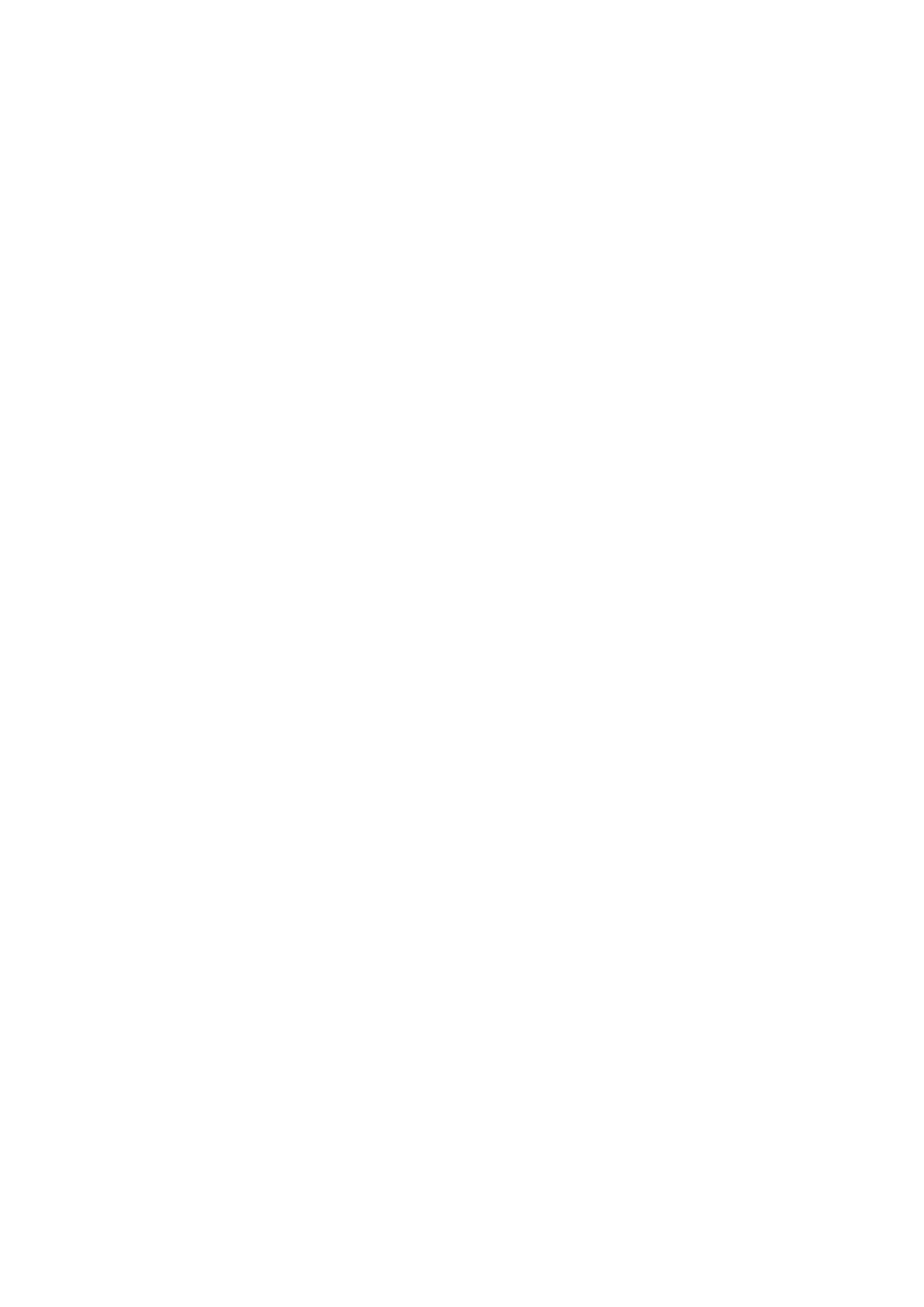# <span id="page-52-0"></span>Appendix B Cost-benefit analysis calculations

# B.1 Quality of life

The ICAN study (Wolf et al. 2004) used the Short Form (SF-36) Health Survey to measure quality of life. This survey contains 36 questions on various aspects of health, such as health in general, the extent to which the state of health limits day-to-day activities, days on which the respondent is hampered in his work by emotional problems, how much pain the respondent has had during the past four weeks and the extent to which pain has limited his activities, the respondent's energy level, whether he suffers from fatigue etc. The answers can be grouped to yield scores in eight dimensions including physical functioning, social functioning and pain (see Table B.1). It is assumed that any costs incurred by the patient due to a change in lifestyle may be derived from the scores for Mental Health and Vitality, which were based on the answers to questions such as "did you feel calm and contented", "did you feel miserable and depressed" and "were you happy".

Nichol et al. (2001) investigated the relationship between the SF-36 scores and QALYs. Using the coefficients that they calculate, the increase in quality of life determined with the aid of the SF-36 survey can be converted into QALYs. The increase in the quality of life after 12 months of dietary treatment is €11,800, on the assumption that 1 QALY is worth €100,000. On the further assumption that the quality of life increased linearly with time during the 12-month treatment period, this means that the average health gain in the first year is worth €5,900.

| SF-36 category                   | Increase in quality<br>of life (SF-36)<br>(1) | <b>Conversion</b><br>factor SF-36 to<br><b>QALY</b><br>(2) | Increase in quality<br>of life (QALY)<br>$(1)$ <sup>*</sup> $(2)$ | Value of increase<br>in quality of life |
|----------------------------------|-----------------------------------------------|------------------------------------------------------------|-------------------------------------------------------------------|-----------------------------------------|
| <b>Role Limitation Emotional</b> | 15                                            | 0.0015                                                     | 0.023                                                             | €2,300                                  |
| Role Limitation Physical         | 13                                            | 0.00046                                                    | 0.006                                                             | €600                                    |
| <b>Physical Functioning</b>      | 9                                             | 0.0018                                                     | 0.016                                                             | €1,600                                  |
| Vitality                         | 9                                             | 0.0018                                                     | 0.016                                                             | €1,600                                  |
| Social Functioning               | 8                                             | 0.0015                                                     | 0.012                                                             | €1,200                                  |
| <b>Bodily Pain</b>               | 7                                             | 0.0043                                                     | 0.030                                                             | €3,000                                  |
| Mental Health                    | 3                                             | 0.0042                                                     | 0.013                                                             | €1,300                                  |
| General Health                   | 2                                             | 0.0009                                                     | 0.002                                                             | €200                                    |
| <b>Total</b>                     |                                               |                                                            | 0.118                                                             | €11,800                                 |

### Table B.1. Increase in quality of life after 12 months of treatment by dietitian valued at €11,800

Source: Wolf et al. (2004), Nichol et al. (2001). Calculation by SEO Economic Research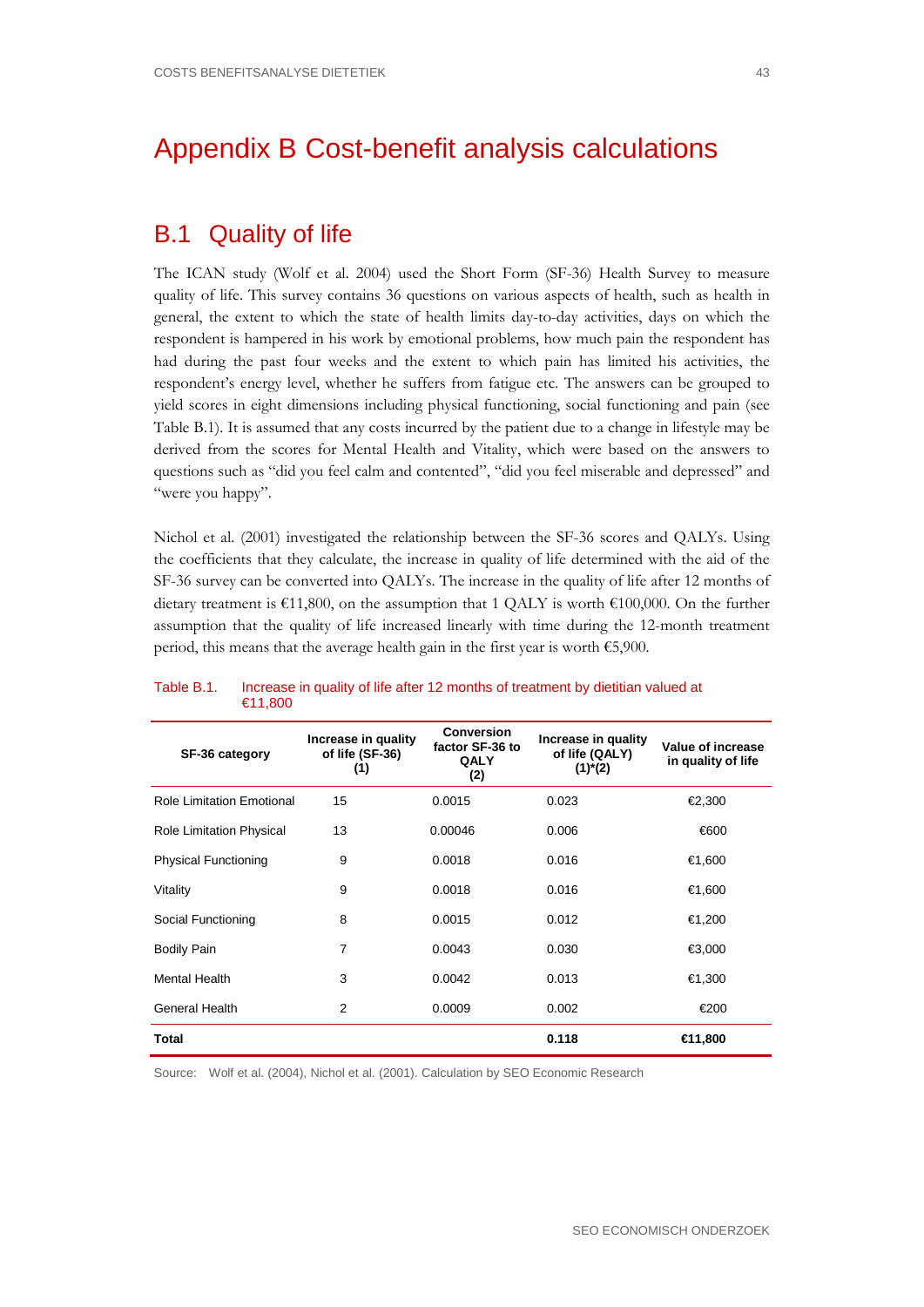It is assumed that half of this health gain is retained after three years, but that no health gain is left after five years. It is further assumed that the quality of life falls off linearly between year 1 and year 3, and between year 3 and year 5.

Since the health gain is a future benefit, its present discounted value must be determined. Future costs and benefits have less impact than present costs and benefits: people would rather have  $\epsilon$ 100 today than the same amount 5 years from now. To take this into account, future costs and benefits have to be discounted using the appropriate discount rate. According to current views, the discount rate for non-cyclical benefits is 5.5 per cent. The total expected health benefits obtained by discounting the health gains on this basis amount to  $\epsilon$ 27,270 (see Table B.2).

| Year  | Increase in quality of life<br>(QALY) | Average increase in quality of<br>life during year | <b>Discounted health</b><br>gain |
|-------|---------------------------------------|----------------------------------------------------|----------------------------------|
|       | 0.12                                  | 0.06                                               | €5,900                           |
| 2     | 0.09                                  | 0.10                                               | €9,790                           |
| 3     | 0.06                                  | 0.07                                               | €6,620                           |
| 4     | 0.03                                  | 0.04                                               | €3,770                           |
| 5     | 0.00                                  | 0.01                                               | €1,190                           |
| Total |                                       | 0.30                                               | €27,270                          |

## Table B.2 Total discounted health gain over 5-year period is €27,270

Source: Calculations SEO Economic Research

# B.2 Savings on other care costs

The average savings on care costs during the treatment year amount to  $\epsilon$ 460. It is assumed that the savings on other care costs are proportional to the individual health gains, in other words that the savings on care costs increase linearly in year 1 and fall off linearly after that, reaching zero at the end of year 5. This does not mean that there are no savings on care costs in year 5, since some savings are still achieved at the start of this year. Table B.3 shows that the overall savings on care costs over the 5-year period amount to  $\epsilon$ 2,140. Possible rises or falls in the price of medication and hospital care in coming years are not taken into account in this calculation.

| Year           | Average reduction in care costs during year |
|----------------|---------------------------------------------|
|                | €460                                        |
| $\overline{2}$ | €770                                        |
| 3              | €520                                        |
| $\overline{4}$ | €300                                        |
| 5              | €90                                         |
| <b>Total</b>   | €2,140                                      |

## Table B.3 Total savings on other care costs over 5-year period amounts to  $\epsilon$ 2,140

Source: Calculations by SEO Economic Research

# B.3. Productivity gain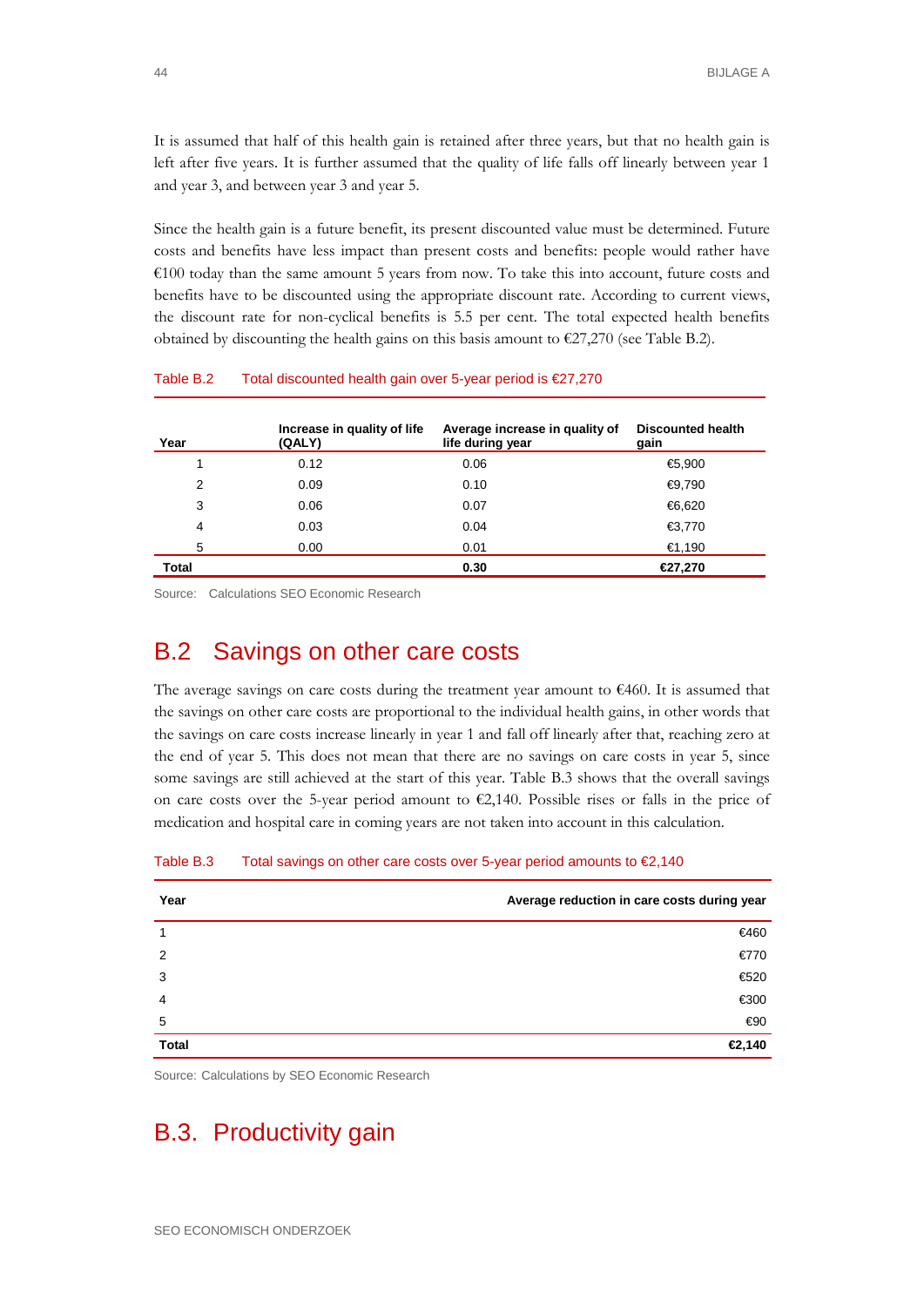The average productivity gain during the treatment year amounts to  $\epsilon$ 620. It is assumed that the productivity gain is proportional to the individual health gains, in other words that the productivity gain increases linearly in year 1 and fall off linearly after that, reaching zero at the end of year 5. This does not mean that there is no productivity gain in year 5, since some productivity gain is still achieved at the start of this year. Table B.4 shows that the overall productivity gains over the 5-year period amount to  $\epsilon$ 2,860 for a patient who is in employment. Possible future rises in productivity are not taken into account in this calculation: the value of one lost day of work is taken to be €240 in all years.

| Year                               | Average rise in productivity during year |
|------------------------------------|------------------------------------------|
|                                    | €620                                     |
| 2                                  | ∈1,030                                   |
| 3                                  | €700                                     |
| $\overline{4}$                     | €390                                     |
| 5                                  | €120                                     |
| Average for patients in employment | €2,860                                   |
| Average for all patients           | €1,720                                   |

Table B.4 Average productivity gain over 5-year period amounts to €1,720

Source: Calculations by SEO Economic Research

Not all patients who are treated by a dietitian are in employment. In addition, a majority of patients aged 65 or more no longer work. According to figures from CBS (CBS, 2012d; 2012e; 2012f), 68 per cent of men aged more than 15 and 57 per cent of women aged more than 15 were in employment in 2011. It may be concluded on the basis of the age distribution and male/female distribution of patients of Dutch dietitians (provisional data for 2011 from the National Information Facility for Paramedical Care (LiPZ)) that an average of 60 per cent of the patients are in employment.[16](#page-54-0) The productivity gain resulting from intensive treatment by a dietitian, averaged over all patients, is thus  $0.60* 2,860 = \text{\textsterling}1,720$  per patient over a 5-year period.

A study of Dutch data shows that fewer women with a BMI exceeding 25 take part in the work process, while the corresponding limit for men is a BMI of 30 (Koning et al., 2010). Since overweight also shows a positive correlation with other predictors of reduced participation in the work process (such as low educational level), the actual proportion of adult clients of dietitians who are still in employment is probably somewhat lower than 60 per cent. However, the overall benefits of dietary treatment are not very sensitive to this assumption: even if only 50 per cent of the patients are in employment, the overall benefits of the current treatment are still  $\epsilon$ 1.9 billion.

<span id="page-54-0"></span>

 <sup>16</sup> It is assumed that the number of individuals who older than 65 and still working are equally divided over men and women in the age range 66-74.